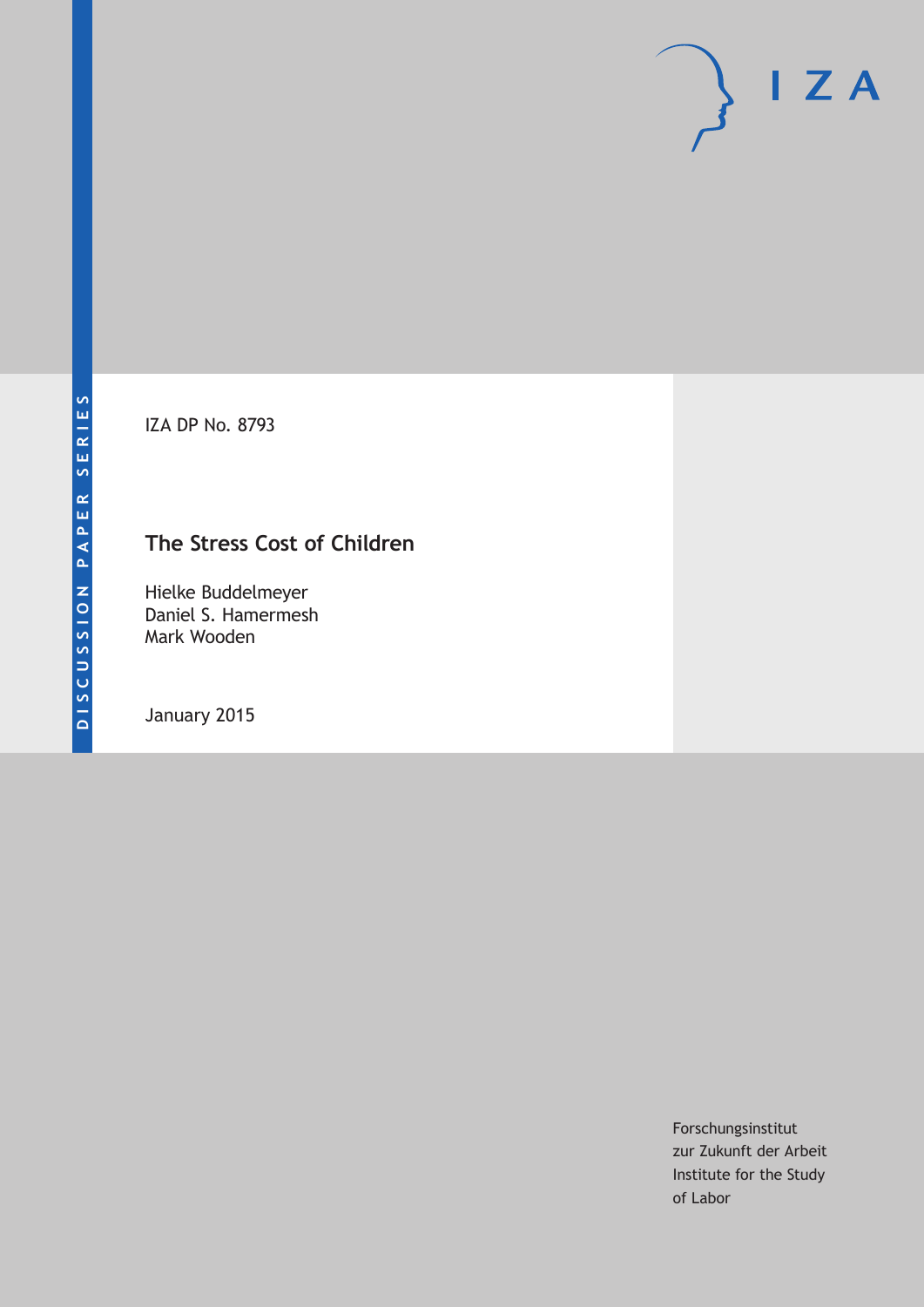# **The Stress Cost of Children**

# **Hielke Buddelmeyer**

*Melbourne Institute, University of Melbourne and IZA*

# **Daniel S. Hamermesh**

*Royal Holloway University of London, University of Texas at Austin, NBER and IZA*

## **Mark Wooden**

*Melbourne Institute, DIW Berlin and IZA*

Discussion Paper No. 8793 January 2015

IZA

P.O. Box 7240 53072 Bonn **Germany** 

Phone: +49-228-3894-0 Fax: +49-228-3894-180 E-mail: [iza@iza.org](mailto:iza@iza.org)

Any opinions expressed here are those of the author(s) and not those of IZA. Research published in this series may include views on policy, but the institute itself takes no institutional policy positions. The IZA research network is committed to the IZA Guiding Principles of Research Integrity.

The Institute for the Study of Labor (IZA) in Bonn is a local and virtual international research center and a place of communication between science, politics and business. IZA is an independent nonprofit organization supported by Deutsche Post Foundation. The center is associated with the University of Bonn and offers a stimulating research environment through its international network, workshops and conferences, data service, project support, research visits and doctoral program. IZA engages in (i) original and internationally competitive research in all fields of labor economics, (ii) development of policy concepts, and (iii) dissemination of research results and concepts to the interested public.

IZA Discussion Papers often represent preliminary work and are circulated to encourage discussion. Citation of such a paper should account for its provisional character. A revised version may be available directly from the author.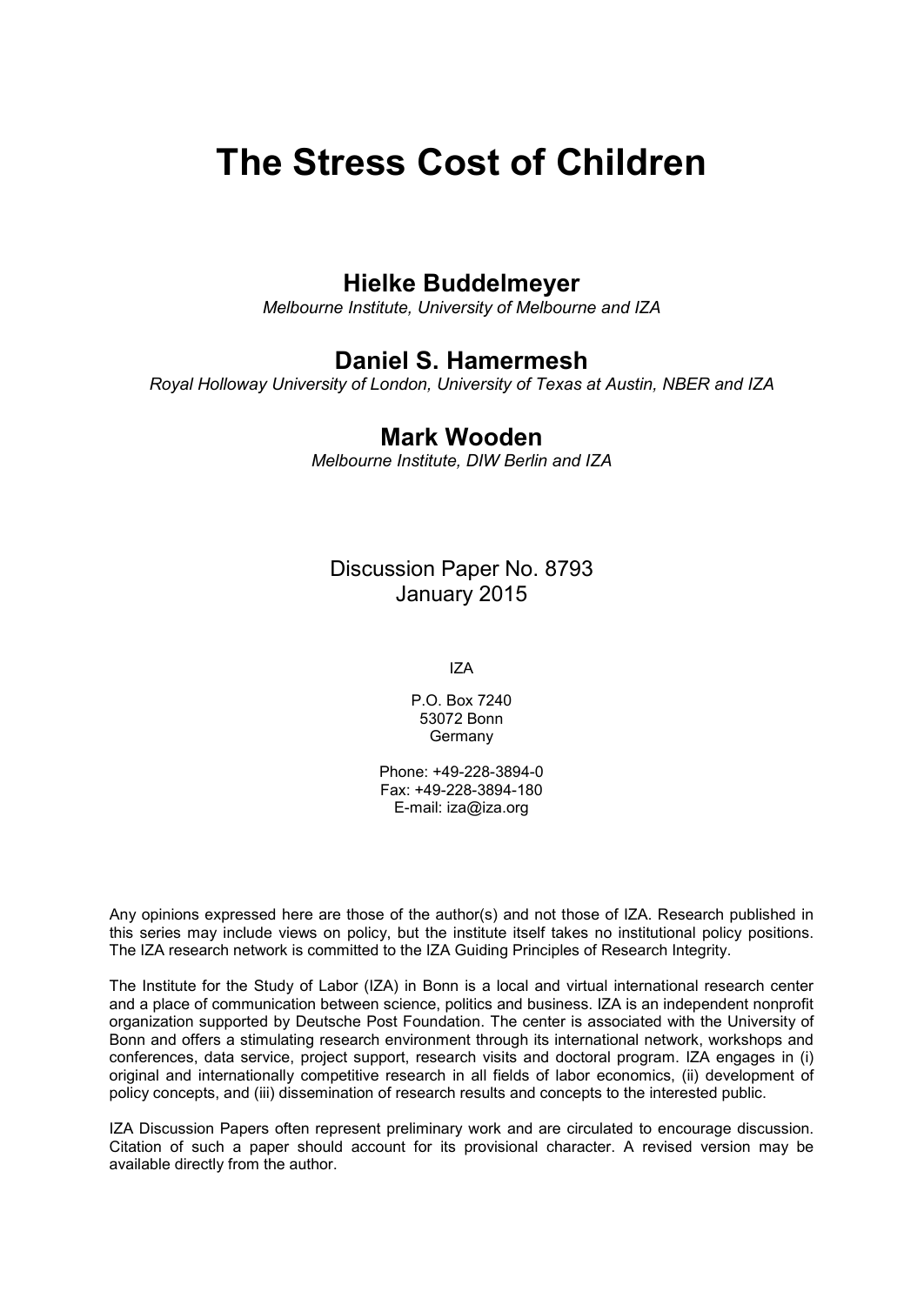IZA Discussion Paper No. 8793 January 2015

# **ABSTRACT**

# **The Stress Cost of Children[\\*](#page-2-0)**

We use longitudinal data describing couples in Australia from 2001-12 and Germany from 2002-12 to examine how demographic events affect perceived time and financial stress. Consistent with the view of measures of stress as proxies for the Lagrangean multipliers in models of household production, we show that births increase time stress, especially among mothers, and that the effects last at least several years. Births generally also raise financial stress slightly. The monetary equivalent of the costs of the extra time stress is very large. While the departure of a child from the home reduces parents' time stress, its negative impacts on the tightness of the time constraints are much smaller than the positive impacts of a birth.

JEL Classification: J13, J20

Keywords: time use, children, demographic economics

Corresponding author:

Daniel S. Hamermesh Royal Holloway University of London Department of Economics 214 Horton Building Egham, Surrey TW20 0EX United Kingdom E-mail: [Daniel.Hamermesh@rhul.ac.uk](mailto:Daniel.Hamermesh@rhul.ac.uk)

<span id="page-2-0"></span>We thank Michael Burda and participants in seminars at a number of universities and conferences for helpful comments.

This study uses unit record data from the Household, Income and Labour Dynamics in Australia (HILDA) Survey and German Socio-Economic Panel (SOEP). The HILDA Survey project was initiated and is funded by the Australian Government Department of Social Services and is managed by the Melbourne Institute of Applied Economic and Social Research (at the University of Melbourne). The German data used in this publication were made available to us by the German Socio-Economic Panel Study (SOEP) at the German Institute for Economic Research (DIW), Berlin.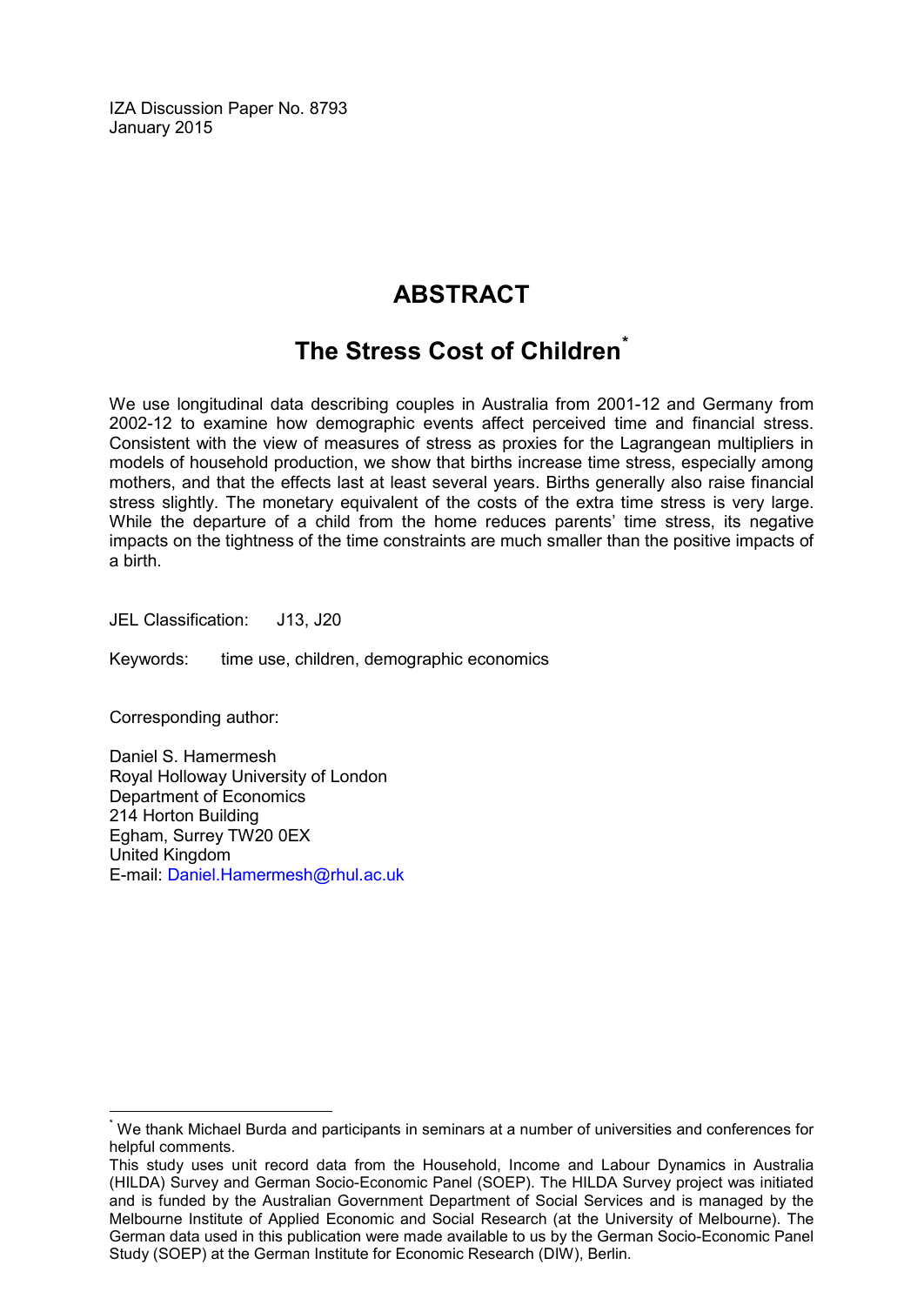*Insanity is inherited—we get it from our children.* [Mark Twain]

#### **I. Background**

We address the question of whether the addition of a child to a family imposes costs that are not accounted for in the immense literatures on the cost of children and on equivalence scales, and thus whether there are hitherto unaccounted factors that affect the decision to have a child or that increase the perceived costs of rearing a child. The literature on equivalence scales focuses solely on the monetary costs of children (e.g., Muellbauer, 1977; Pollak and Wales, 1979; Bourguignon, 1999). The sparser literature on the time costs of children (e.g., Gustafsson and Kjulin, 1994; Bradbury, 2008) engages in accounting exercises, totalling up the amounts of time that each parent devotes to child care, and perhaps valuing them, and examining gender differences and secular changes in time allocated to child care.

Hamermesh and Lee (2007) constructed and estimated a model describing cross-section differences in the extent of expressed time stress. The theoretical basis was Becker's (1965) model of the use of time and goods to produce commodities that contribute to a household's utility. The theoretical part of the study identified time stress as the Lagrangean multiplier on a household's time constraint and linked financial worries to the Lagrangean multiplier on its goods constraint. Using cross-section data from Australia, Germany, Korea and the U.S., they found that individuals with higher Beckerian full incomes expressed greater feelings of time stress, consistent with a more tightly binding time constraint, and that they were less likely to express concerns about money (consistent with a looser goods constraint).<sup>1</sup>

Our approach here combines these two strands of the literature: We examine the extent to which people find that the time and goods constraints in their utility maximization bind more tightly when a child is added to the household. We are not examining generalized responses to a birth, such as happiness or life satisfaction (see, e.g., Baetschmann *et al*, 2012, Pedersen and Schmidt, 2014), nor are we examining emotional responses to particular aspects of child-rearing (e.g., Connelly and Kimmel, 2013). Instead, we study how a specific life event—the birth of a child—affects empirical

<span id="page-3-0"></span> $\frac{1}{1}$  $\rm^{1}$ DeVoe and Pfeffer (2011) use several waves of the Australian data set to demonstrate the relationship between income and time stress.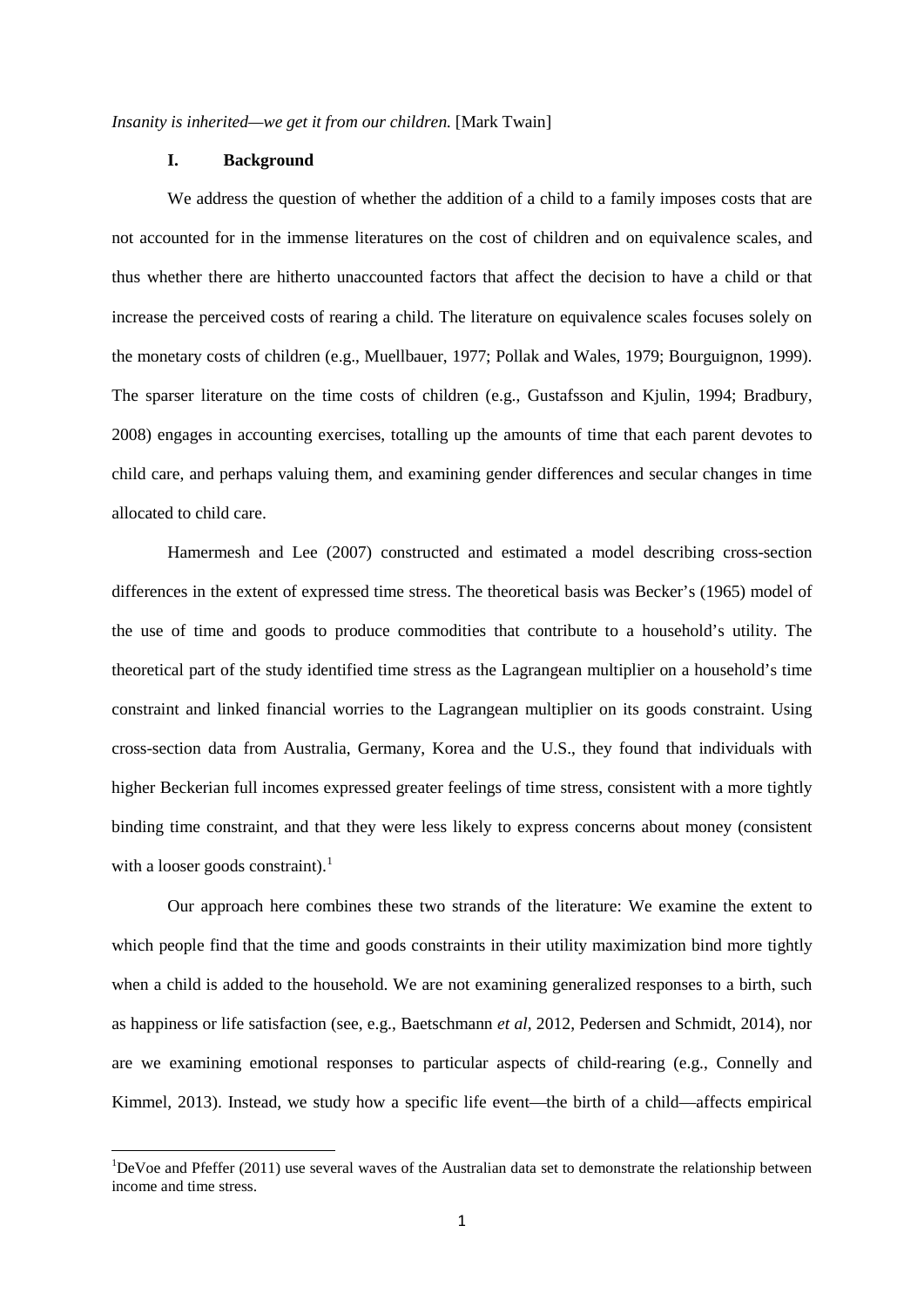analogs of parameters that arise within a family's welfare maximization. We thus develop a new dimension on the cost of children; and, because additional time loosens the time constraint while additional income loosens the goods constraint, our approach allows us to extend the measurement of the monetary and time costs of children. We complement the examination of the impact of births on the household's utility maximization by studying what might be viewed as the obverse of a birth—the departure of a child from the household.

To obtain these estimates we need data sets that contain respondents' views of the time and monetary stress that they perceive, our analogs to the Lagrangean multipliers in their utility maximization. Longitudinal data are also required, since in order to identify the effect of an addition to the household we need a household-specific baseline against which to compare the empirical counterparts to the multipliers. Fortunately, since 2001 the Household, Income and Labour Dynamics in Australia (HILDA) Survey has collected annual information from a panel of respondents on their perceptions of time and financial stress. Also, since 2002 the German Socio-Economic Panel (SOEP) has collected similar information biennially. We use both data sets in the empirical work here, thus providing a check on the specific cognitive implications of the questions and on culture-specific differences in couples' responses to the birth of a child.

#### **II. Theoretical Motivation and Considerations**

Consider a household that combines goods (a vector  $x_i$ ) and the time of each spouse (vectors  $T_{j}^{M}$  and  $T_{j}^{F}$ ) to produce a vector of commodities  $Z_{j}$  (j=1,..., N) that determines its utility:

(1) 
$$
U = U(Z_1(x_1, T_{-1}^M, T_{-1}^F), \dots, Z_N(x_N, T_{-N}^M, T_{-N}^F)).
$$

The maximization of this utility function, given the technologies of household production and the household's wage rates,  $W^M$  and  $W^F$ , unearned income I, and the vector of goods prices that it faces,  $P_i$ , yields a utility-maximizing vector of demands for both time and goods inputs into the production of each commodity.

The demands for time and goods inputs are functions of these prices. Similarly, the household's Lagrangean multipliers on the spouses' time,  $\lambda^M$  and  $\lambda^F$ , and on goods,  $\mu$ , are functions of the parameters facing the household — the wage rates, unearned income and goods prices. We can thus write each as: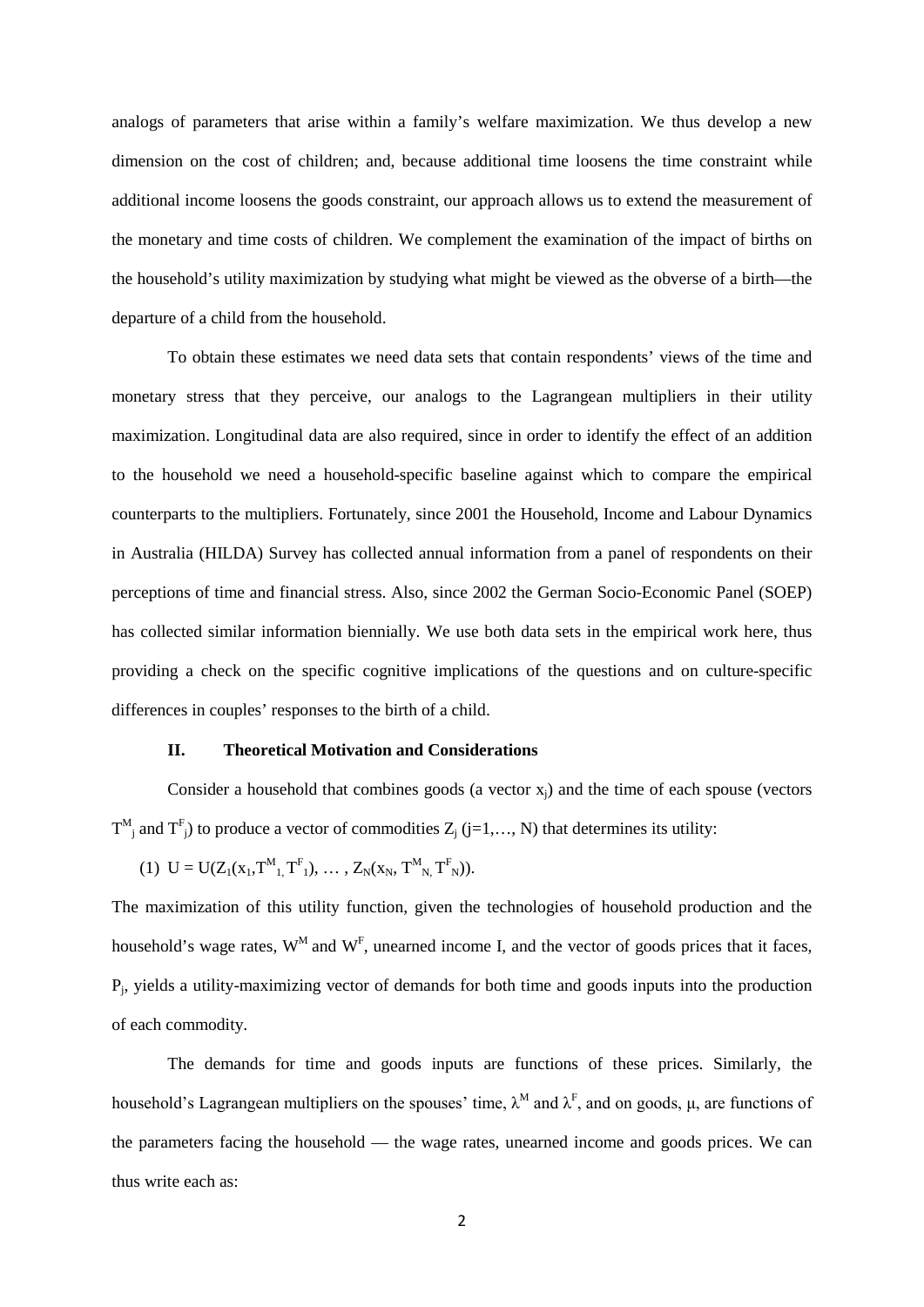(2a) 
$$
\lambda_{t}^{M} = \lambda_{t}^{M} (W_{t}^{M}, W_{t}^{F}, I_{t}, P_{jt});
$$

$$
(2b) \qquad \lambda^F_t = \lambda^F(W^M_t, W^F_t, I_t, P_{jt});
$$

(2c) 
$$
\mu_t = \mu(W^M_t, W^F_t, I_t, P_{jt}),
$$

where t is some time period. Comparing across households, we make the standard assumption that all households face the same goods prices, so that these can be ignored here and in the empirical work. The usefulness of the model comes from its prediction that higher W and I raise  $\lambda^M$  and  $\lambda^F$  and lower μ.

We could estimate equations (2) directly from survey respondents' answers on their perceived time and financial pressures. Some individuals may, however, always feel pressured, and others may feel less pressured, even in the face of the same objective circumstances. Also, the amount of pressure generated by the birth may depend on its interaction with the family's existing demographic structure. Taking these considerations together, recognizing that all the information affecting maximization in the previous period will be subsumed by the outcomes in that period, and linearizing (2), we can rewrite the model as:

$$
(3a) \qquad \lambda^M_{\ \ t} = a_1 \lambda^M_{\ \ t-1} + a_2 \lambda^F_{\ \ t-1} + a_3 \mu_{t-1} + \alpha_1 W^M_{\ \ t} + \alpha_2 W^F_{\ \ t} + \alpha_3 I_t + \alpha_4 \Delta K_t + \nu^M_{\ \ t},
$$

(3b) 
$$
\lambda_{t}^{F} = b_{1} \lambda_{t}^{M} + b_{2} \lambda_{t}^{F} + b_{3} \mu_{t-1} + \beta_{1} W_{t}^{M} + \beta_{2} W_{t}^{F} + \beta_{3} I_{t} + \beta_{4} \Delta K_{t} + \nu_{t}^{F},
$$

$$
(3c)\qquad \mu_t = c_1 \lambda^M_{t-1} + c_2 \lambda^F_{t-1} + c_3 \mu_{t-1} + \gamma_1 W^M_{t} + \gamma_2 W^F_{t} + \gamma_{3t} I_t + \gamma_4 \Delta K_t + \eta_t,
$$

where the a, b and c are parameters describing the autoregressions, η and the ν are normally distributed error terms, and ΔK, the focus of most of this study, denotes the change in the family's demographic structure, including crucially the addition of a child.

A potentially important issue here is the problem of the endogeneity of births in a year in response to stress (both time and financial) in that same year. To model this potential endogeneity in this context, let us assume that, along with many other things described by the vector of variables X, both expected time stress and expected financial stress affect the probability of having a child. Let  $S^*$ be the upper limit to perceived time stress beyond which people will decide not to have a child, and let F\* be the analogous upper limit to financial stress. Then assuming that the couple has complete control over its fertility, the probability that a child is born is the joint probability:

$$
(4) \hspace{0.5cm} Pr\{\Delta K_{i,t+1}{=}1\}=Pr\{\textcolor{black}{[}\alpha E(\Delta X_{i,t+1})+\beta S_{it}+\epsilon_{it}
$$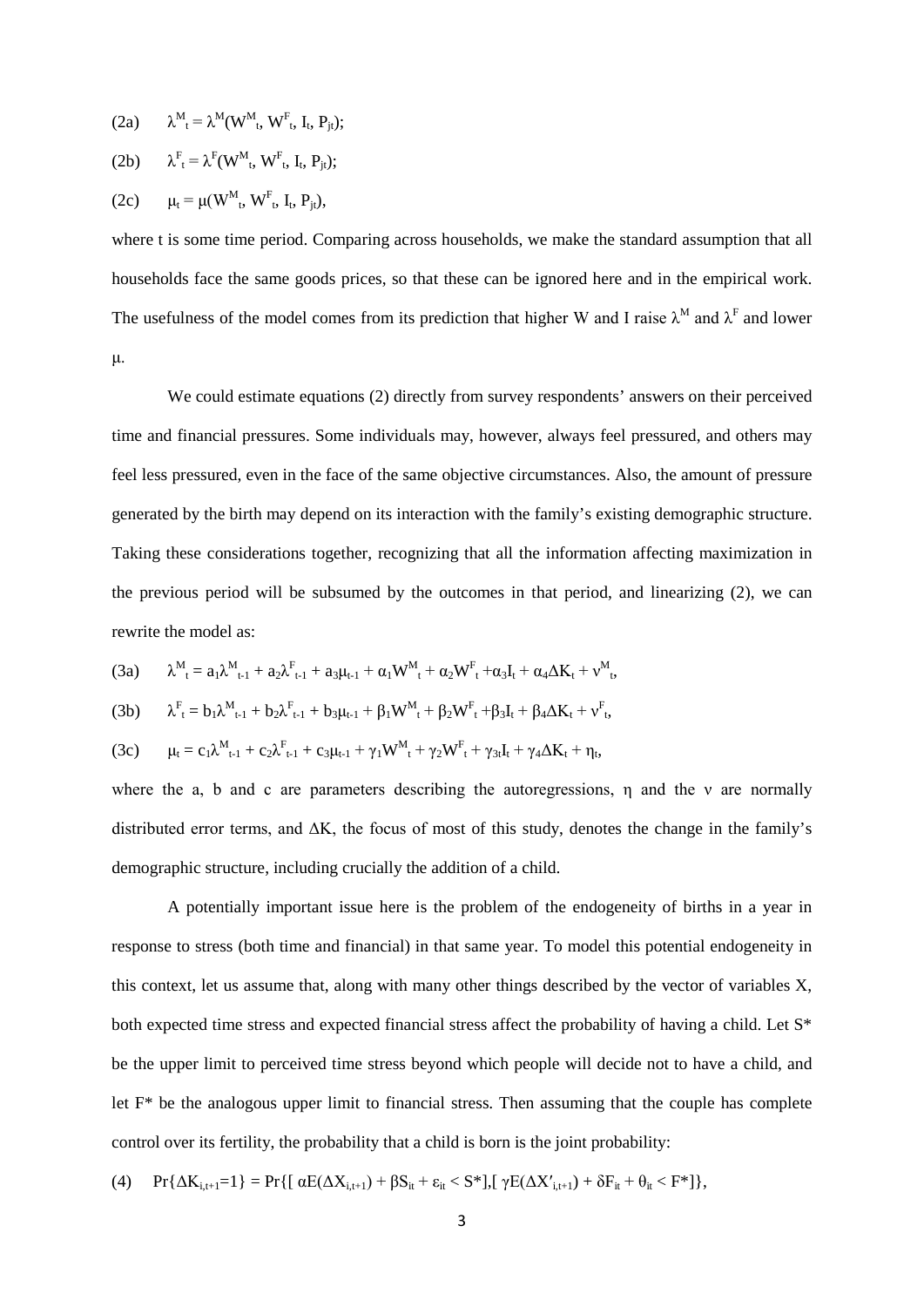where  $\varepsilon$  and  $\theta$  are normally distributed and presumably are not independent, and  $\alpha$ ,  $\beta$ ,  $\gamma$  and  $\delta$  are parameters describing this probability. Equation (4) can be rewritten as the bivariate probit:

$$
(5) \hspace{0.5cm} Pr\{\Delta K_{i,t+1}=1\}=Pr\{[\epsilon_{it}
$$

There are several ways of dealing with this potential endogeneity. We could expand beyond estimating  $(3a) - (3c)$  jointly to estimating them jointly with the selection equation (5). The difficulty with this approach lies in finding exclusion restrictions appropriate for the four equations (the couple's financial stress, the time stress of each spouse, and fertility). An alternative approach would argue that any biases to the estimates of the impact of a birth on time and financial stress that are caused by the potential endogeneity of births will be negative. Those parents who expect smaller increases in stress are those who are more likely to have a child. Thus we would expect that any estimated positive impacts of a birth on stress that we find will understate the "treatment effect" that would be observed if births were distributed randomly across the population of couples arrayed by the impact of births and changing stress.

#### **III. Data and Descriptive Statistics**

<span id="page-6-0"></span>Both surveys that we use provide nationally representative longitudinal sets of data describing the populations of the countries studied. The HILDA Survey asks the following question of survey participants: "How often do you feel rushed or pressed for time?" with possible answers "almost always," "often," "sometimes," "rarely" and "never". Thus we currently can index  $t = 2001, 2002,$ …, 2012, which, allowing for lagged values, enables us to estimate autoregressions based explicitly on (3a) and (3b) for eleven years of births. Participants are also asked to rate their satisfaction with their financial situation on an eleven-point (0 to 10) scale ranging from "totally dissatisfied" to "totally satisfied", allowing us to estimate autoregressions based explicitly on (3b). To provide comparability with the scale on time stress, we collapse the responses to this latter question into five

 $\frac{1}{2}$ <sup>2</sup>Since having children is hardly an uncommon event, one might wonder why couples do not forecast its impact on their time and financial stress—essentially, why they might lack rational expectations about the effects of a birth on stress. Odermatt and Stutzer (2014) provide some evidence and arguments for why people do not forecast the impact of life events on a loosely related concept, their happiness, very well.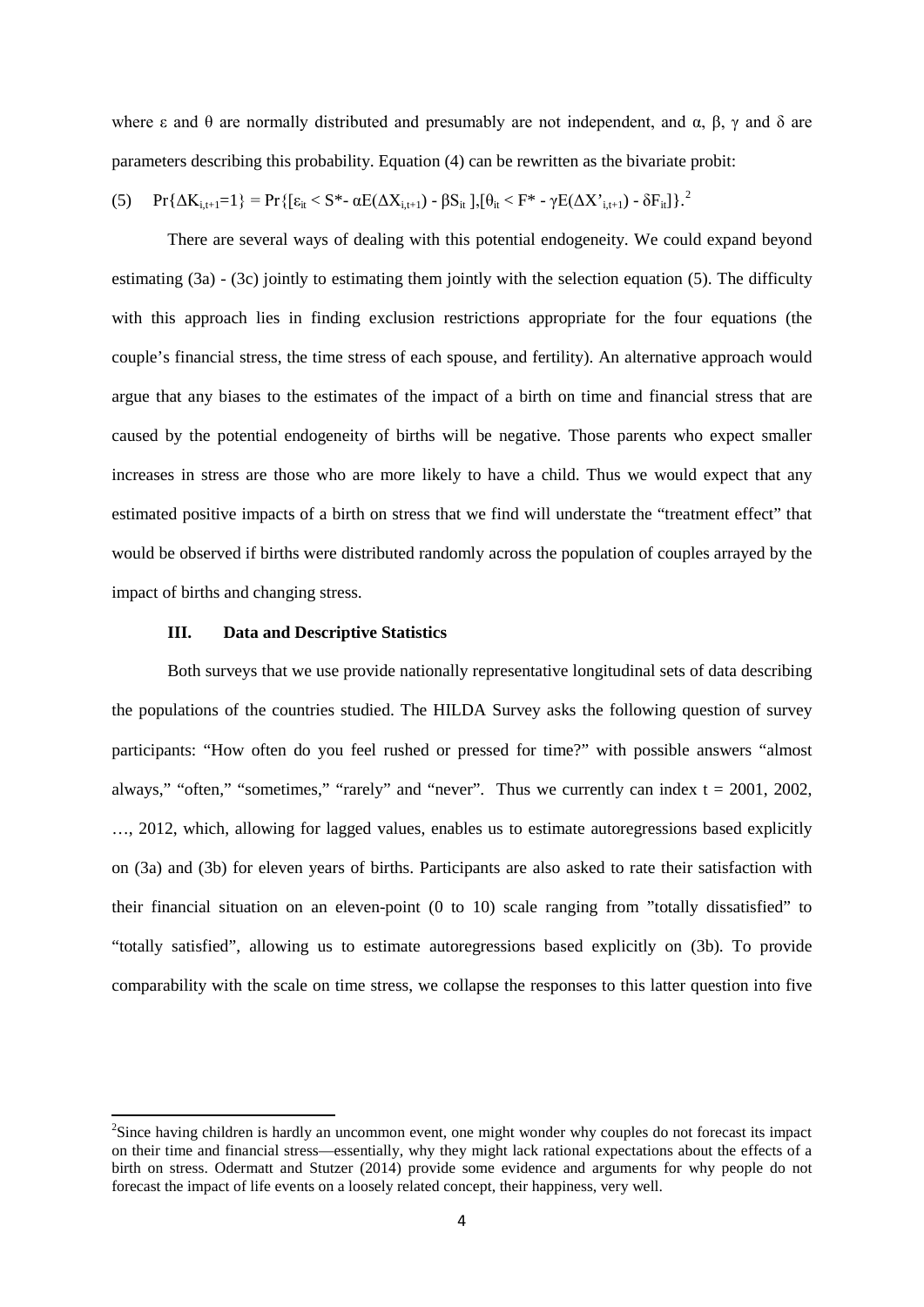categories.<sup>[3](#page-6-0)</sup> Thus the autoregressions that we estimate track the Lagrangean multipliers  $\lambda$  and  $\mu$ . Since both spouses express satisfaction with their financial situation, we estimate separate equations for each and test for the equality of their responses to a birth.

We currently have six waves of data from the SOEP with the necessary information,  $t = 2002$ , 2004, …, 2012, allowing, with the required lag, for five biennia of births. Biennially the SOEP has included the question: "Think about the last four weeks. How often during this period did it happen that you felt rushed or under time pressure?" with possible responses "always" "often,", "sometimes", "almost never" and "never."<sup>[4](#page-7-0)</sup> Perhaps because of the differences in phrasing in the SOEP or in how the answers are elicited, the distribution of responses to this question is tilted more heavily toward being less rushed for time than in the HILDA Survey.<sup>[5](#page-7-1)</sup> The SOEP asks all respondents the same question about financial stress as the HILDA Survey, and we treat responses exactly the same.<sup>[6](#page-7-2)</sup> Thus, except for relying on biennial observations, the estimates of the determinants of the analogs of  $\lambda$  and  $\mu$ are based on similar questions in the two data sets. Replacing the one-year by a two-year lag in  $(3a)$  – (3c), we can estimate equations for Germany that resemble those for Australia very closely.<sup>[7](#page-7-3)</sup>

Table 1 presents the statistics describing the couples included in the sub-samples from the HILDA Survey and SOEP over which we estimate (3a) - (3c). Here and in all subsequent tables involving the examination of the impacts of births we exclude couples in which the wife is over age 45. In the HILDA Survey sub-sample wives report being significantly more stressed for time than

<sup>-&</sup>lt;br>3  $3$ From the 0 (dissatisfied) to 10 (satisfied) we recode responses 0-2 as 5 (4.9 percent of the sample), 3-4 as 4 (9.3) percent), 5-6 as 3 (28.2 percent), 7-8 as 2 (45.2 percent), and 9-10 as 1 (12.4 percent). Here and throughout this study we weight all sample observations by their sampling weights.

<span id="page-7-0"></span><sup>&</sup>lt;sup>4</sup>The SOEP uses a four-week reference period and employs a multi-mode approach, with data collected by both interviewer and via self-administration, whereas in the HILDA Survey this question is always administered as part of a separate self-completion questionnaire.

<span id="page-7-4"></span><span id="page-7-1"></span><sup>&</sup>lt;sup>5</sup>In the SOEP the distribution (never to always) is 5.8 percent, 15.1 percent, 39.2 percent, 33.9 percent, and 6.0 percent. In the HILDA Survey the comparable distribution is 0.8 percent, 10.3 percent, 40.1 percent, 36.0 percent, 12.8 percent.

<span id="page-7-2"></span><sup>&</sup>lt;sup>6</sup>The percentages of observations in the five recoded categories in the SOEP are 6.2 percent, 13.7 percent, 27.4 percent, 40.8 percent and 11.9 percent, remarkably similar to the distribution of responses to this question in the HILDA Survey.

<span id="page-7-3"></span><sup>&</sup>lt;sup>7</sup>We use PanelWhiz (Hahn and Haisken-deNew, 2013) to create the sub-samples that underlie all our calculations.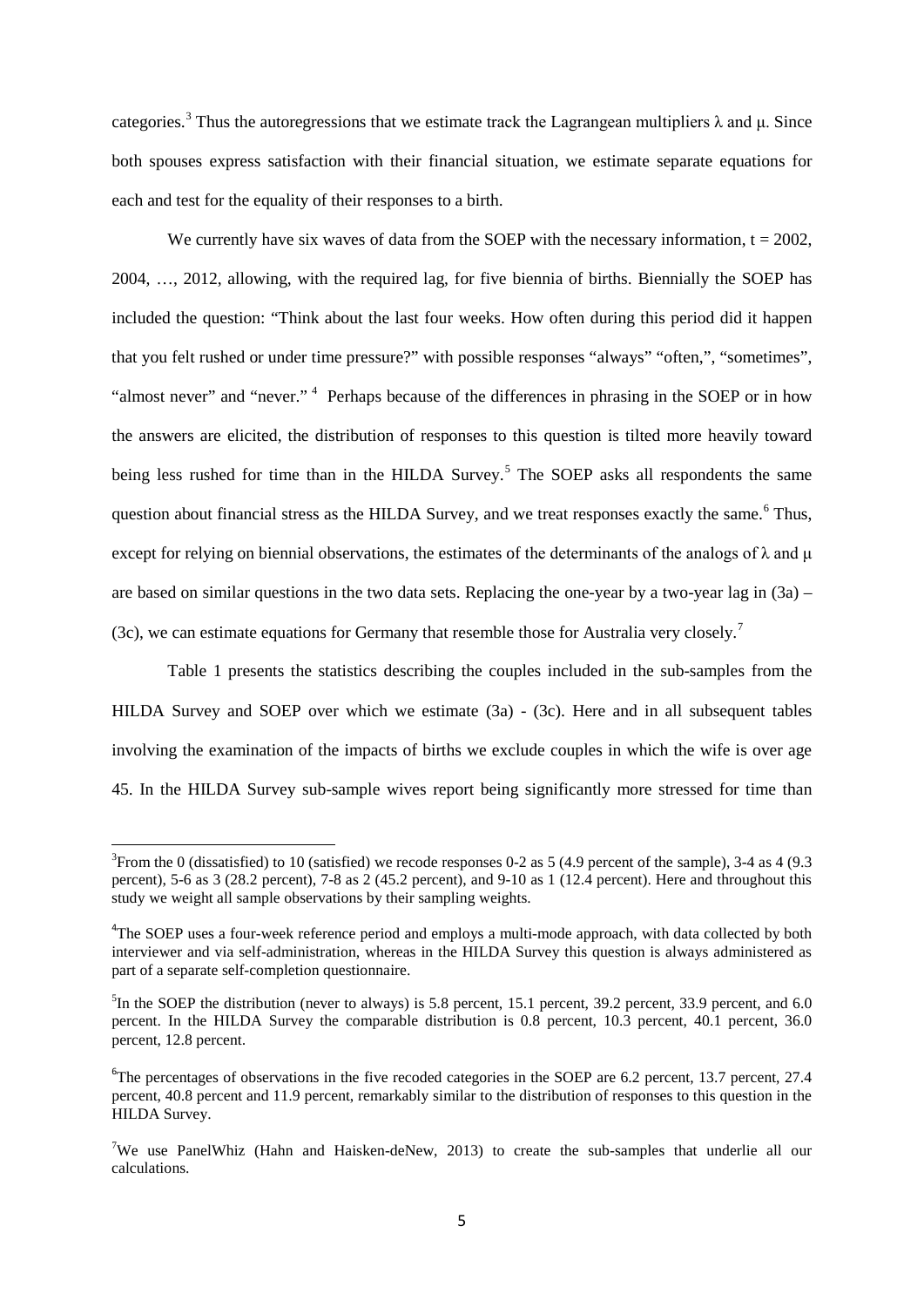their husbands (paralleling the greater time stress perceived by women generally that was reported in Hamermesh and Lee, 2007), but both spouses feel roughly the same financial stress. Ten percent of the couples produced a child between successive interviews (and thus between responses on time and financial stress); and the majority had other children present too. Half the respondents reported being in excellent or very good health, with a higher fraction of wives reporting this. During the average week the husbands spent 46 hours working (in paid employment) and commuting, while their wives spent nearly 24 hours per week in these market-related activities. Time spent in household production was almost reversed, so that reported (not from time diaries) total market and non-market work time was not quite identical for the spouses (see Burda *et al.* 2013).<sup>[8](#page-7-4)</sup> Average total annual earnings (in 2012 dollars) in the couples were around A\$96,000, while average unearned income (in 2012 dollars) among these couples was about A\$20,000.<sup>[9](#page-8-0)</sup>

The descriptive statistics from the SOEP show quite similar patterns on time stress. Wives are significantly more stressed for time than their husbands. Husbands, however, express significantly more financial stress than their wives. About one-eighth of the couples experience a birth during a biennium over the time period 2002-12 (implying, consistent with data on vital statistics, a lower annual birth rate than in Australia). In line with popular perception, husbands report more market work time than their wives, and wives report significantly more home production time on weekdays. Average annual earnings of the couples are roughly  $\epsilon$ 53,000 per year in 2012 prices), which is consistent with published data, but average unearned income, at about  $\epsilon$ 7,100 per year, may be low (although these are prime-age intact couples).  $10$ 

<sup>-&</sup>lt;br>8 <sup>8</sup>The measure of household production constructed from the HILDA Survey data is the amount of time in a typical week spent on household errands, housework, outdoor tasks, caring for children (including the children of other people, if unpaid) and caring for disabled or elderly relatives. In contrast, the SOEP only allowed us to include time spent on a typical weekday. The list of activities, however, was similar, and included running errands, housework, child care, helping other persons in need of care, repairs to the house/car, and garden work. For further details, see the Data Appendix.

<span id="page-8-0"></span> $9$ In 2007, the mid-point of the sample, the Australian dollar was worth about \$US 0.79. We deflated all monetary measures by the Australian CPI.

<span id="page-8-2"></span><span id="page-8-1"></span> $^{10}$ In 2007 the euro was worth about \$1.34. All monetary measures are deflated by the German CPI.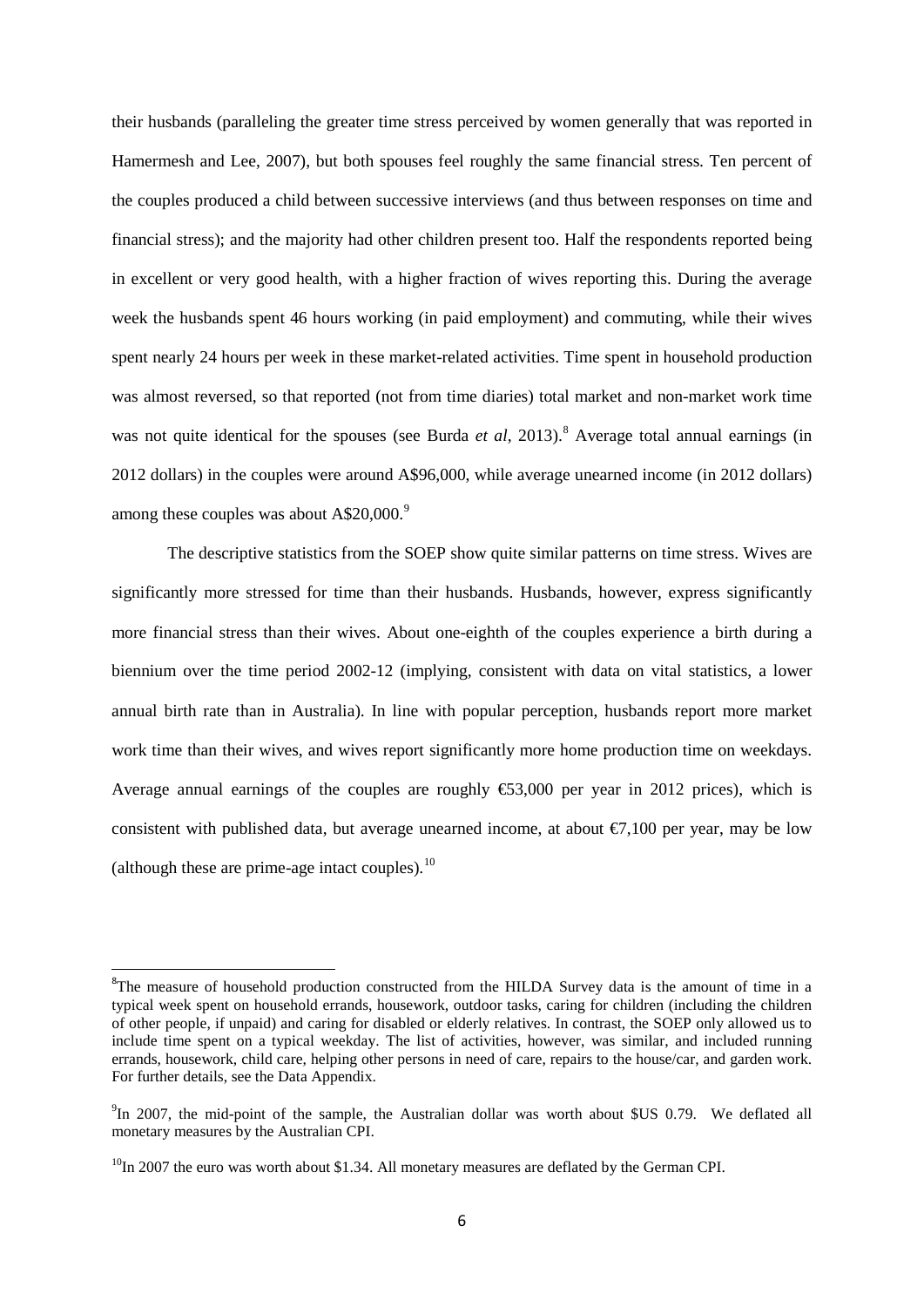#### **IV. Preliminary Examination of Patterns of Stress**

We will initially estimate equations (3a) - (3c) separately for each spouse including a number of controls. As a first step toward this, and to obtain a picture of how a birth/adoption alters the time and goods constraints, we examine transitions of the empirical counterparts of  $\lambda$  and  $\mu$ . Consider columns (1) and (3) of the top panel of Table 2, which show the fractions of the samples for which time stress increased, remained the same or decreased between annual interviews in the HILDA Survey sub-sample, separately by gender and by the indicator for the addition of a child to the household.<sup>[11](#page-8-2)</sup> Husbands in households adding a child are more likely than other husbands to feel increasingly stressed for time. Comparing the changes in time stress for men in the HILDA Survey yields a test statistic of  $\chi^2(2) = 15.99$  (p < .001). Wives' time stress is increased even more significantly on average by the birth of a child: The same test for Australian women in this table yields  $\chi^2(2) = 24.97$  (p < .001).

Columns (2) and (4) in the upper panel of Table 2 show the same changes (over two-year periods) calculated for the couples in the SOEP. For men the results look quite similar, and the trivariate distributions (more, the same, or less time stress) are only barely distinguishable  $(\chi^2(2) =$ 3.96,  $p = .14$ ). Among wives, however, the patterns differ greatly, with a much greater fraction exhibiting increases in time stress if a birth has occurred in the biennium ( $\chi^2(2) = 8.17$ , p = .02, on the trivariate distributions).

In columns (1) and (3) of the bottom panel of Table 2 we present the analogous patterns of changes in perceived financial stress from the HILDA Survey, again separately for husbands and wives by the indicator for the addition of a child to the household. As with time stress, adding a child increases financial stress for both spouses. Also as with time stress, perceived financial stress increases more among new mothers than new fathers. Comparing households without and with a birth in the HILDA Survey, husbands in the latter group are more likely to perceive an increase in financial stress than those in the former group ( $\chi^2(2) = 25.55$ , p < .001), but the difference between the changes in financial stress among wives is larger and even more significant statistically ( $\chi^2(2) = 37.68$ , p < .001).

<span id="page-9-0"></span> $11$ <sup>The full 5x5</sup> transition matrices underlying these statistics are presented in the Appendix.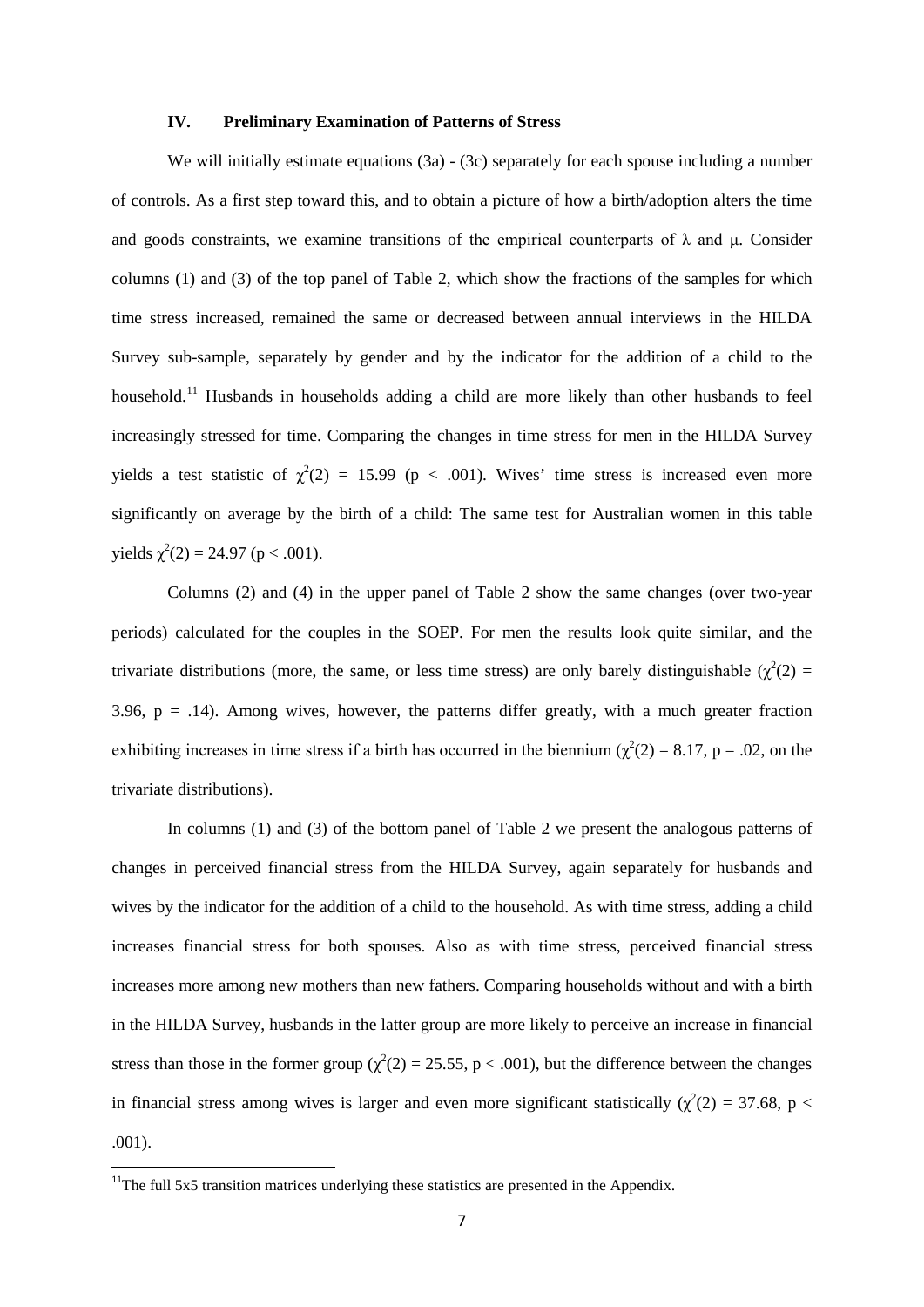Columns (2) and (4) in the bottom panel of Table 2 present the same calculations for biennial transitions in financial stress from the SOEP. For both spouses there are more increases in financial stress among those couples that experience a birth. Among men we cannot reject the hypothesis that the trivariate distributions are the same ( $\chi^2(2) = 4.18$ , p = .12). For their wives, however, the difference in the distributions is highly statistically significant ( $\chi^2(2) = 11.18$ , p = .004).

We can expand upon these one- or two-year transitions by examining averages of time and financial stress for each year before and after a birth, thus accounting for any changes in stress that might be missing from the models that include only one year of lags (but excluding the vector X, and not based on comparisons to couples without a birth in a particular year or biennium). Figure 1a presents these measures for both husbands and wives in couples that produced a child, from four years before the birth through four years after, in the HILDA Survey. The picture is of clear increases in both types of stress for both spouses after a birth; but paralleling the results for Australia in Table 2, the graph suggests that the increases are greater for the wife than for her husband and greater for time than for financial stress. Indeed, the wife's time stress continues to rise steadily each year after the birth, while her financial stress remains constant. The husband's time and financial stress both diminish, although they remain higher than they were on average before the birth.

The patterns in the figure suggest care in interpreting the parameter estimates of (3a)-(3c). For women, but not for men, there is a clear "Ashenfelter dip" in both time and financial stress in the year before the birth, especially so for time stress (Ashenfelter, 1978). Indeed, perhaps the temporary decrease in stress increases the couple's interest in having a child, as the discussion surrounding equations (4) and (5) suggests. Regardless, these findings indicate that estimates of the determinants of current stress that include only one lagged value may overstate the impact of the birth for women in the Australian data. For men there is no pre-birth dip in time stress, but financial stress is much lower in the pre-birth year.

In the SOEP, for which the patterns of time and financial stress before and after a birth are shown in Figure 1b, there is no evidence of dips in either time or financial stress in the biennium before a birth. There may in fact be no dips, but perhaps our inability to detect any could be due to the relative infrequency with which the data on time and financial stress are collected.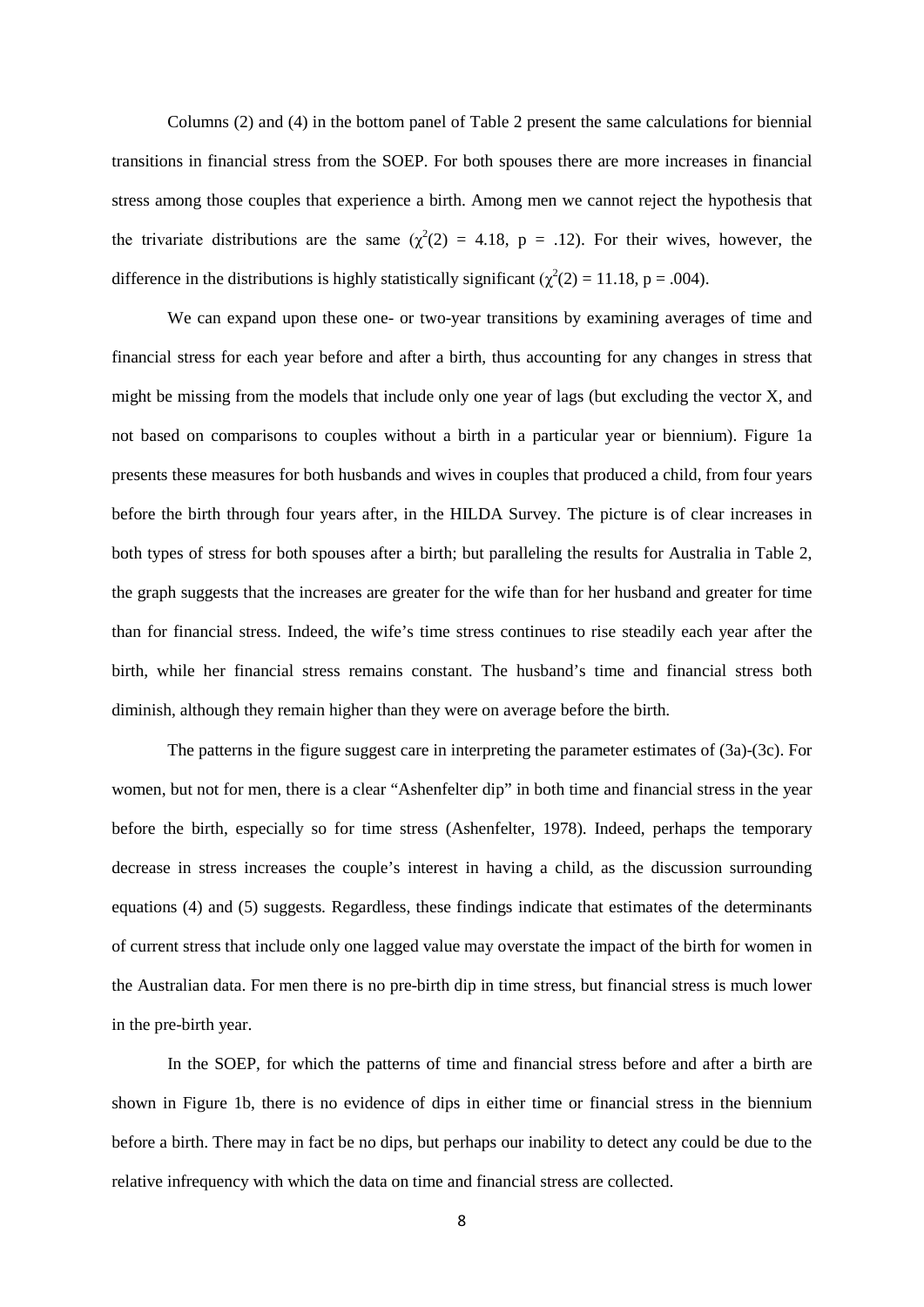#### **V. Estimates of Models of Stress**

Table 3a lists least-squares estimates of analogs to (3a)-(3c) using the HILDA Survey (again, with separate estimates of the impacts on financial stress for husbands and wives). We include and report on the impacts of each spouse's time allocation, weekly earnings (and thus, since work hours are included, implicitly the full prices of their time), the family's unearned income, and the respondent's self-reported health. (See the Data Appendix for further details of these and the other variables included.<sup>12</sup>) More time spent at market work or in household production increases time stress for each spouse, with market work being especially stressful. (Given a fixed time budget, this means that shifting away from leisure or personal time increases time pressure.) A higher hourly wage appears to have no impact on time stress in these estimates, but among women, who do most of a household's purchasing, having a higher-earning husband or greater unearned income increases time stress, providing some support for the idea that households combine time and goods. For both spouses being in good health reduces both time and financial stress, presumably by adding to the efficiency of household production.<sup>[13](#page-11-0)</sup>

The birth of a child significantly increases the perceived time stress of both husbands and wives. The impact, however, is three times greater on the wife's time stress than on her husband's, confirming the evidence from the changes in time stress shown in Table 2. Independent of the wife's greater shift from leisure/personal time to household production that raises her time pressure when a child is born (since the equation held the allocation of time constant), the very fact of the birth has a much larger effect on the time pressure that she perceives than on her husband's.

The changes in Table 2 suggested that both husbands and wives perceive additional financial stress with a birth, and holding constant for time allocation and full incomes this conclusion remains, although neither effect is strongly significant statistically. If we include only the lagged stress

 $12$ Also included are vectors of indicators of the number and ages of other children in the household (0-4, excluding the newborn,  $5-10$ ,  $11-15$ ,  $16-18$ ), the respondent's and spouse's ages  $(31-40, 41+)$ , and year indicators. We also include, as per the theoretical motivation, lagged values of the other three stress measures (e.g., in the case of husband's time stress, the wife's time stress and both spouses' financial stress). In addition, we estimated each model using an ordered probit, with no qualitative difference from the least-squares estimates reported in Table 3a. All four estimated impacts of a birth on stress are positive and statistically significant, and the average derivatives differed by less than 0.02 from the OLS estimates. The impact on the wife's time stress is over twice that on her husband's, while the impacts on the spouses' financial stress are nearly identical.

<span id="page-11-1"></span><span id="page-11-0"></span><sup>&</sup>lt;sup>13</sup>Some direct evidence supporting this assertion is provided by Podor and Halliday (2012).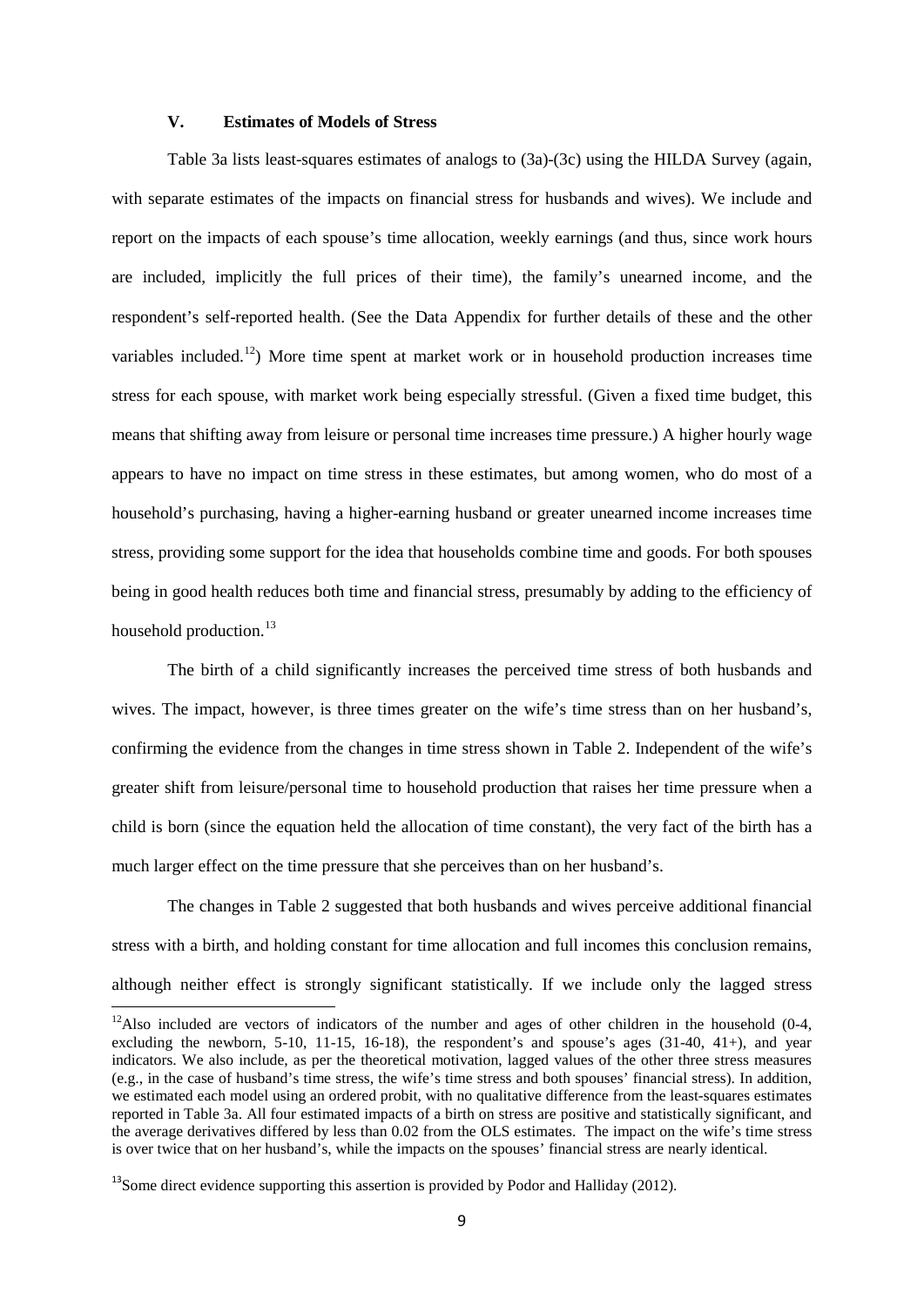measures and the indicator for a birth, husbands' stress does increase, and nearly significantly so, while the impact on his wife's financial stress becomes even larger and even more statistically significant. The theoretical motivation in Section II suggested that the spouses' views of their financial stress might respond identically to a birth. Jointly estimating the equations describing their perceived financial stress, we cannot reject the hypothesis that the responses are equal ( $t = 0.15$ ). The main conclusion here is that a birth causes increases in both spouses' perceptions of financial stress, with perhaps a larger response by the wife than by the husband.

It is well known that women's time in the market and in home production responds to a birth (by decreasing and increasing respectively), so that the impacts of time use on stress are quite likely in part generated by the birth itself. To circumvent what is essentially a problem of spurious correlation, we re-estimate the models in Table 3a without the time-use variables. The impacts of a birth on husbands' time stress and both spouses' financial stress are essentially unaffected by this deletion. The parameter estimate on wives' time stress drops from  $+0.254$  to  $+0.214$ , an insignificant decline and one that still leaves the wife's response significantly above the husband's. If we drop all controls except the lagged values of the stress measures, the indicators of the spouses' ages, and the year indicators, the estimated impacts of a birth on the husband's (wife's) time stress become +0.060  $(+0.136)$ , and on their financial stress  $+0.079 (+0.152)$ . The overall conclusion is that relatively little of the impact of the birth on stress works through a re-allocation of time. Most is inherent in the changed circumstances in the nature of the household's combination of goods and time that are generated by the addition of a child, circumstances that increase the wife's time stress and probably her financial stress more than her husband's.

Table 3b presents the same estimates for the SOEP sample. Unsurprisingly, given the biennial data here, the sizes of the impacts of lagged stress are less and of lower statistical significance than in Table 3a. More important, while the birth has a large and significant positive impact on the wife's time stress, unlike in the HILDA Survey its impact on her husband's time stress is not statistically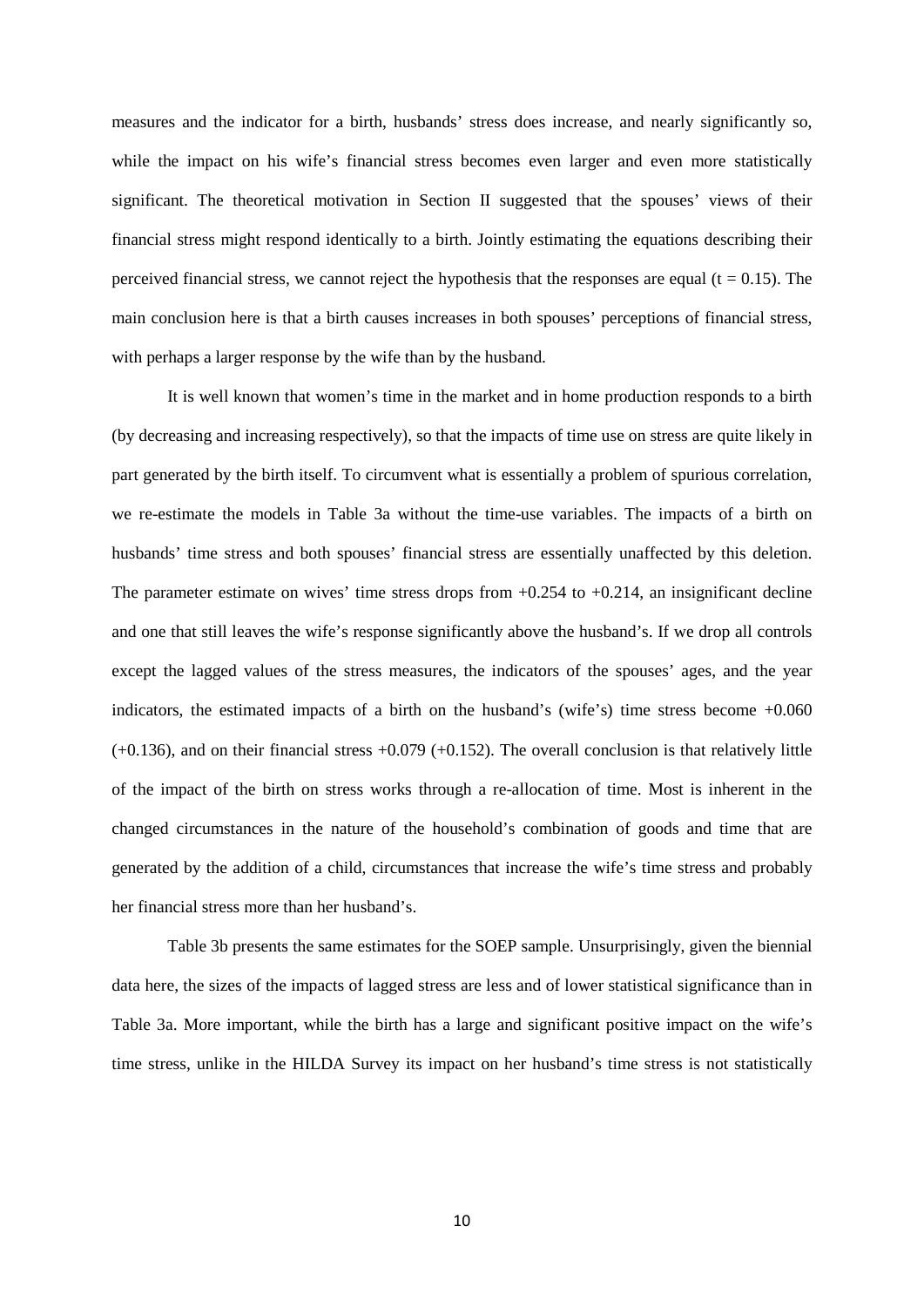significant. Neither spouse's financial stress is significantly affected by the birth, however, and both impacts are tiny. $14$ 

Here too, given their weekly earnings an extra hour of market work in a week raises both spouses' perceived time stress; but while it has significant negative effects on the husband's perceived financial stress, it has no impact on the wife's. Consistent with the role of the husband as the major earner in most couples, his financial stress is barely affected when his wife works more, while hers decreases substantially when her husband works more (at the same hourly earnings). Additional time spent in home production raises the wife's time stress. Given each spouse's time use, when either spouse earns more per hour (has a higher full income) the time stress of each spouse increases, although not statistically significantly; and unsurprisingly each spouse's financial stress diminishes significantly. The one set of surprising results in Table 3b is the negative (albeit not statistically significant) impact of additional unearned income on time stress, and its positive impact on financial stress. As in the HILDA Survey, being in good health reduces both time and financial stress.

Excluding the time-use measures hardly alters the estimated parameters on the indicator of a birth in the equations describing time stress nor in those describing financial stress. In the former the estimate for men rises slightly to  $+0.073$ , while for women it falls slightly to  $+0.196$ . The estimates for this indicator in the financial stress equation both remain tiny and statistically insignificant. Deleting all the controls except the indicators for year and for respondents' ages, the impact on men's time stress changes little  $(+0.050)$ , while that for women remains statistically significant but falls dramatically (+0.086).

The amount of stress felt by new parents may be greater among first-time parents than others. To examine this possibility we add an indicator for first-birth to all the equations. In the equations describing time stress in the HILDA Survey the coefficients on this indicator were  $-0.010$  (s.e.  $=$ 0.038) and  $-0.004$  (s.e.  $= 0.040$ ) for men and women respectively. In the equations describing financial stress their counterparts were  $-0.063$  (s.e.  $= 0.038$ ) and 0.031 (s.e.  $= 0.041$ ). In the SOEP the

<span id="page-13-0"></span> $14$ Orderered probit estimates of the four specifications reported in Table 3b yield similar results. The impacts of a birth on each spouse's financial stress are statistically insignificant, as is the impact on the husband's time stress, while the effect on the wife's time stress is highly significant and positive. As in the HILDA Survey estimates, the average derivatives differed very slightly from the OLS estimates.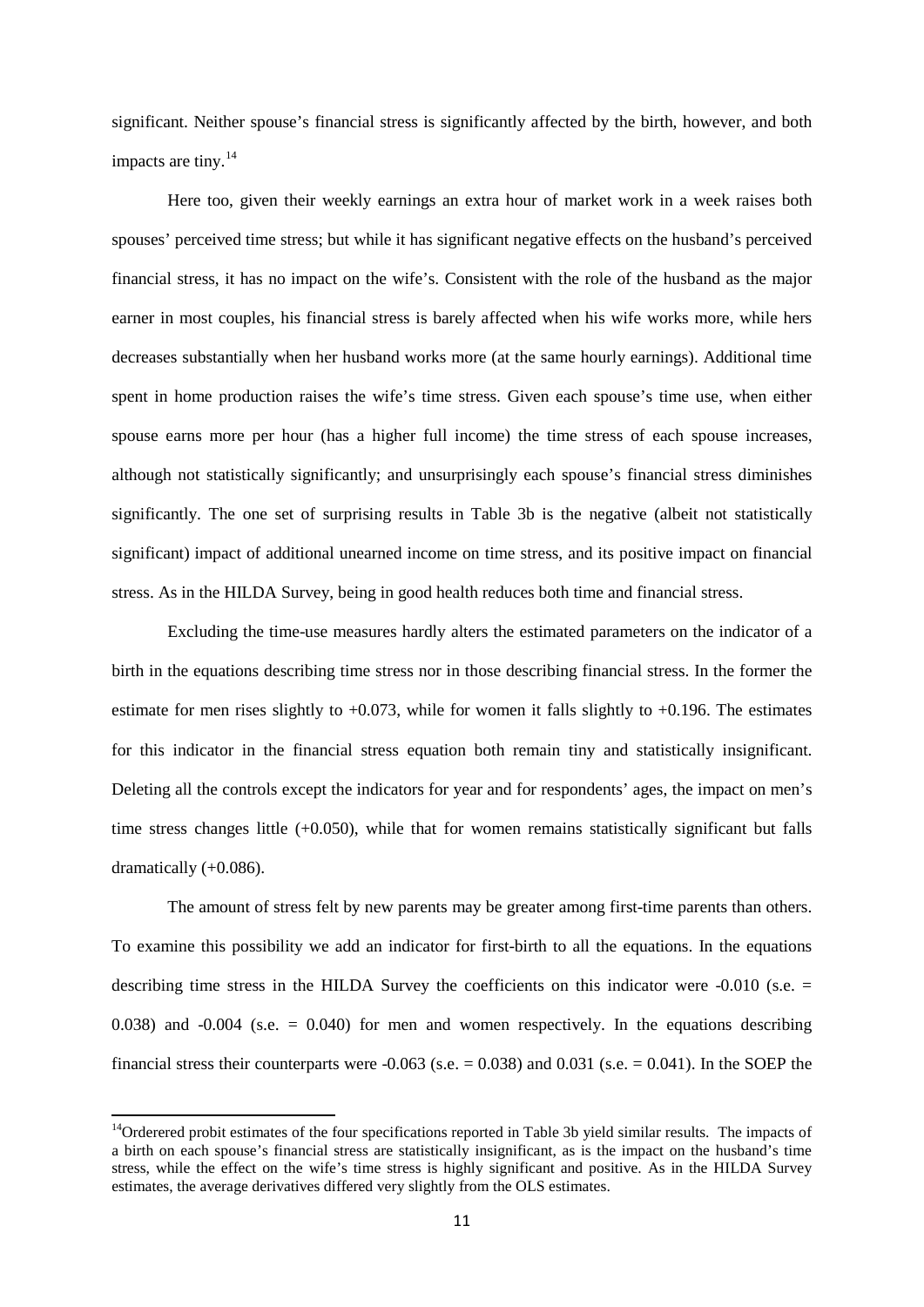extra impacts of a first child on time stress were  $-0.043$  (s.e.  $= 0.049$ ) for husbands and  $-0.052$  (s.e.  $=$ 0.056) for wives. For financial stress the additional impacts were  $0.037$  (s.e.  $= 0.051$ ) and  $-0.013$  (s.e.  $= 0.051$ ). A fair conclusion is that there is no evidence that a first child adds more to time or financial stress than do subsequent children.

As an extension to these basic estimates we examine whether the changes in time and financial stress occasioned by a birth depend on the presence of older children in the household. We thus interact the birth indicator with the vector of indicators for older children and re-estimate the time and financial stress models for husbands and wives. In the HILDA Survey these interactions (four in each model) are not statistically significant as a group or individually in describing time stress, but the impacts on both husbands' and wives' expressed financial stress are significantly affected by the presence of other children. Having a primary-school age child reduces the perceived financial stress occasioned by a birth, while having a teenager raises it. In the SOEP the presence of older children does not interact significantly with a birth to influence financial stress; but when a child under age 5 is present, a birth increases the time stress that the mother feels after a birth. Taken together, the estimates make it clear that the magnitudes of the effect of a birth on time stress do not vary much with the ages or numbers of older children present in the household.

As noted earlier, one spouse's idiosyncratic responses to a birth may interact with the other's, and each spouse's perceived time pressure may be related to his or her perceived financial stress. Since the equations include all the same variables, the only issue here is the extent to which the errors in the four equations are correlated. In both samples, once we account for the X variables, the four lagged measures of stress and the birth indicator, the only significant correlations are between the spouses' financial stress ( $r = +0.28$  in the Australian data,  $r = +0.36$  in the German data) and between their time stress in the SOEP  $(r = +0.19)^{15}$  $(r = +0.19)^{15}$  $(r = +0.19)^{15}$ 

<span id="page-14-0"></span>The presence of the pre-birth "Ashenfelter dip" in expressed time stress, especially wives', could be at least partly responsible for the estimated impacts of a birth on time stress. One way to circumvent this problem is to estimate the models without any lagged measures of time stress, but

<sup>&</sup>lt;sup>15</sup>These conclusions do not change qualitatively if we exclude the time-use measures or, indeed, all the other controls from the basic equations.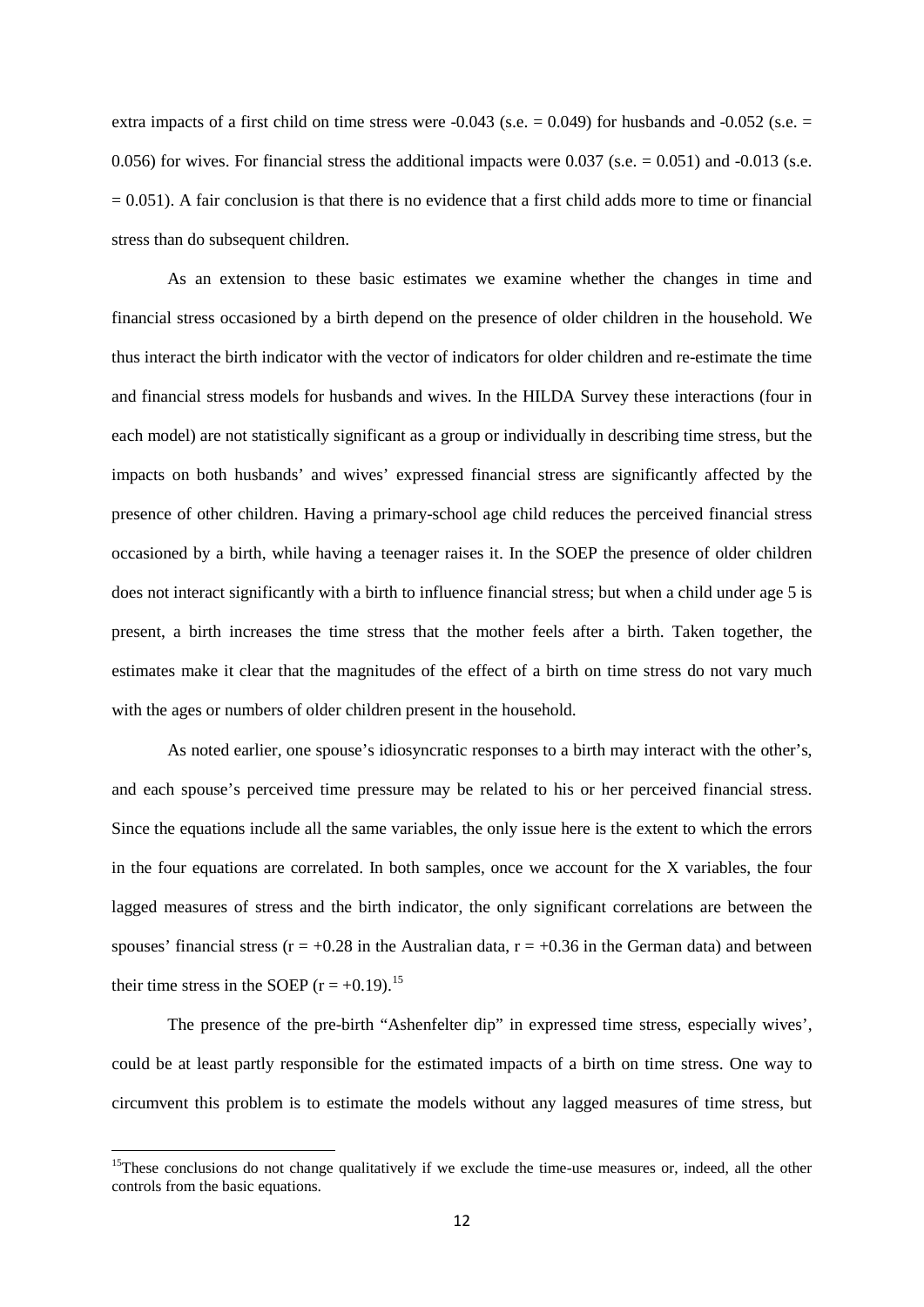including person fixed effects. The estimated impact of a birth then becomes the difference between the stress measure immediately after a birth and its person-specific average over the entire panel, adjusted for current measures of time use, earnings and unearned income, health and family structure. Estimating these fixed-effects models for Australia yields an impact of birth on husbands' time stress of  $+0.113$  (s.e.  $= 0.026$ ), and on wives' of  $+0.260$  (s.e.  $= 0.028$ ). For Germany the analogous fixedeffects estimates are  $+0.068$  (s.e.=0.034) for husbands and  $+0.246$  (s.e.=0.034) for wives. These estimated impacts differ little from those shown in Tables 3a and 3b. The results differ little if we estimate fixed-effect ordered logit models.

A potential difficulty with using fixed-effects estimation is that the impact of a birth on time stress may remain high for several years after the birth. An alternative approach to handling the dip (at the cost of shortening the sample period and losing observations) is to use longer lags in the stress measures, so that the comparisons are to earlier sets expressions of stress rather than merely to the previous year's (or in the SOEP, the previous biennium's). Re-estimating the models in Table 3a by adding two- and three-year lagged measures of stress, the estimated impact of a birth on husbands' time stress increases to  $+0.134$  (s.e.=0.044), while that on wives' falls to  $+0.153$  (s.e. = 0.049). In the SOEP we add lagged measures of stress from the interview four years before the year after the birth, with the resulting estimated impacts of the birth on time stress equalling +0.039 (s.e.= 0.043) among husbands, and  $+0.176$  (s.e.=0.044) among wives.

These two methods to account for the drop in perceived time stress during the year ending before the decision to have the child yield somewhat different results. The overall conclusion, however, is that the implied significantly positive impact of the birth on time stress is robust, and that this effect is greater on the wife's time stress than the husband's.

Does the effect of a birth on time and financial pressure increase or diminish over time? In other words, are the effects that we have demonstrated temporary and caused by the birth, or do they represent the persistent stress costs of a child? To answer this question for Australia we estimate the same models as presented in Table 3a, except that we include lagged terms for successively two, three and four years in the birth indicator and in the stress measures. We restrict the sample to couples that had no additional birth, so that we are examining how a birth between Years t and t+1 affects stress at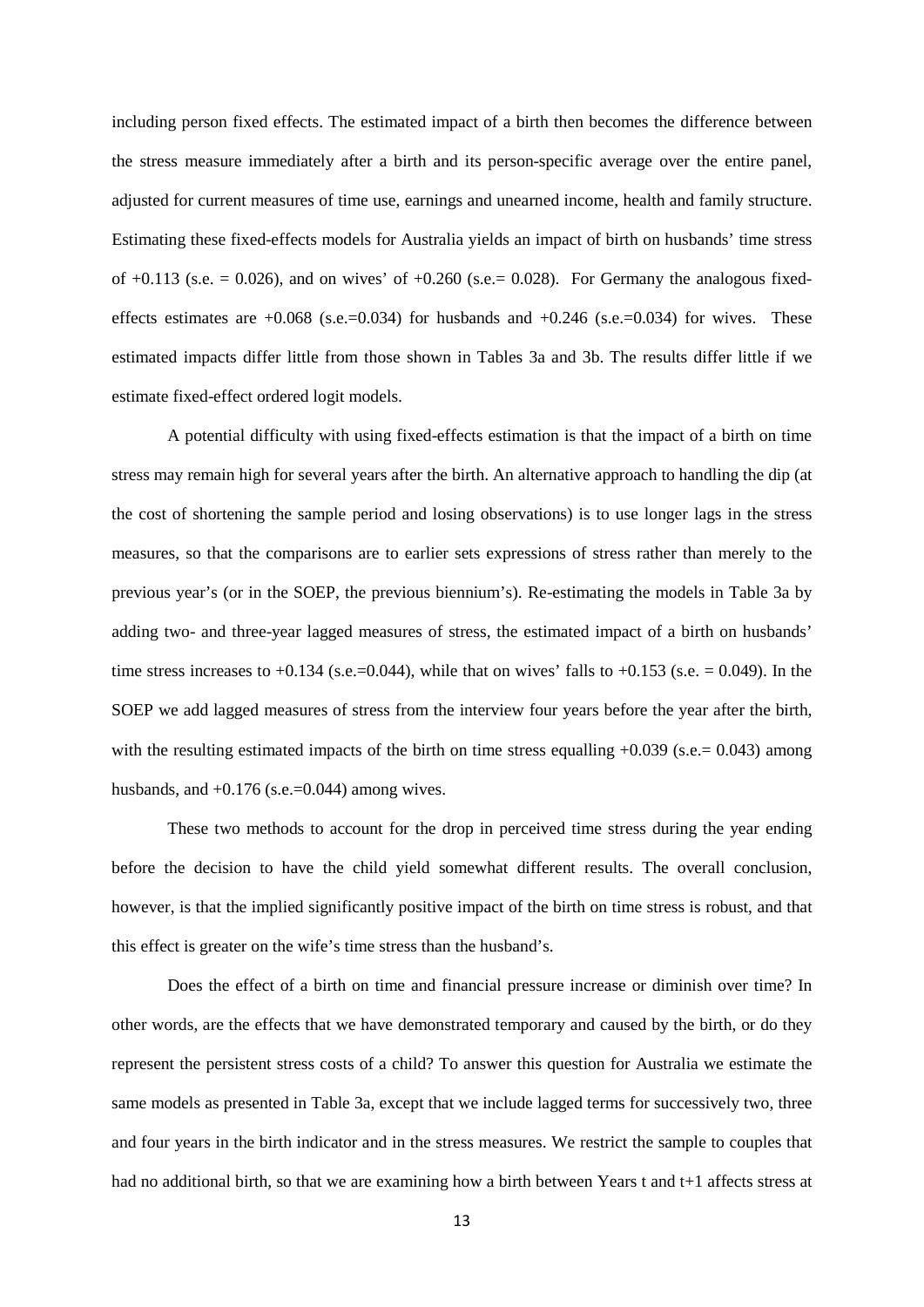Years t+1 (the results in Table 3a), t+2, t+3 and t+4. All estimates include the same other currentperiod controls as were included in the specifications underlying the results in Table 3a.

The estimates are reported in the top part of Table 4, measured in standard-deviation units of stress. While the estimated effects on time stress fluctuate from year to year, with generally smaller effects the more distant in the past the birth is, they remain positive, larger among wives than husbands, and statistically significant among wives. The initial effects on financial stress diminish and are essentially zero two years after the birth. The general conclusion here is that, at least for the four post-birth years that the sample size allows us to follow these couples, time stress, especially the wife's, remains above what it was before the birth, while the extra financial stress essentially disappears.

With the biennial data in the SOEP the specification of the lag structure must be different, since taking more than two lags would remove most of the sample observations. Accordingly, in the bottom row of the bottom panel of Table 4 we report the estimated (in standard-deviation units) impacts of a birth between Years t and t+2 on stress at Year t+4, including lagged stress measures from Year t and all the current-period controls. The upper row in this panel converts the estimates from Table 3b into standard-deviation units. Between two and four years after the birth none of the effects on stress are statistically significant; the wife's time stress remains, however, substantially positively affected, and both spouses' financial stress is higher than before the birth.

Not surprisingly there are some major differences in the results between the two data sets. Partly they occur because of the different frequencies at which stress is measured; and we can examine the extent to which the difference in the frequency of the data on stress is generating the different results by aggregating births in the HILDA over two years and re-estimating the models describing current time and financial stress, using the same controls and a two-year lag in time stress. Given this temporal aggregation, we lose nearly half the observations (but none of the births), as we are only using observations from 2004, 2006, …, 2012. The results of estimating the models using this aggregation look somewhat like those reported in Table 3a, although the coefficient on births describing women's time stress is somewhat reduced (but remains statistically significant). The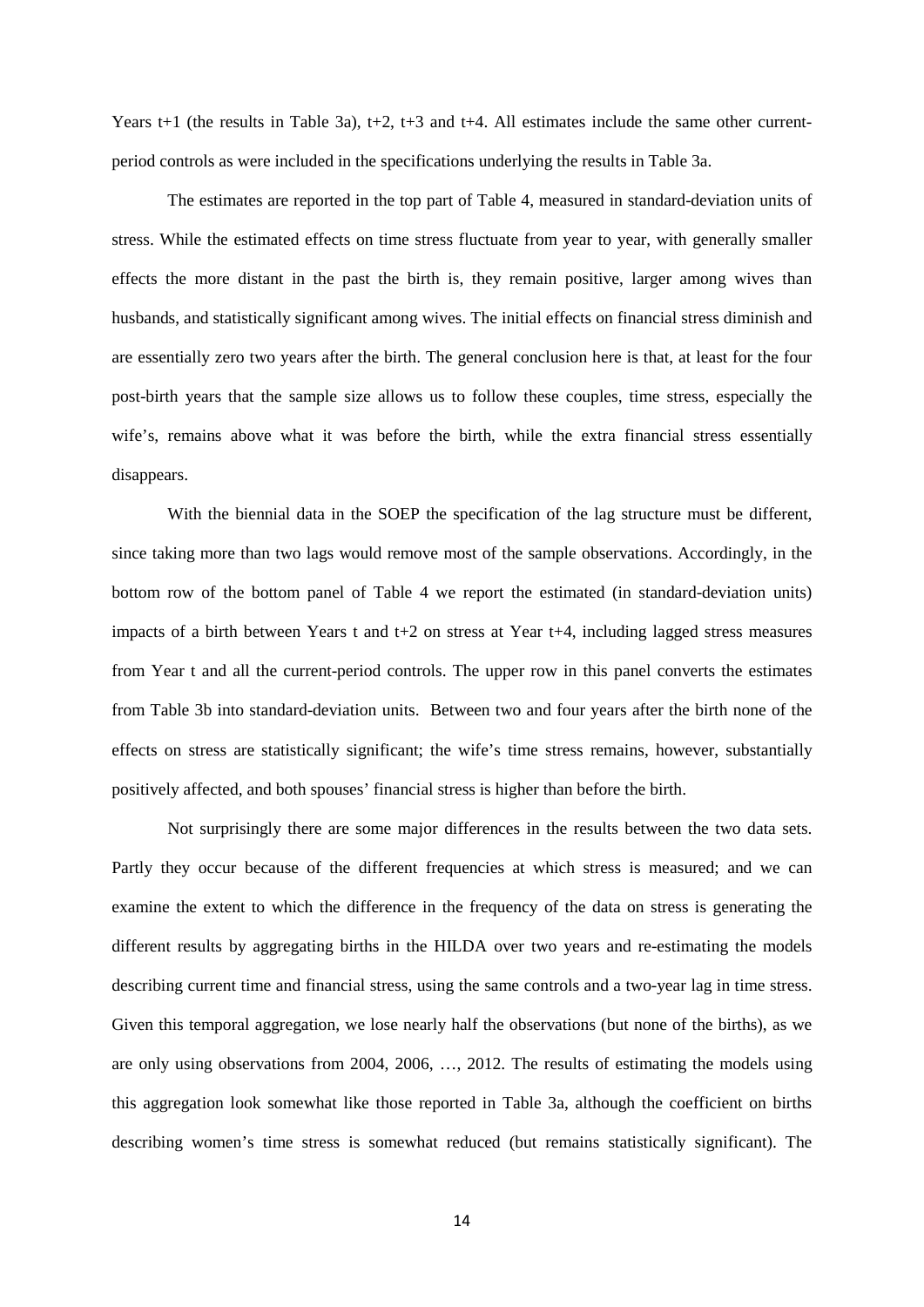difference in the frequency of the questions on stress between the two panel data sets explains some of the differences in the results across the two countries/data sets but far from all.

The results may also differ because the questions eliciting time stress and the measures of time inputs differ across the surveys. We account for those discrepancies by including an indicator of whether the stress measures in the SOEP are elicited by an interviewer or are responses to a selfadministered questionnaire. Those respondents who were interviewed express significantly less stress on both dimensions; but their time and financial stress responds to a birth almost identically to that of respondents who completed a questionnaire.<sup>[16](#page-14-0)</sup>

There is a remarkably consistent pattern throughout the results: A birth generates initial time stress in the new mother, and that stress persists for at least four years. Moreover, it is greater than the new father's additional time stress, which in any case does not persist. There is much less evidence of an increase in perceived financial stress felt by either spouse.<sup>[17](#page-17-0)</sup>

#### **VI. The Stress Cost of Children**

Since the largest immediate effect of a birth is on the time stress felt by new mothers, in attempting to monetize the costs of stress we concentrate on that particular form of stress. While we propose three approaches to calculating the monetary equivalent of the additional time stress felt by mothers that is generated by a birth, there are undoubtedly many other simulations beyond those examined here that might be proposed. But at least these three do give an indication of the magnitude of the monetary amounts needed to compensate for the psychological burden of the birth.

In all of the simulations we ask the question: what is the monetary transfer or infusion of earnings that would reduce the new mother's financial stress by an amount equal to the increased time stress generated by the birth? The measures of subjective stress (time and financial) are not directly

<sup>&</sup>lt;sup>16</sup>Another set of possible causes of the differences involves different policies on child care and family subsidies. While with two observations we cannot examine these possibilities, we did consider how an increase in the generosity of child payments in Germany after 2007 might have affected the estimates. Perhaps because of the resulting small sample sizes, or perhaps because it actually had no effect, when we disaggregate the SOEP sample into pre- and post-2007, we find no differences in the estimated impacts of a birth on time stress.

<span id="page-17-1"></span><span id="page-17-0"></span><sup>&</sup>lt;sup>17</sup>Our findings are captured in a letter from a mother of two pre-school children (July 5, 2002, from Hannah Ebin), "With the kids and the house, I often feel I have four hours of tasks and only two hours to do them in."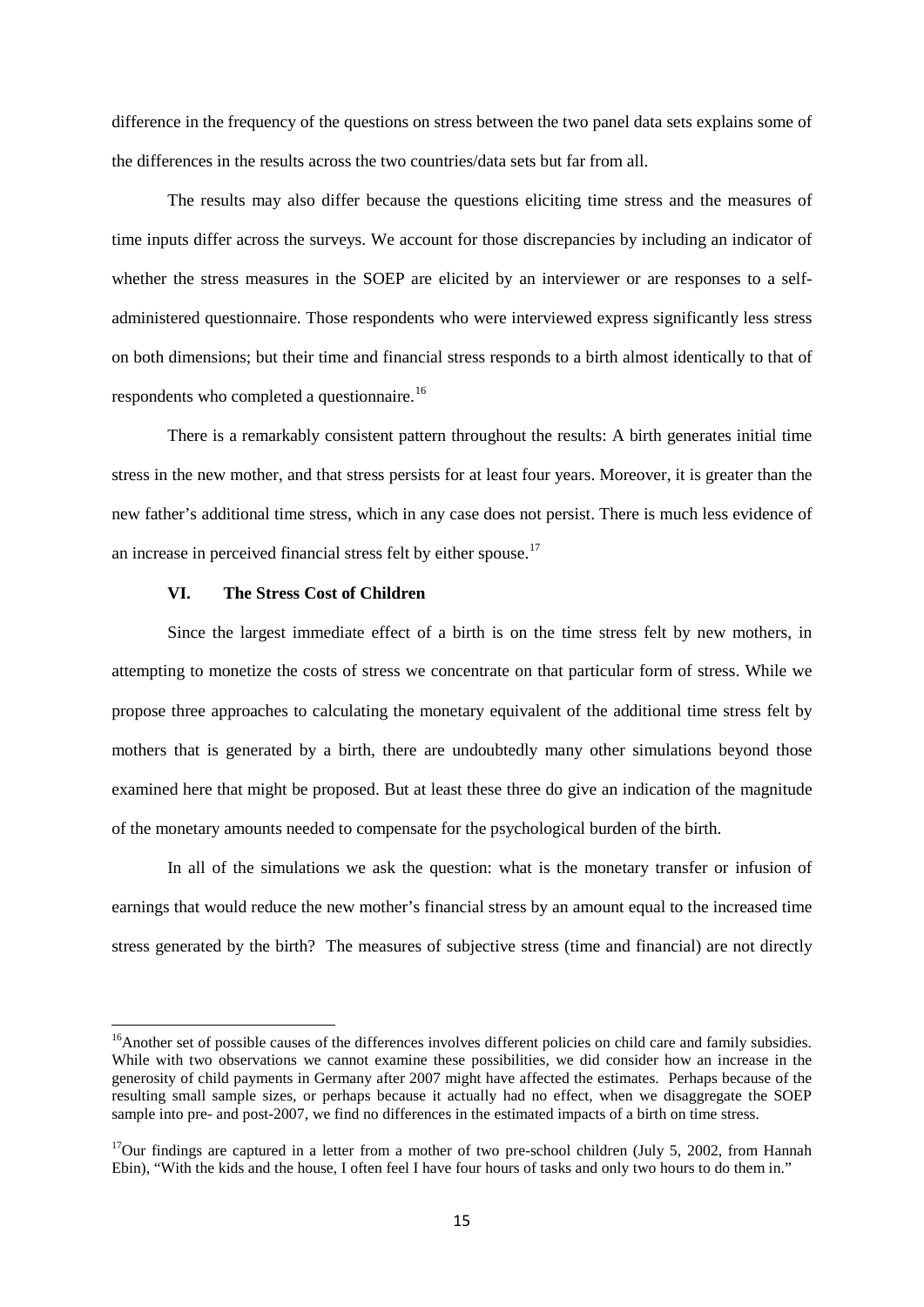commensurate, so we calculate all effects in standard-deviation units. We conduct simulations to answer three questions:

Simulation 1: What transfer of weekly earnings from the husband to the wife would reduce her financial stress by the same amount that the birth has increased her time stress?

Simulation 2: What increase in the wife's weekly earnings would decrease her financial stress by the same amount that the birth has increased her time stress?

Simulation 3: What increase in the husband's weekly earnings would decrease the wife's financial stress by the same amount that the birth increased her time stress?  $18$ 

We perform all three simulations for both the HILDA Survey and SOEP using the estimates in Tables 3. In addition to calculating these one-time transfers/infusions immediately after a birth, we also calculate their cost per married couple if each couple, regardless of whether it experiences a birth in the year (biennium in the SOEP), were to pay taxes annually into a fund to finance the transfers.

We show the results of these simulations in Table 5. The effects are remarkably large, especially in the first simulation, where even in the HILDA Survey the required one-time transfer is over twice the average husband's annual earnings (and even the annual transfer from all couples would exceed 20 percent of husbands' annual earnings). Clearly, there is no reasonable transfer of earnings from husband to wife that can compensate for the increased time stress that she experiences with the new child. The other possible changes would be more feasible, but might require infusions of income from outside the household, and these infusions could represent substantial increases in government activity. Thus even the least costly (Simulation 2, and Simulation 3 in the SOEP) would require payments during the first year of each child's life whose annual cost to every couple (the few new parents and all other couples) of over US\$4000 per year would represent a substantial increase in the burden of taxes/transfers.

These simulations suggest that the psychological cost of a new child is huge in comparison to the monetary cost and, even more so, to the value of time that the new mother and father expend on

<span id="page-18-0"></span> $18$ The difference among Simulations 1, 2 and 3 is that under Simulation 1 total household earnings remain unchanged, whereas in the others they increase.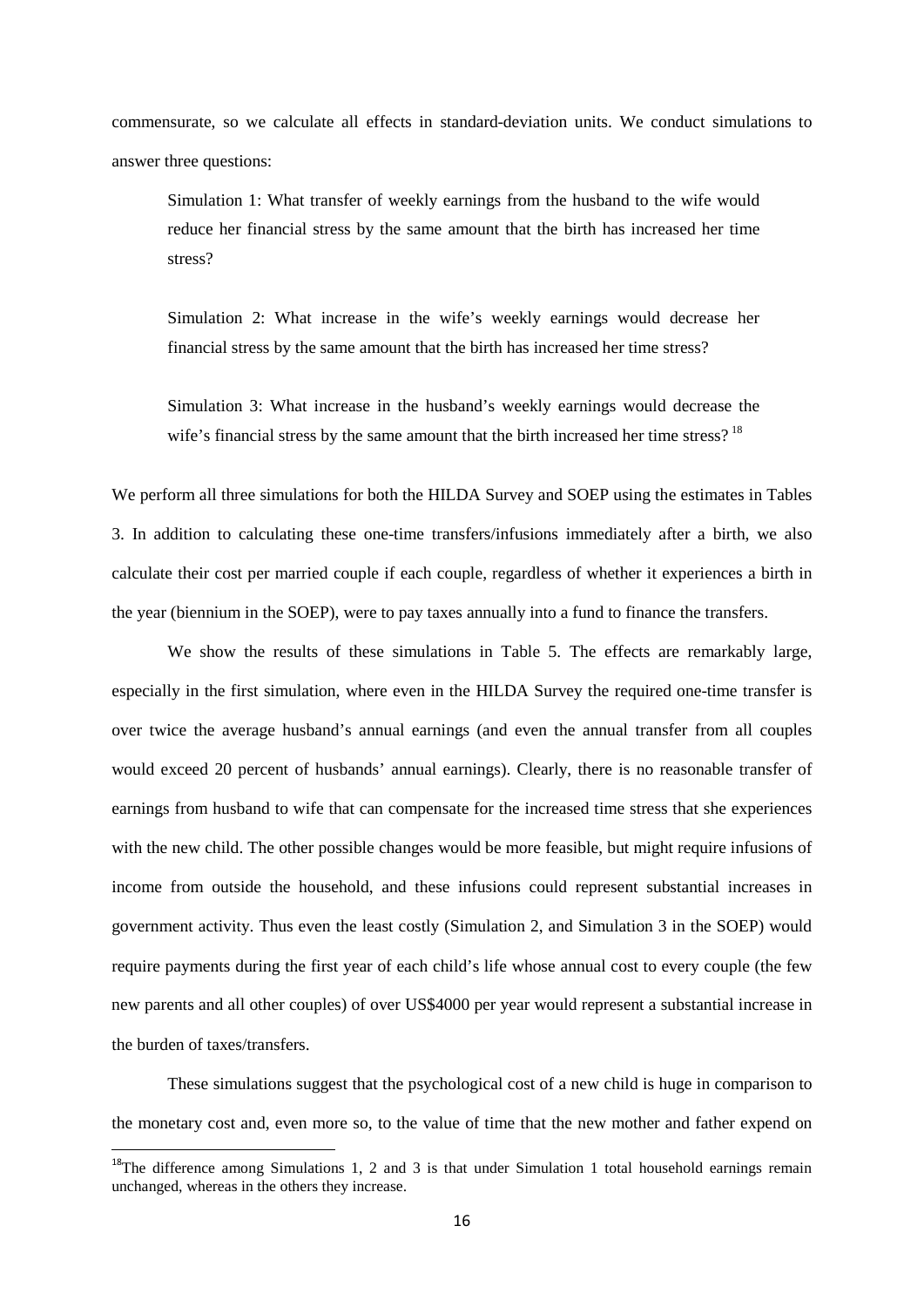the addition to the family. While other simulations would generate different monetary comparisons to the time stress experienced by new mothers, given our estimates it is doubtful that any reasonable simulation would suggest that these costs are small. One might think that providing subsidized early childhood care would reduce time stress; but a comparison of the coefficients in Tables 3 to the means in Table 2 indicates that, even with no time spent in household production (including childcare), a birth generates substantial additional time stress for the wife.

#### **VII. Experimenting with the Endogeneity of a Birth**

While we have argued that selectivity into child-bearing will bias downward our estimates of the impact of a birth on time and financial stress, we cannot demonstrate that proposition empirically; it is a sensible theoretical assertion about behavior. Our estimates would thus be even more convincing if we could find a satisfactory instrument for birth. Regrettably, neither of the data sets has any other variables that one could not easily argue also affect time and/or financial stress directly, and other variables that might predict birth (age, number of children of various ages, spouses' earnings, and time allocation) are also predictors of time/financial stress (and are included in  $(3a) - (3c)$ ). The finding of a pre-birth dip in women's time stress, however, might make the dip itself an appropriate instrument to identify a five-equation model of this process (describing each spouse's time and financial stress and also the birth).

The pre-birth drop in women's time stress may be behavioral. As implied in (5), unusually low time and financial stress should induce couples to select into the population of new parents. There is also biomedical evidence that women with low stress, as measured by low values of a particular biological marker, are more fecund (Louis *et al*, 2011). While we cannot distinguish the behavioral from the biological in either of our data sets, the two effects work in the same direction.

Using the HILDA Survey we estimated an equation describing the probability of a birth that included the lagged change in each spouse's time and financial stress, plus the lagged indicators of the number of children in each of the four age categories.<sup>[19](#page-18-0)</sup> In a linear-probability model the parameter estimates on the husband's and wife's lagged change in time stress are  $+0.0077$  (s.e.  $= 0.0044$ ) and -

<span id="page-19-0"></span><sup>&</sup>lt;sup>19</sup>The parameter estimates change minutely if we add each spouse's earnings and the household's unearned income to the specification.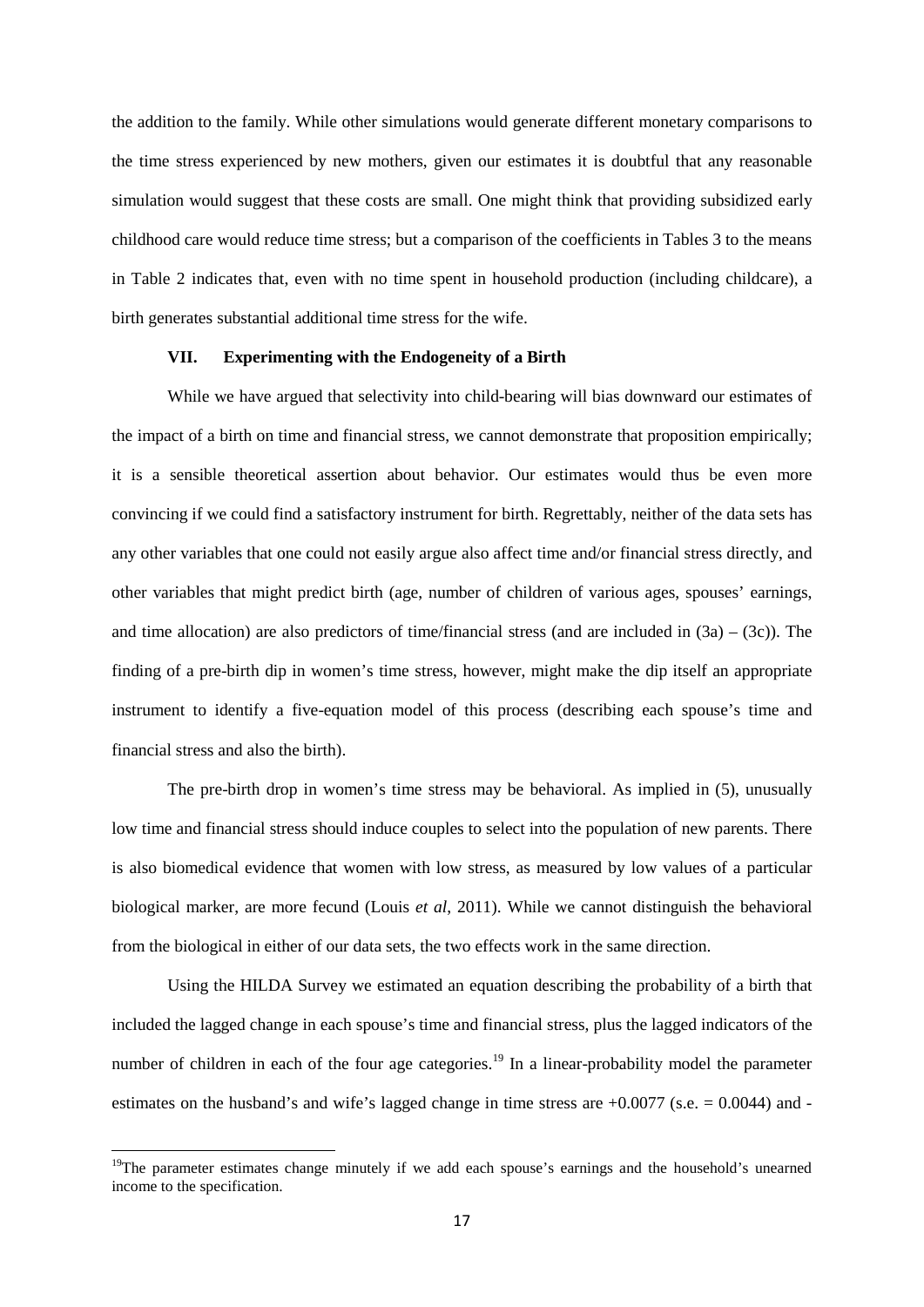$0.0170$  (s.e.  $= 0.0044$ ); those on the husband's and wife's lagged change in financial stress are  $-0.0098$  $(s.e. = 0.0043)$  and  $-0.0012$  (s.e.  $= 0.0042$ ). These effects are small as well as being in some cases statistically insignificant

Observing stress only biennially in the SOEP makes that data set a weak candidate for investigating this predictor; and Figure 1b showed that unsurprisingly the dip in women's time stress between time periods t-4 and t-2 was much smaller than the dip observed between t-2 and t-1 in Australia. Nonetheless, we used the SOEP to estimate a linear model describing the probability of a birth as a function of each spouse's changes in time and financial stress between periods t-4 and t-2 (i.e., including two measures of lagged changes in stress). The estimated impacts on the probability of a birth were all small and statistically insignificant, and were unexpectedly positive.

Regrettably in both data sets the predictive power of the lagged measures of stress is quite weak: In Australia the adjusted  $\mathbb{R}^2$  in predicting whether a birth occurs is only 0.050, while in the SOEP it is 0.024. The lagged stress terms would be very weak instruments, so we do not go further and use them to endogenize births. Nonetheless, the findings here are fascinating, suggesting in the HILDA Survey that declines in the wife's time stress and in her husband's financial stress help to induce the couple to have a child.

#### **VIII. Emptying the Nest**

The theoretical motivation in Section II was based on the addition of a child and demonstrated how that demographic change would cause the time and goods constraints facing the household to bind more tightly. The reverse change, the departure of a child, should have the reverse effect: It should decrease the tightness of the constraints and lower measures of their empirical analogs perceived time and financial stress. To examine this potential asymmetry, we investigate whether the reverse effects exist and are equal but of opposite sign to those demonstrated above.<sup>[20](#page-19-0)</sup>

<span id="page-20-0"></span>Because very few children depart their parents' households when the mother is age 45 or less, we expand both samples by removing the restrictions on the mother's age. The averages of the crucial

 $^{20}$ As with the impact of a birth on a couple's happiness, the impact of a child's departure on happiness has also been examined (Krekel, 2013).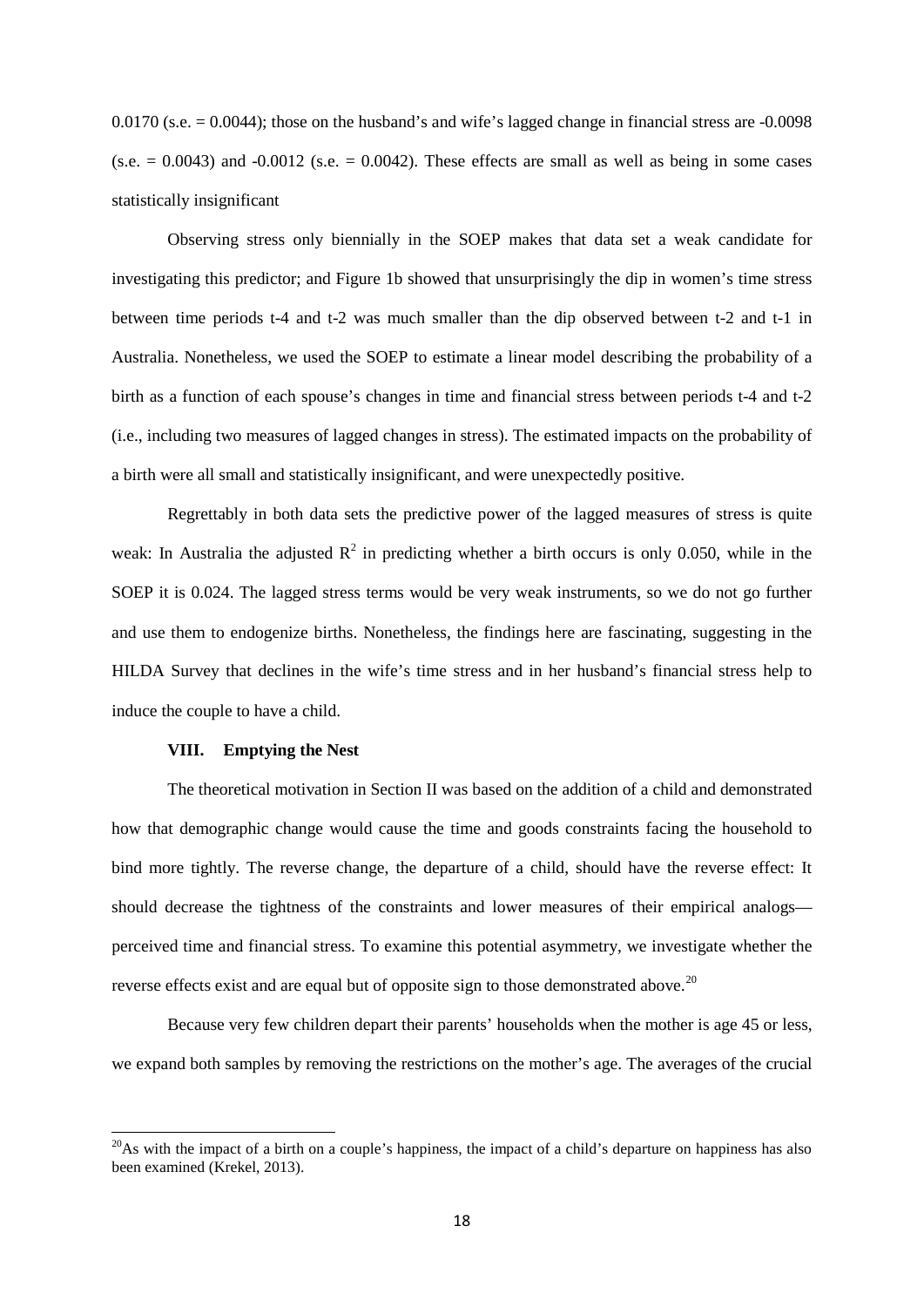outcomes change substantially (compared to the averages shown in Table 1), decreasing in all cases.<sup>[21](#page-20-0)</sup> In the Australian data the average time stress is 3.10 and 3.31 for men and women respectively, while the average financial stress is 2.36 and 2.32. In the SOEP the means of time stress are 2.65 and 2.84, and of financial stress are 2.61 and 2.52, for men and women respectively.

In Table 6 we present statistics describing changes in husbands' and wives' time and financial stress depending on whether a child departed the household that year (within two years after a departure in the SOEP), thus listing the results in the same way as those for births shown in Table 2. In seven of eight comparisons (husbands-wives, HILDA-SOEP, time and financial stress) those people who had a child leave the household were more likely to experience a decrease in stress, and less likely to experience an increase, than those who did not. The only exception is in the distributions of changes in financial stress among wives in the HILDA Survey.

In general, the results mirror those shown in Table 2 for births: A departure generally reduces stress. Comparing the results here to those in Table 2, however, shows that the differences in changes in stress between those who do or do not experience the demographic event are much smaller for departures of children than they are for births. Indeed, the trivariate distributions are not statistically different from each other for time stress among men and financial stress among women in either the Australian or the German data. While the differences in the impacts of births and departures on time stress are more pronounced among wives, even there the magnitudes of the differences and their statistical significance are far below those of their counterparts in Table  $2.22$  $2.22$ 

We can explore the dynamics of time stress around this demographic event, as we did for births in Figures 1, by considering averages of time and financial stress +/- four years around a child's departure. The results are shown in Figures 2, constructed exactly as their analogs for births. The first thing to note is that, unlike for births in the HILDA Survey, here we find no pre-event dip in either

 $21$ Without this expansion of the sample sizes we would observe very few departures of children, and those few would be highly non-randomly selected. Changing the sample definition obviously alters the age mix of the respondents. Thus in the samples used earlier the average ages of wives in the HILDA Survey and the SOEP were 35 and 37 respectively. Removing the age restriction raises these respective averages to 48 and 52. Throughout this section we also exclude observations for years (biennia in the SOEP) in which a couple experienced a birth.

<span id="page-21-0"></span><sup>&</sup>lt;sup>22</sup>Restricting departures to those that result in an empty nest (where no children remain the household) does not alter the conclusion. The differences between those with and without a final departure remain small.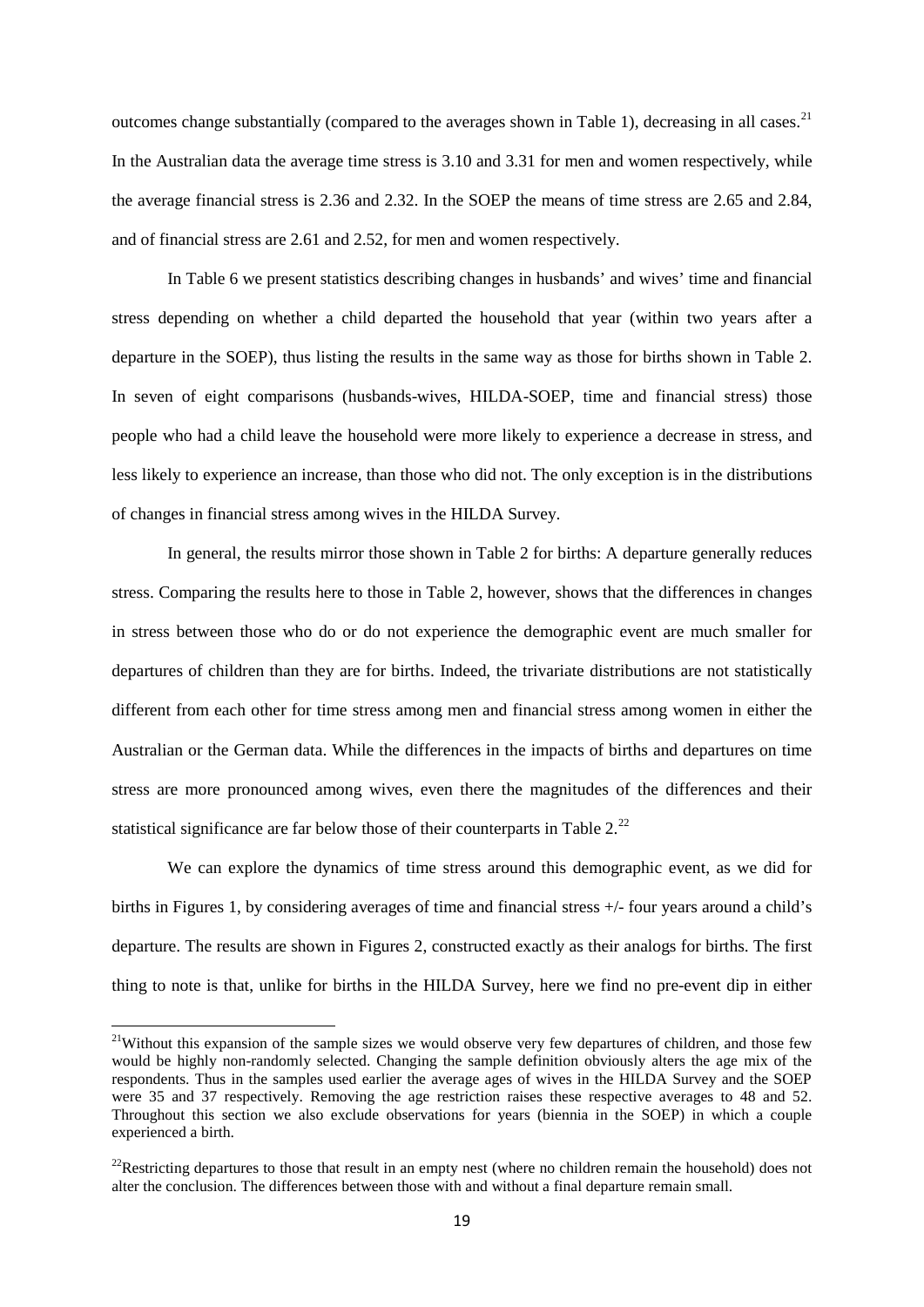time or financial stress. Rather, in both surveys and for both husbands and wives, time stress appears to diminish more or less steadily from at least two years before a child departs the household; and it continues decreasing in all cases for two years after. In both surveys, and for both spouses, financial stress also decreases from at least two years before the event; but the decrease stops or even reverses itself within two years after the departure.

Going still further, we estimate equations with specifications like those reported in Tables 3a and 3b, except that here the variable of interest is the departure of a child. To save space, in Table 7 we report only the least-squares estimates of the impacts of the departure on the measures of each spouse's time and financial stress. While in both surveys the wife's time stress decreases with the child's departure, the decreases are small compared to the increases shown in Tables 3a and 3b, and they are not (quite) statistically significant.

While these results weakly corroborate the prediction that having a child leave the house loosens time constraints, they suggest that the responses to what might seem like opposing events are in fact asymmetric. Births tighten the constraints much more than departures loosen them. Moreover, the results imply that, unlike births, departures are associated with a nearly steady diminution of time stress both before and after the event, with generally similar effects on financial stress.

#### **IX. Conclusions and Implications**

Using data from longitudinal surveys for Australia and Germany, we have demonstrated that a birth causes a rise in mothers' time stress that is not dissipated over the first few years of her child's life. There is some evidence of a similar but smaller effect on fathers' time stress; and we find some weak evidence that a birth increases spouses' financial stress. This demonstration is not that births affect such inchoate concepts as well-being or life satisfaction. Rather, by analogizing time stress to the Lagrangean multiplier on each spouse's time constraint, and financial stress to the multiplier on the household's goods constraint, the results are consistent with a model with households maximizing their utility given their full income.

The magnitudes of the impacts of a birth on time stress are substantial, especially for a new mother. Calculating the extra earnings that the mother would have to receive to reduce her financial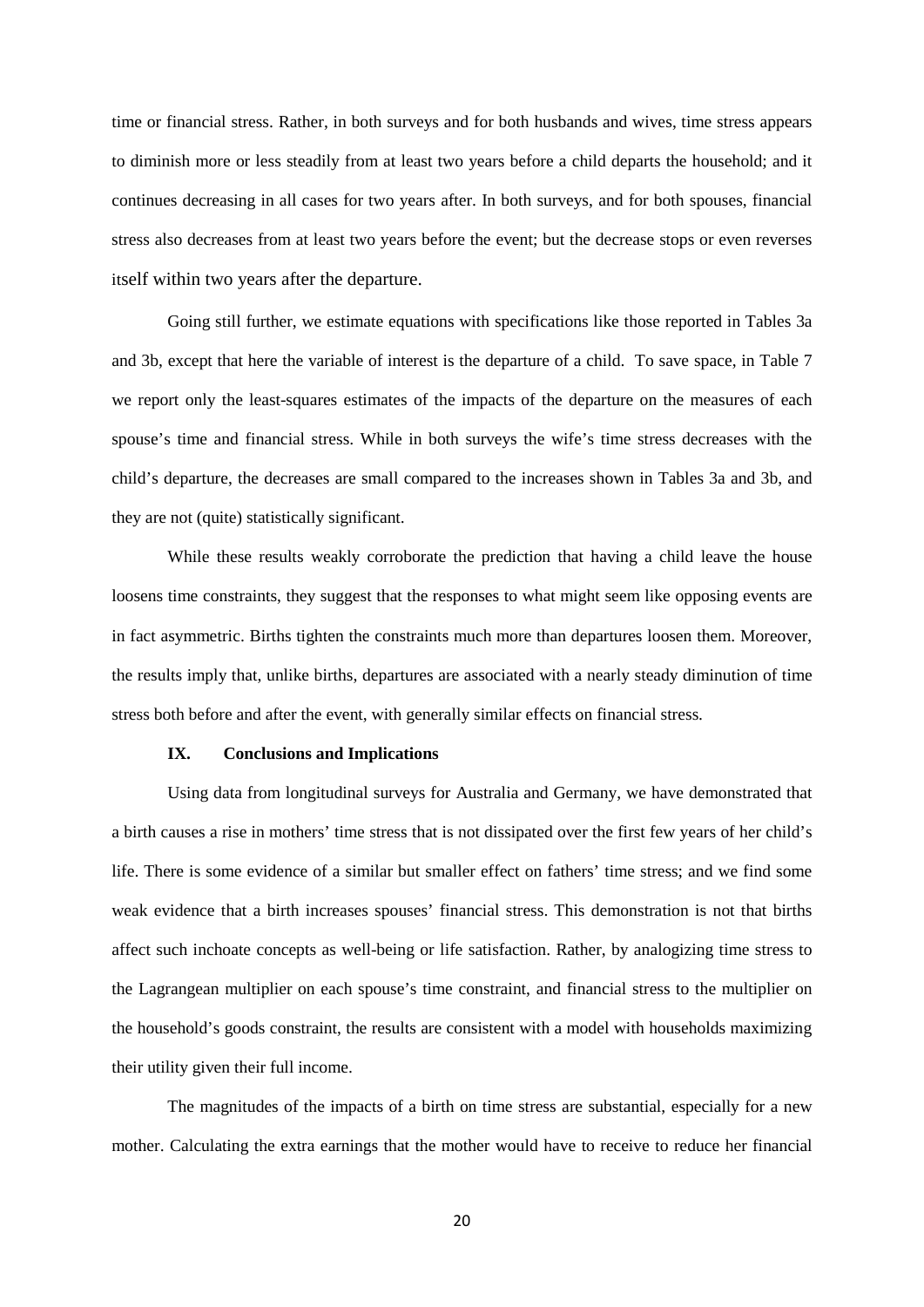stress by as much as the birth increases her time stress (measured in comparable standard deviation units) suggests that the monetary equivalent of the time stress of a birth on average is huge. Demonstrating the magnitude of this additional cost of children might justify the subsidies to new parents offered in many countries that might be viewed as partial attempts to offset these nonmonetary, but measurable costs of having and raising children.

The results also provide evidence of the expected reverse pattern of responses to demographic events, in that a child's departure from the household generally reduces spouses' time stress. But these negative effects appear to be much smaller than the positive effects of a birth. Implicitly, the pleasure of having children is sufficient to offset the implicit additional lifetime stress that they cause parents. This is obvious; but the novelty here is the demonstration of the magnitudes and time paths of that stress.

Because of the limitations of the data sets—and especially the relatively short duration of the panels—our ability to examine the dynamic effects of births and of departures from the household on time and financial stress within a general model of household production has been limited. While this research suggests that having children generates a permanent lifetime increase in perceived stress, the long-term effects of a birth on stress can only be analyzed with longer panels than are currently available. That and linking the impacts of births on time and financial stress to spouses' bargaining behavior in the household remain potentially fruitful avenues for additional study.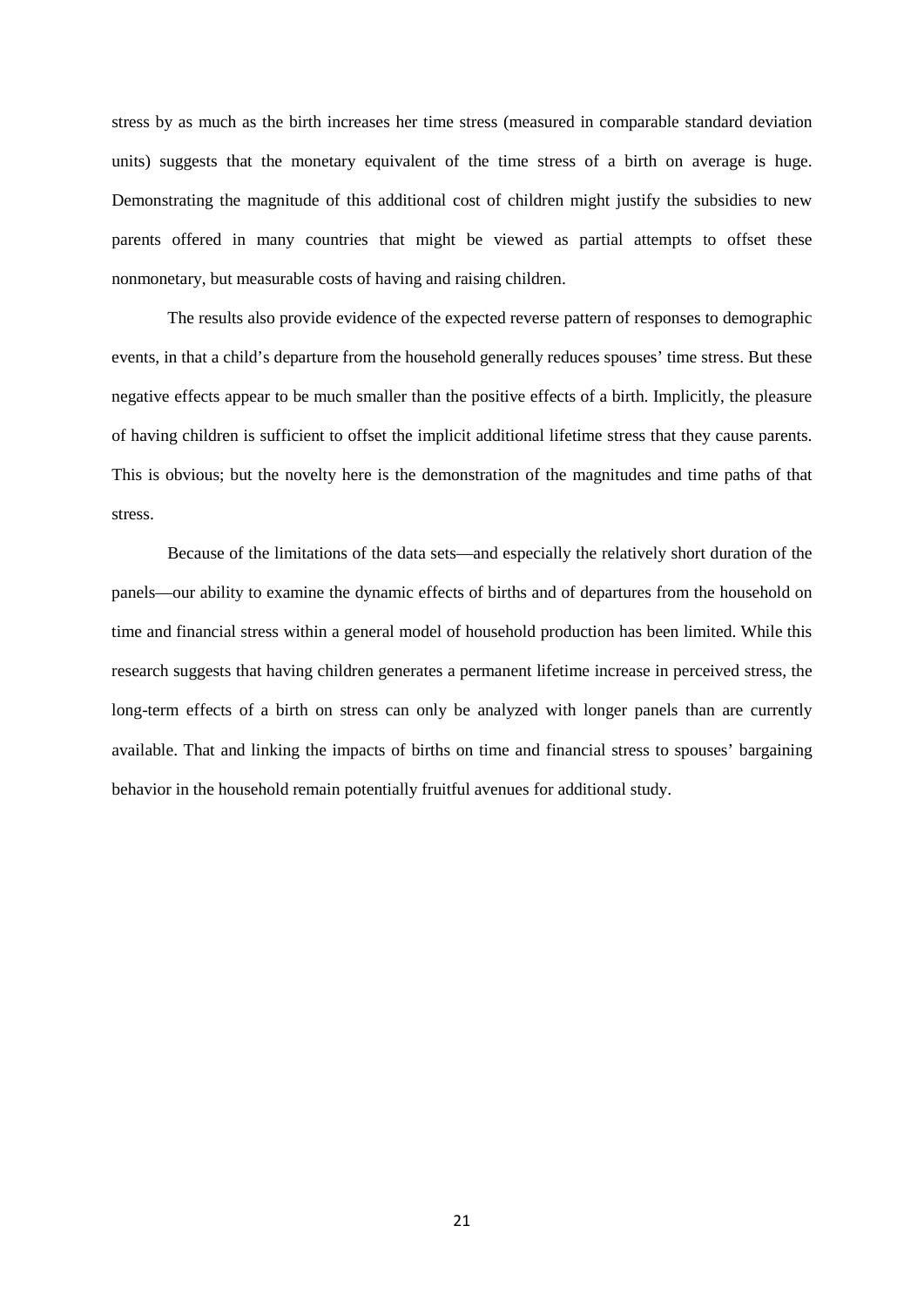#### **REFERENCES**

- Orley Ashenfelter, "Estimating the Effect of Training Programs on Earnings", *Review of Economics and Statistics*, 60 (Feb. 1978): 47-57.
- Gregori Baetschmann, Kevin Staub and Raphael Studer, "Does the Stork Deliver Happiness? Parenthood and Life Satisfaction", Department of Economics, University of Zurich, Working Paper Series no. 94, October 2012.
- Gary Becker, "A Theory of the Allocation of Time", *Economic Journal*, 75 (Sept. 1965): 493-517.
- François Bourguignon, "The Cost of Children: May the Collective Approach to Household Behavior Help?", *Journal of Population Economics*, 12 (Nov. 1999): 503-21.
- Bruce Bradbury, "Time and the Cost of Children", *Review of Income and Wealth*, 54 (Sept. 2008): 305-23.
- Michael Burda, Daniel Hamermesh and Philippe Weil, "Total Work and Gender: Facts and Possible Explanations", *Journal of Population Economics*, 26 (Jan. 2013): 239-61.
- Rachel Connelly and Jean Kimmel, "If You're Happy and You Know It, Clap Your Hands: How Do Mothers and Fathers Really Feel about Child Caregiving", IZA Discussion Paper No. 7531, July 2013.
- Sanford DeVoe and Jeffrey Pfeffer, "Time Is Tight: How Higher Economic Value of Time Increases Feelings of Time Pressure, *Journal of Applied Psychology*, 96 (July 2011): 665-76.
- Bjorn Gustafsson and Urban Kjulin, "Time Use in Child Care and Housework and the Total Cost of Children," *Journal of Population Economics*, 7 (July 1994): 287-306.
- Markus Hahn and John Haisken-DeNew, "Panel Whiz and the Australian Longitudinal Data Infrastructure in Economics", *Australian Economic Review*, 46 (Sept. 2013): 379-86.
- Daniel Hamermesh and Jungmin Lee, "Stressed Out on Four Continents: Time Crunch or Yuppie Kvetch?" *Review of Economics and Statistics*, 89 (May 2007): 374-83.
- Clinton Hayes and Nicole Watson, "HILDA Imputation Methods", Melbourne Institute of Applied Economic and Social Research, University of Melbourne, HILDA Technical Paper Series 2/09, December 2009.
- Christian Krekel, "Home Alone: The Effects of Children Leaving and Returning Home on Parental Well-Being," Unpublished paper, German Institute for Economic Research (DIW), 2013.
- Germaine M. Louis, Kirsten J. Lum, Rajeshwari Sundaram, Zhen Chen, Sungduk Kim, Courtney D. Lynch, Enrique F. Schisterman and Cecilia Pyper, "Stress Reduces Conception Probabilities Across the Fertile Window: Evidence in Support of Relaxation", *Fertility and Sterility*, 95 (June 2011): 2184-9.
- John Muellbauer, "Testing the Barten Model of Household Composition Effects and the Cost of Children", *Economic Journal*, 87 (Sept. 1977): 460-87.
- Reto Odermatt and Alois Stutzer, "(Mis-)Predicted Subjective Well-Being Following Life Events," Unpublished paper, University of Basel, Oct. 2014.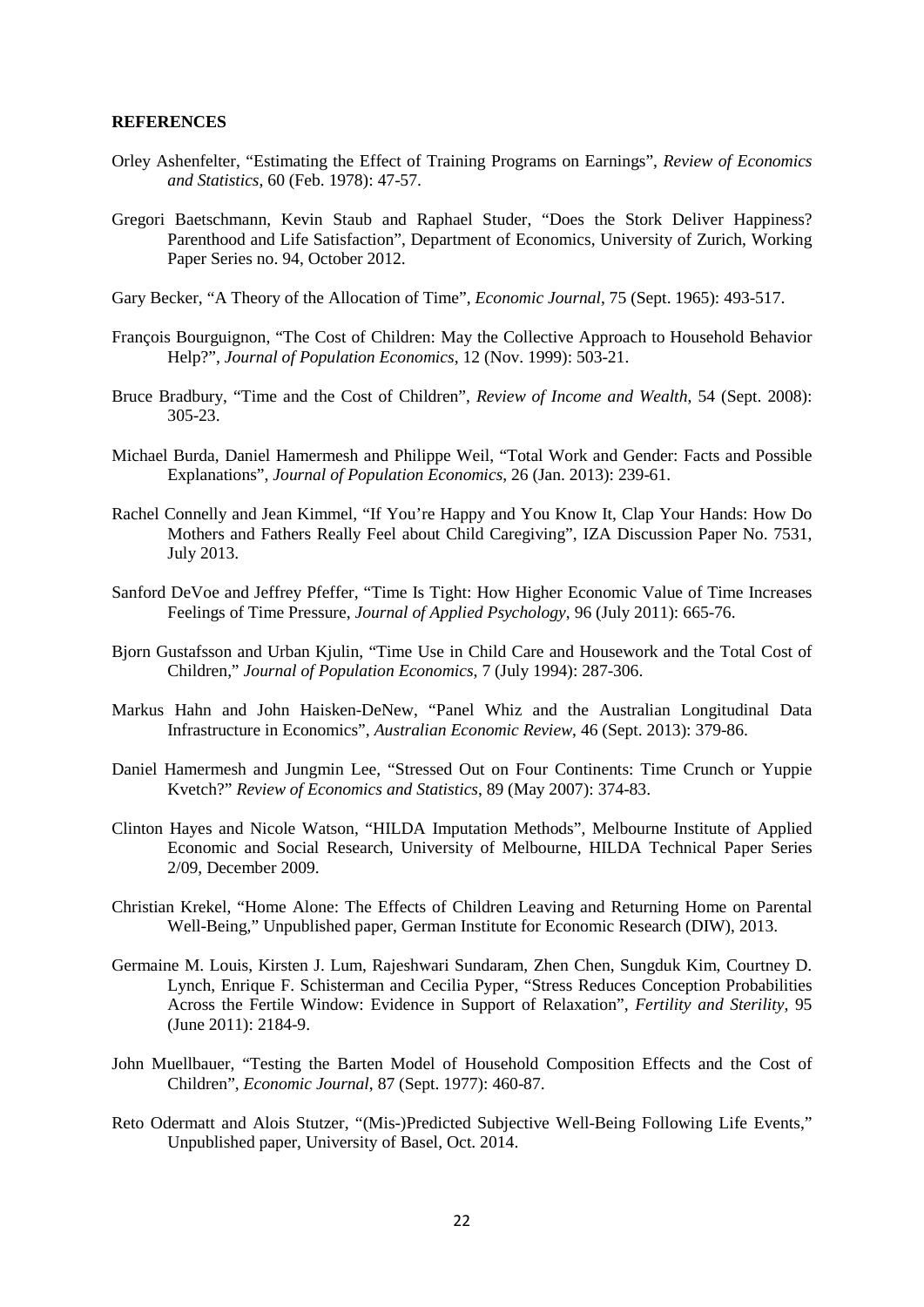- Peder Pedersen and Torben Schmidt, "Life Events and Subjective Well-Being: The Case of Having Children," IZA Discussion Paper No. 8207, May 2014.
- Melinda Podor and Timothy Halliday, "Health Status and the Allocation of Time," *Health Economics*, 21 (May 2012): 514-27.
- Robert Pollak and Terence Wales, "Welfare Comparisons and Equivalence Scales", American Economic Association, *Papers and Proceedings*, 69 (May 1979): 216-21.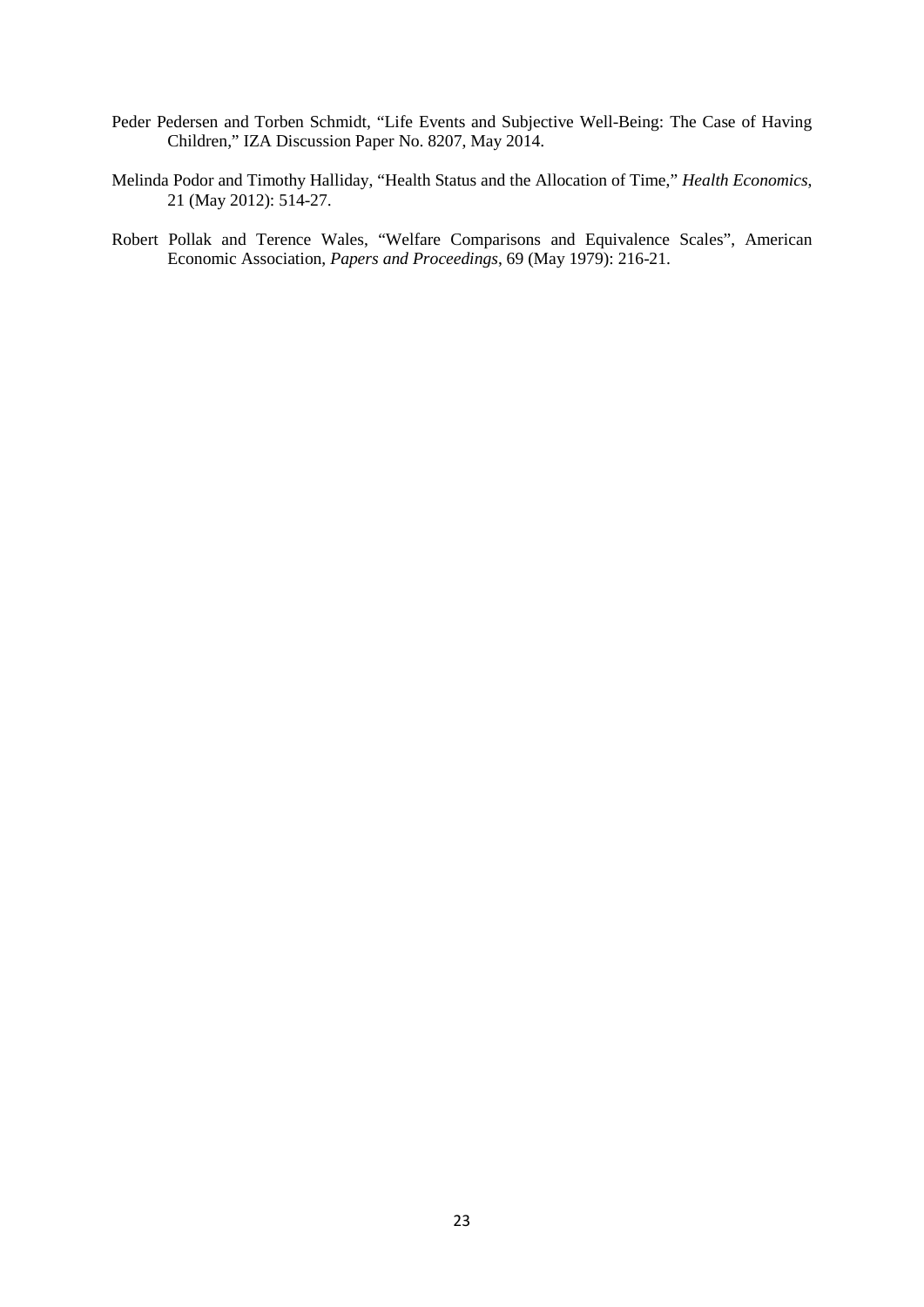|                                              |                                  | <b>HILDA</b> $(N=7,376)$ |                | SOEP $(N=7,525)$ |  |
|----------------------------------------------|----------------------------------|--------------------------|----------------|------------------|--|
| Variable*                                    | Husband                          | <b>Wife</b>              | Husband        | <b>Wife</b>      |  |
| Time stress                                  | 3.41                             | 3.59                     | 3.14           | 3.25             |  |
|                                              | (0.85)                           | (0.87)                   | (0.97)         | (0.95)           |  |
| <b>Financial stress</b>                      | 2.45                             | 2.43                     | 2.67           | 2.56             |  |
|                                              | (0.98)                           | (0.97)                   | (1.05)         | (1.06)           |  |
| Child born in year<br>/ Born in last 2 years |                                  | 0.10<br>(0.29)           |                | 0.12<br>(0.33)   |  |
| Child 0-4                                    | 0.46<br>0.17<br>(0.68)<br>(0.40) |                          |                |                  |  |
| Child 5-10                                   | 0.53<br>0.50<br>(0.78)<br>(0.68) |                          |                |                  |  |
| Child11-15                                   | 0.34<br>(0.66)                   |                          |                | 0.37<br>(0.62)   |  |
| Child16-18                                   |                                  | 0.13<br>(0.38)           | 0.18<br>(0.43) |                  |  |
| Excellent or very good health                | 0.51                             | 0.57                     | 0.59           | 0.61             |  |
| / very good or good health                   | (0.50)                           | (0.49)                   | (0.49)         | (0.49)           |  |
| Work and commute time                        | 46.23                            | 23.78                    | 40.43          | 20.05            |  |
| / Work time                                  | (17.98)                          | (20.21)                  | (15.87)        | (17.60)          |  |
| Home production time per week                | 25.22                            | 50.10                    | 3.73           | 9.65             |  |
| / Home production time per weekday           | (18.72)                          | (34.24)                  | (3.10)         | (7.10)           |  |
| Earnings: (2012)A\$ per week                 | 1269                             | 584                      | 794            | 294              |  |
| / Earnings: (2012) $\epsilon$ per week       | (1005)                           | (610)                    | (598)          | (336)            |  |
| Unearned income: (2012) A\$ per week         | 384                              |                          |                | 147              |  |
| / Unearned income: $(2012)$ € per week       | (1098)                           |                          |                | (276)            |  |

# **Table 1. Descriptive Statistics: Couples (Means and Standard Deviations)**

\*The first variable label describes the HILDA measure, the second the SOEP measure.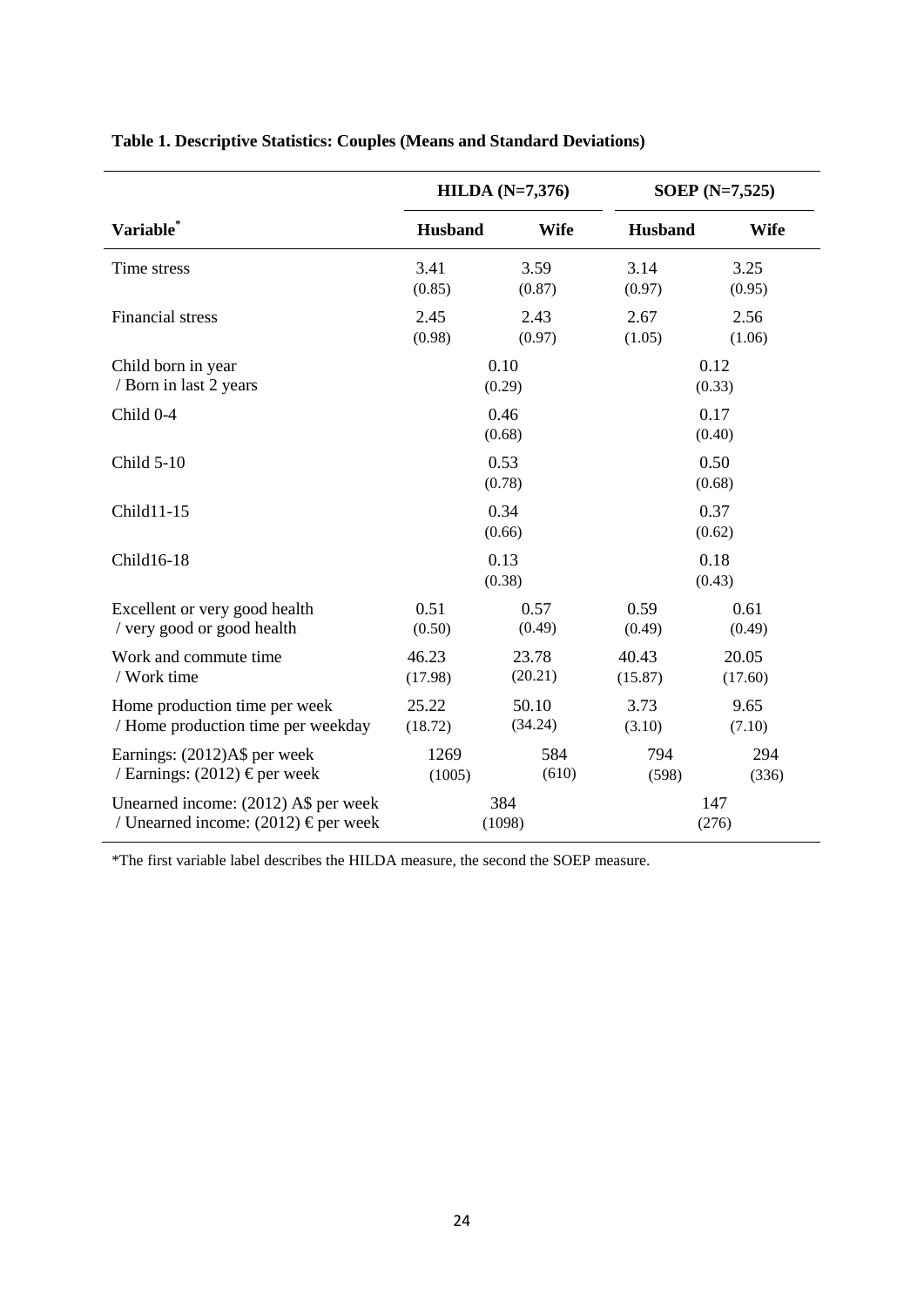| No Birth:               | <b>HILDA</b><br>$(N=11,203)$ | <b>SOEP</b><br>$(N=6,571)$ | <b>HILDA</b><br>$(N=11,228)$ | <b>SOEP</b><br>$(N=6,567)$ |
|-------------------------|------------------------------|----------------------------|------------------------------|----------------------------|
| <b>Birth:</b>           | $(N=1172)$                   | $(N=954)$                  | $(N=1216)$                   | $(N=958)$                  |
|                         |                              |                            | <b>Time Stress</b>           |                            |
| <b>Change in Stress</b> |                              | Men, No Birth              |                              | <b>Women, No Birth</b>     |
| Increase                | 22.2                         | 29.1                       | 22.2                         | 28.7                       |
| Same                    | 54.8                         | 43.0                       | 53.8                         | 43.5                       |
| Decrease                | 23.0                         | 27.9                       | 24.0                         | 27.8                       |
|                         |                              | Men, Birth                 |                              | Women, Birth               |
| Increase                | 25.7                         | 28.6                       | 32.5                         | 37.8                       |
| Same                    | 55.6                         | 46.0                       | 49.5                         | 38.2                       |
| Decrease                | 18.7                         | 25.4                       | 18.0                         | 24.0                       |
|                         |                              |                            | <b>Financial Stress</b>      |                            |
| <b>Change in Stress</b> |                              | Men, No Birth              |                              | <b>Women, No Birth</b>     |
| Increase                | 22.6                         | 27.1                       | 23.6                         | 25.2                       |
| Same                    | 53.2                         | 49.3                       | 50.0                         | 48.3                       |
| Decrease                | 24.2                         | 23.6                       | 26.4                         | 26.5                       |
|                         |                              | Men, Birth                 |                              | Women, Birth               |
| Increase                | 28.3                         | 27.9                       | 31.0                         | 34.3                       |
| Same                    | 51.2                         | 51.3                       | 50.2                         | 41.5                       |
| Decrease                | 20.5                         | 20.8                       | 18.8                         | 24.2                       |

# **Table 2. Year-to-Year Transition Matrices on Stress, with or without Birth, HILDA 2001-12, SOEP 2002-12\***

\*The numbers of observations differ slightly for men and women in each category because we condition on item non-response on the control variables used in subsequent regressions.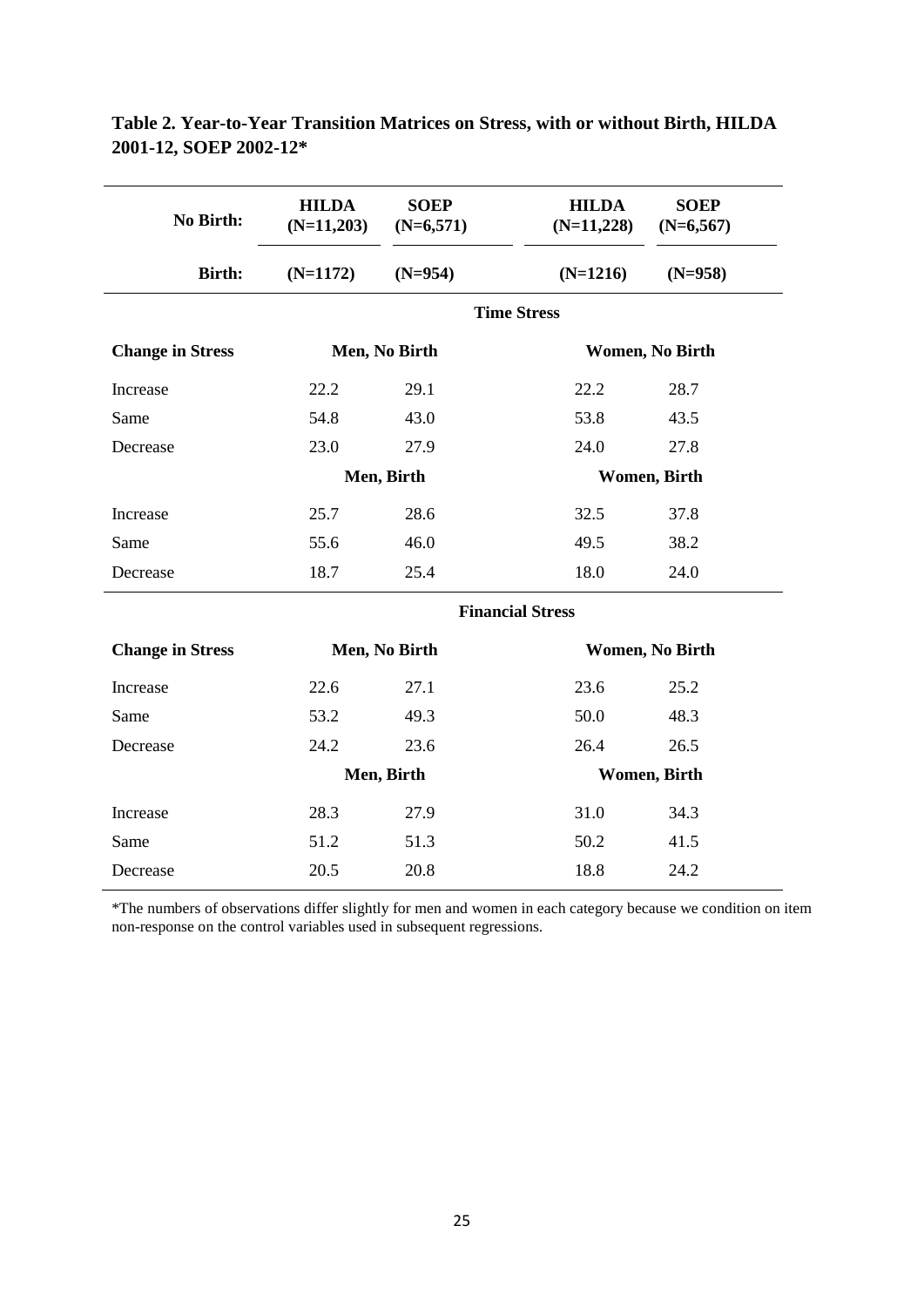|                                      |                | Time Stress (5 to 1) | <b>Financial Stress (5 to 1)</b> |             |  |
|--------------------------------------|----------------|----------------------|----------------------------------|-------------|--|
| <b>Independent Variable:</b>         | <b>HUSBAND</b> | <b>WIFE</b>          | <b>HUSBAND</b>                   | <b>WIFE</b> |  |
| Lagged stress (own)                  | 0.547          | 0.507                | 0.498                            | 0.466       |  |
|                                      | (0.013)        | (0.015)              | (0.017)                          | (0.016)     |  |
| Birth in past year                   | 0.093          | 0.254                | 0.063                            | 0.072       |  |
|                                      | (0.032)        | (0.040)              | (0.041)                          | (0.039)     |  |
| Excellent or very good health        | $-0.087$       | $-0.113$             | $-0.152$                         | $-0.152$    |  |
|                                      | (0.019)        | (0.018)              | (0.021)                          | (0.024)     |  |
| Work and commute time/week (own)     | 0.007          | 0.009                | $-0.003$                         | $-0.001$    |  |
|                                      | (0.001)        | (0.001)              | (0.001)                          | (0.001)     |  |
| Home production/week (own)           | 0.002          | 0.002                | 0.001                            | $-0.0003$   |  |
|                                      | (0.001)        | (0.001)              | (0.001)                          | (0.0004)    |  |
| Earnings (own)                       | $-0.006$       | 0.022                | $-0.118$                         | $-0.172$    |  |
|                                      | (0.010)        | (0.020)              | (0.012)                          | (0.024)     |  |
| Work and commute time/week (partner) | $-0.0001$      | $-0.0001$            | 0.0001                           | $-0.001$    |  |
|                                      | (0.001)        | (0.0007)             | (0.0008)                         | (0.0008)    |  |
| Home production/week (partner)       | $-0.0001$      | $-0.0001$            | $-0.0002$                        | 0.0008      |  |
|                                      | (0.0004)       | (0.0007)             | (0.0005)                         | (0.0006)    |  |
| Earnings (partner)                   | 0.007          | 0.021                | $-0.073$                         | $-0.070$    |  |
|                                      | (0.020)        | (0.011)              | (0.024)                          | (0.013)     |  |
| Unearned income/week                 | 0.008          | 0.024                | $-0.047$                         | $-0.048$    |  |
|                                      | (0.007)        | (0.009)              | (0.012)                          | (0.009)     |  |
| $R^2$                                | 0.383          | 0.374                | 0.430                            | 0.393       |  |

### **Table 3a. LS Estimates of the Effects of a Birth on Stress, HILDA\* (N = 7,376)**

\*Also includes all three other lagged stress measures, a vector of measures of numbers and ages of children, year indicators and indicators of the respondent's and spouse's decadal ages (31-40 and 41+). Robust standard errors clustered on person identifiers are reported here and in subsequent tables reporting coefficient estimates.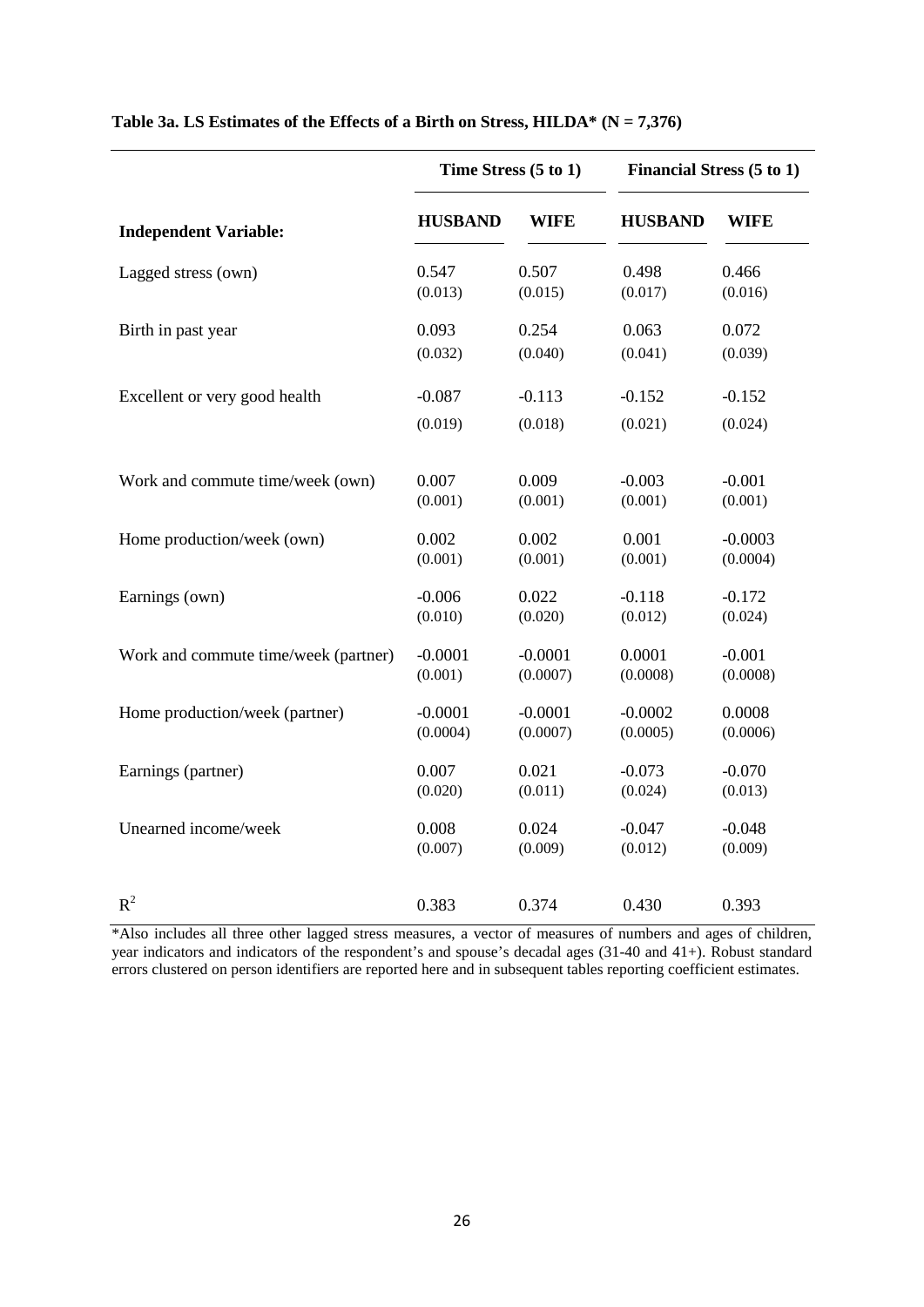|                                      |                | Time Stress (5 to 1) | <b>Financial Stress (5 to 1)</b> |             |  |
|--------------------------------------|----------------|----------------------|----------------------------------|-------------|--|
| <b>Independent Variable:</b>         | <b>HUSBAND</b> | <b>WIFE</b>          | <b>HUSBAND</b>                   | <b>WIFE</b> |  |
| Lagged stress (own)                  | 0.310          | 0.303                | 0.368                            | 0.319       |  |
|                                      | (0.018)        | (0.020)              | (0.024)                          | (0.021)     |  |
| Birth in past year                   | 0.052          | 0.212                | 0.012                            | 0.014       |  |
|                                      | (0.051)        | (0.058)              | (0.051)                          | (0.055)     |  |
| Very good or good health             | $-0.216$       | $-0.225$             | $-0.176$                         | $-0.209$    |  |
|                                      | (0.029)        | (0.034)              | (0.031)                          | (0.031)     |  |
| Work and commute time/week (own)     | 0.015          | 0.012                | $-0.006$                         | 0.0004      |  |
|                                      | (0.001)        | (0.002)              | (0.001)                          | (0.0015)    |  |
| Home production/week (own)           | 0.003          | 0.017                | 0.009                            | 0.0009      |  |
|                                      | (0.006)        | (0.003)              | (0.006)                          | (0.0035)    |  |
| Earnings (own)                       | 0.080          | 0.129                | $-0.302$                         | $-0.291$    |  |
|                                      | (0.026)        | (0.064)              | (0.046)                          | (0.075)     |  |
| Work and commute time/week (partner) | $-0.001$       | 0.0003               | $-0.001$                         | $-0.004$    |  |
|                                      | (0.001)        | (0.0012)             | (0.001)                          | (0.001)     |  |
| Home production/week (partner)       | 0.0005         | $-0.012$             | 0.004                            | 0.002       |  |
|                                      | (0.003)        | (0.008)              | (0.003)                          | (0.006)     |  |
| Earnings (partner)                   | 0.103          | 0.046                | $-0.165$                         | $-0.250$    |  |
|                                      | (0.052)        | (0.026)              | (0.070)                          | (0.041)     |  |
| Unearned income/week                 | $-0.073$       | $-0.009$             | 0.124                            | 0.128       |  |
|                                      | (0.036)        | (0.040)              | (0.057)                          | (0.042)     |  |
| $R^2$                                | 0.248          | 0.231                | 0.404                            | 0.386       |  |

# **Table 3b. LS Estimates of the Effects of a Birth on Stress, SOEP\* (N = 7,525)**

\*Also includes all three other lagged stress measures, a vector of measures of numbers and ages of children, year indicators and indicators of the respondent's and spouse's decadal ages (31-40 and 41+).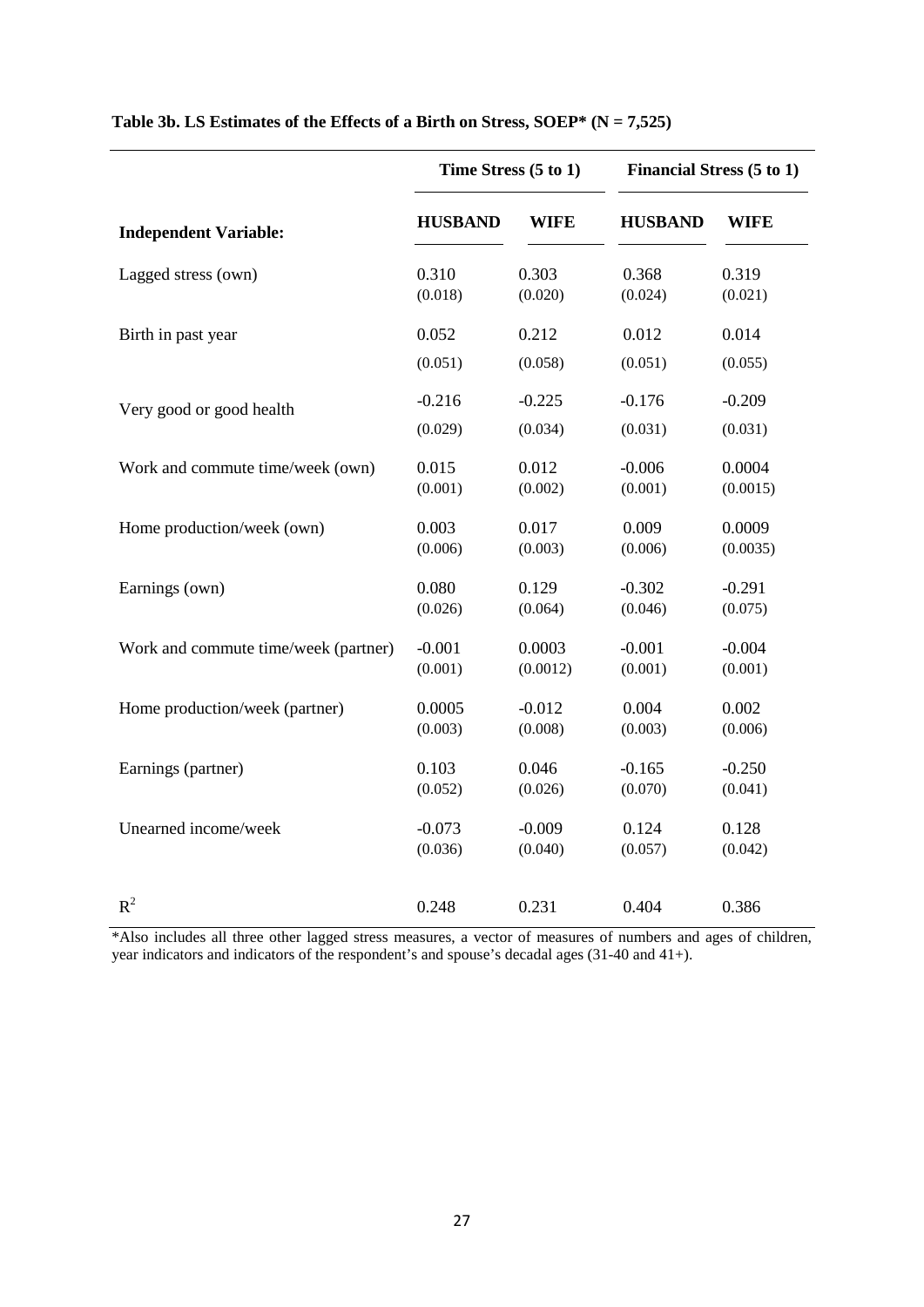|                    | <b>Response in Standard-Deviation Units of Stress</b> |                  |             |                  |  |  |  |  |  |
|--------------------|-------------------------------------------------------|------------------|-------------|------------------|--|--|--|--|--|
|                    |                                                       | <b>HUSBANDS</b>  |             | <b>WIVES</b>     |  |  |  |  |  |
| <b>Years after</b> | <b>Time</b>                                           | <b>Financial</b> | <b>Time</b> | <b>Financial</b> |  |  |  |  |  |
| birth:             | <b>stress</b>                                         | stress           | stress      | stress           |  |  |  |  |  |
| <b>HILDA</b>       |                                                       |                  |             |                  |  |  |  |  |  |
| $0-1$              | 0.080                                                 | 0.062            | 0.224       | 0.071            |  |  |  |  |  |
|                    | (0.028)                                               | (0.040)          | (0.035)     | (0.071)          |  |  |  |  |  |
| $1-2$              | 0.032                                                 | 0.054            | 0.119       | 0.028            |  |  |  |  |  |
|                    | (0.021)                                               | (0.049)          | (0.039)     | (0.046)          |  |  |  |  |  |
| $2 - 3$            | 0.081                                                 | 0.000            | 0.124       | $-0.029$         |  |  |  |  |  |
|                    | (0.047)                                               | (0.068)          | (0.030)     | (0.071)          |  |  |  |  |  |
| $3-4$              | 0.051                                                 | 0.017            | 0.157       | 0.000            |  |  |  |  |  |
|                    | (0.070)                                               | (0.094)          | (0.064)     | (0.093)          |  |  |  |  |  |
| <b>SOEP</b>        |                                                       |                  |             |                  |  |  |  |  |  |
| $0 - 2$            | 0.050                                                 | 0.013            | 0.202       | 0.015            |  |  |  |  |  |
|                    | (0.049)                                               | (0.053)          | (0.055)     | (0.058)          |  |  |  |  |  |
| $2 - 4$            | $-0.083$                                              | 0.163            | 0.129       | 0.135            |  |  |  |  |  |
|                    | (0.117)                                               | (0.108)          | (0.149)     | (0.113)          |  |  |  |  |  |

#### **Table 4. Lag Structure of Stress in Response to the Addition of a Child\***

\*Based on LS coefficient estimates. Each underlying equation contains current values of all the regressors underlying the estimates in Tables 3a and 3b, except that it includes the lagged stress measures the year before the birth (two years in the SOEP). The equations for years after the initial year are restricted to couples who did not experience a second birth in the interval.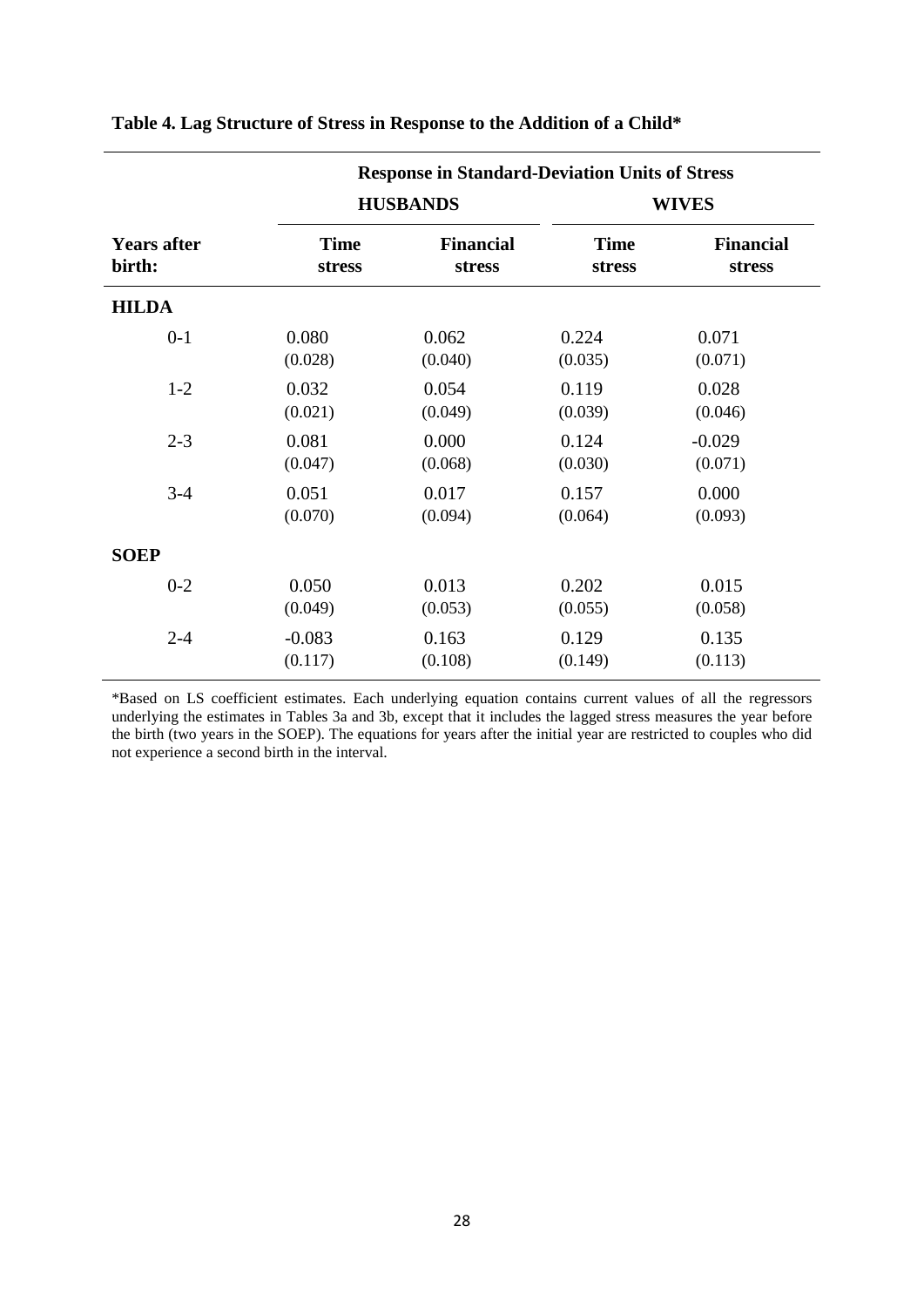**Table 5. Transfers/Extra Income Required to Reduce Wife's Financial Stress Equal to the Increase in Her Time Stress (in SD Units) from a Birth: Simulations from the HILDA and SOEP**

|                   |                                           |                     | Annual one-time cost<br>per<br>new-parent household | <b>Annual cost per</b><br>married couple |                    |
|-------------------|-------------------------------------------|---------------------|-----------------------------------------------------|------------------------------------------|--------------------|
| <b>Simulation</b> | <b>Description</b>                        | <b>HILDA</b><br>\$) | <b>SOEP</b><br>$\Theta$                             | <b>HILDA</b><br>\$)                      | <b>SOEP</b><br>(€) |
|                   | Earnings transfer from<br>husband to wife | 144,788             | 296,607                                             | 14,189                                   | 23,729             |
| 2                 | Increase wife's earnings                  | 85,879              | 42,104                                              | 8,416                                    | 3,368              |
| 3                 | Increase husband's earnings               | 211,075             | 49,069                                              | 20,685                                   | 3,926              |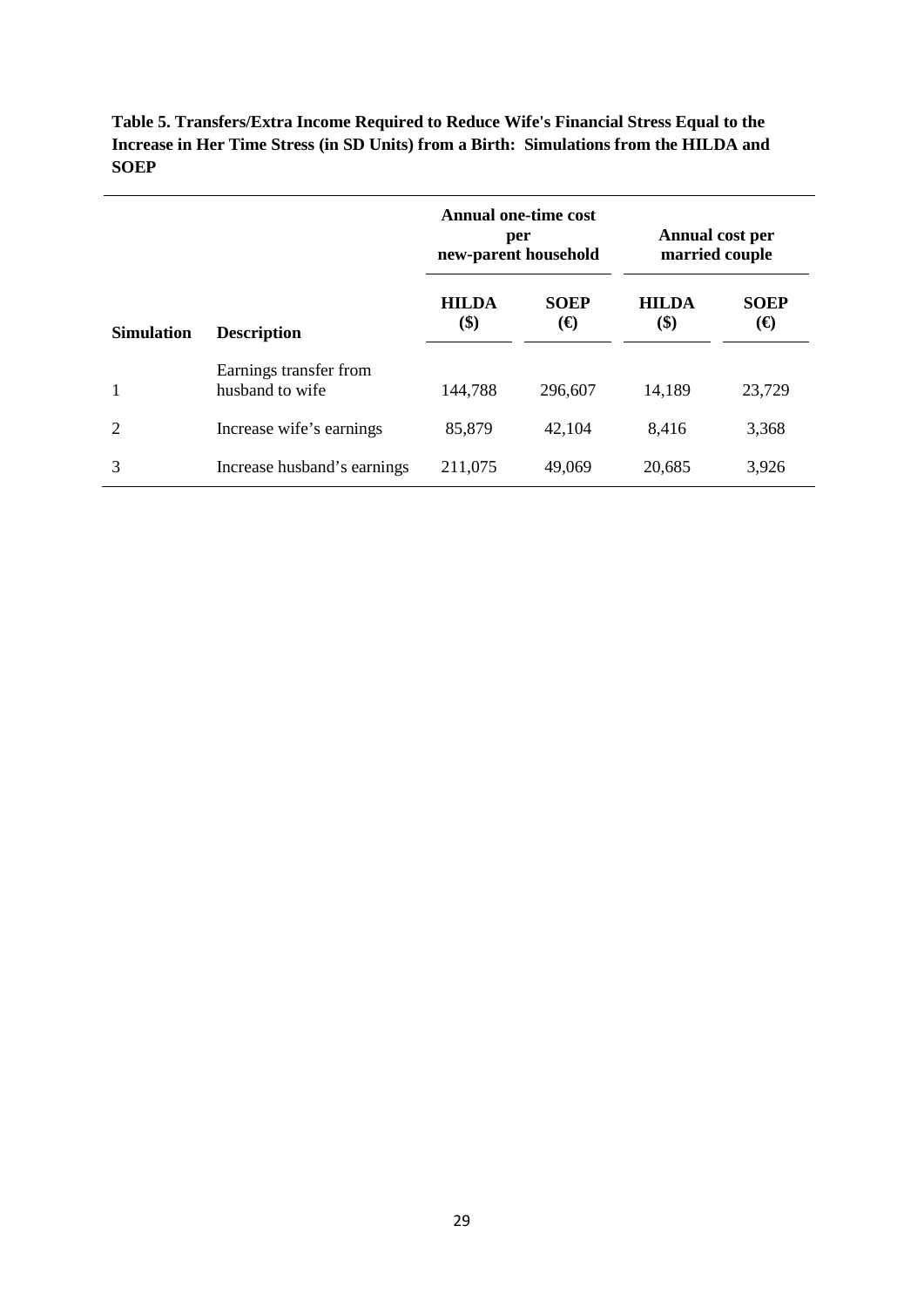| No departure:           | <b>HILDA</b><br>$(N=23,869)$ | <b>SOEP</b><br>$(N=19,039)$ | <b>HILDA</b><br>$(N=23,608)$ | <b>SOEP</b><br>$(N=18,968)$ |
|-------------------------|------------------------------|-----------------------------|------------------------------|-----------------------------|
| Departure:              | $(N=987)$                    | $(N=1214)$                  | $(N=987)$                    | $(N=1214)$                  |
|                         |                              | <b>Time</b>                 | <b>Stress</b>                |                             |
| <b>Change in Stress</b> |                              | <b>Men, No Departure</b>    |                              | <b>Women, No Departure</b>  |
| Increase                | 20.8                         | 26.4                        | 21.4                         | 27.5                        |
| Same                    | 56.6                         | 45.9                        | 55.5                         | 45.3                        |
| Decrease                | 22.6                         | 27.7                        | 23.1                         | 27.2                        |
|                         |                              | <b>Men, Departure</b>       |                              | <b>Women, Departure</b>     |
| Increase                | 19.2                         | 26.3                        | 17.7                         | 24.3                        |
| Same                    | 57.2                         | 45.3                        | 57.5                         | 46.7                        |
| Decrease                | 23.6                         | 28.4                        | 24.8                         | 29.0                        |
|                         |                              |                             | <b>Financial Stress</b>      |                             |
| <b>Change in Stress</b> |                              | <b>Men, No Departure</b>    |                              | <b>Women, No Departure</b>  |
| Increase                | 22.2                         | 25.9                        | 22.4                         | 25.3                        |
| Same                    | 54.0                         | 50.4                        | 52.9                         | 50.1                        |
| Decrease                | 23.8                         | 23.7                        | 24.7                         | 24.6                        |
|                         |                              | Men, Departure              |                              | <b>Women, Departure</b>     |
| Increase                | 18.8                         | 25.2                        | 21.2                         | 24.9                        |
| Same                    | 56.3                         | 48.2                        | 54.9                         | 49.3                        |
| Decrease                | 24.9                         | 26.6                        | 23.9                         | 25.8                        |

**Table 6. Year-to-Year Transition Matrices on Stress, with or without Child Departures, HILDA 2001-12, SOEP 2002-12**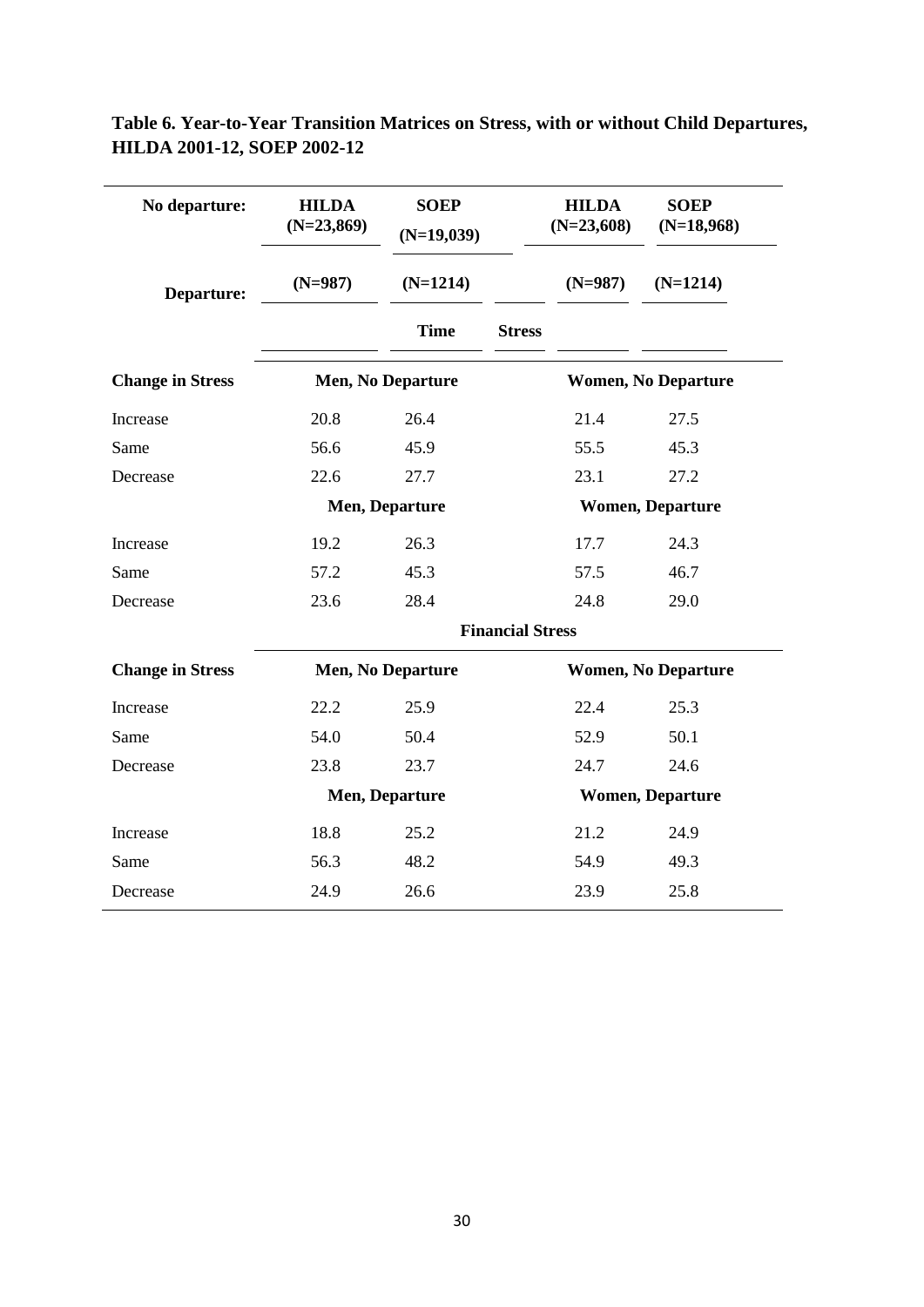|                              | <b>Response in Standard-Deviation Units of Stress</b> |                                   |                              |                                   |  |  |  |  |  |
|------------------------------|-------------------------------------------------------|-----------------------------------|------------------------------|-----------------------------------|--|--|--|--|--|
|                              |                                                       | <b>HUSBANDS</b>                   | <b>WIVES</b>                 |                                   |  |  |  |  |  |
| <b>Years after</b><br>birth: | <b>Time</b><br><b>stress</b>                          | <b>Financial</b><br><b>stress</b> | <b>Time</b><br><b>stress</b> | <b>Financial</b><br><b>stress</b> |  |  |  |  |  |
| <b>HILDA</b>                 |                                                       |                                   |                              |                                   |  |  |  |  |  |
|                              | $-0.038$                                              | $-0.005$                          | $-0.057$                     | 0.042                             |  |  |  |  |  |
|                              | (0.030)                                               | (0.040)                           | (0.030)                      | (0.038)                           |  |  |  |  |  |
| <b>SOEP</b>                  |                                                       |                                   |                              |                                   |  |  |  |  |  |
|                              | 0.0001                                                | 0.071                             | $-0.041$                     | 0.026                             |  |  |  |  |  |
|                              | (0.039)                                               | (0.040)                           | (0.035)                      | (0.035)                           |  |  |  |  |  |

# **Table 7. LS Estimates of Effects on Stress in Response to the Departure of a Child\***

\*The underlying equations include all the variables in the specifications reported in Tables 3a and 3b, except that the vectors of indicators of respondents' and spouses' ages denote ages 41-50 and 50+.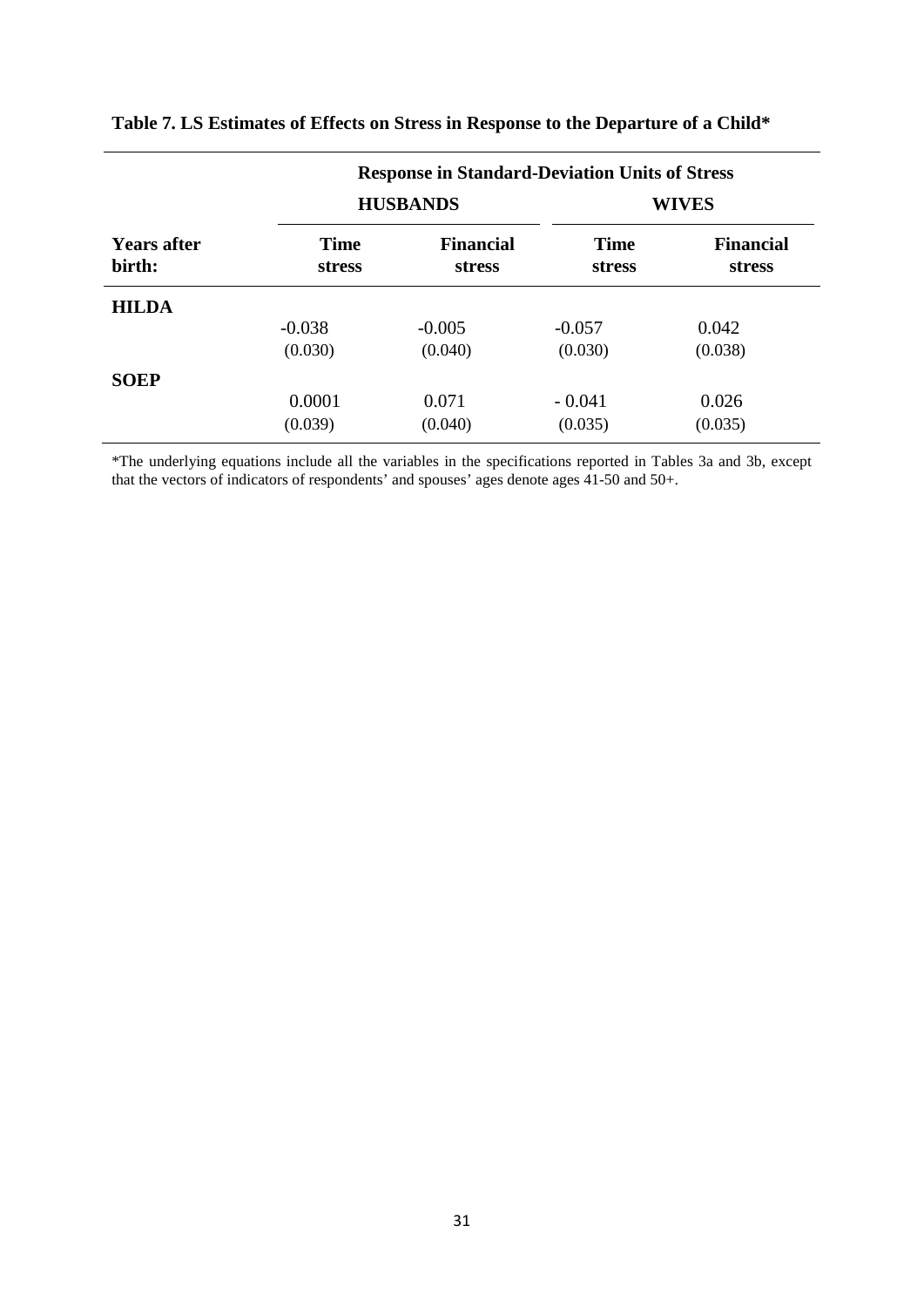

**Figure 1a. Time and Financial Stress Before and After Birth of a Child, HILDA 2001-12**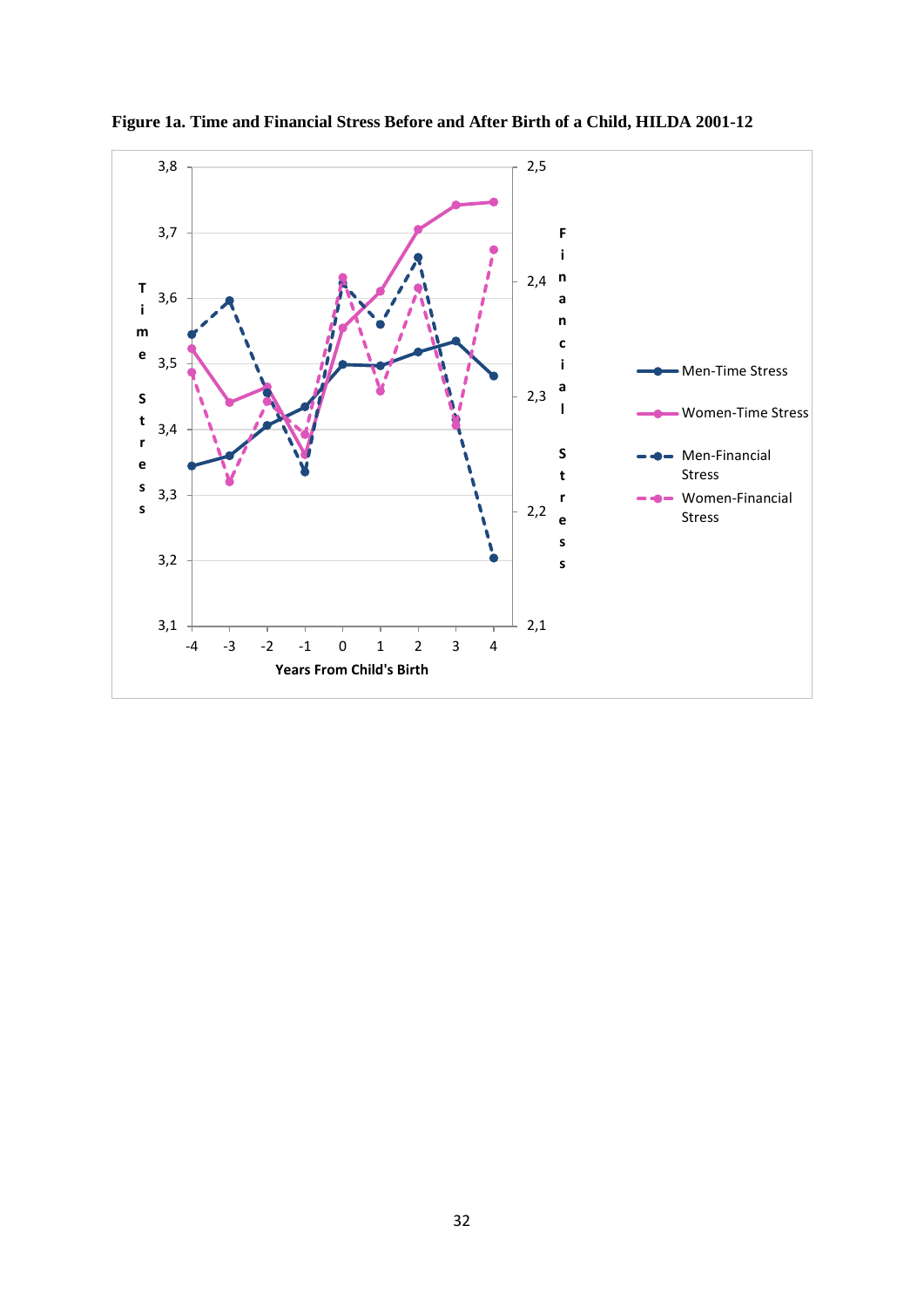

**Figure 1b. Time and Financial Stress Before and After Birth of a Child, SOEP 2002-12**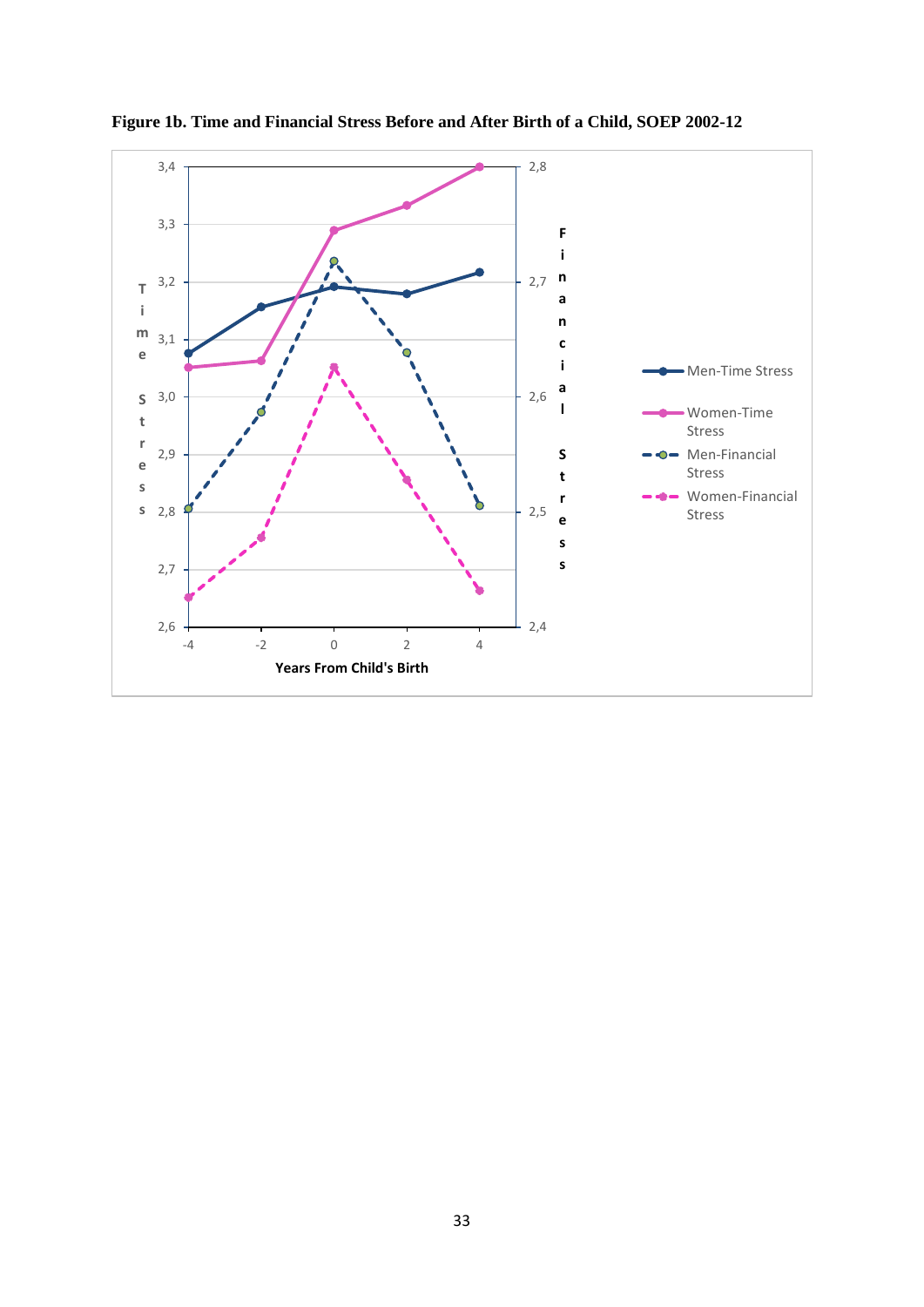

**Figure 2a. Time and Financial Stress Before and After Departure of a Child, HILDA 2001-12**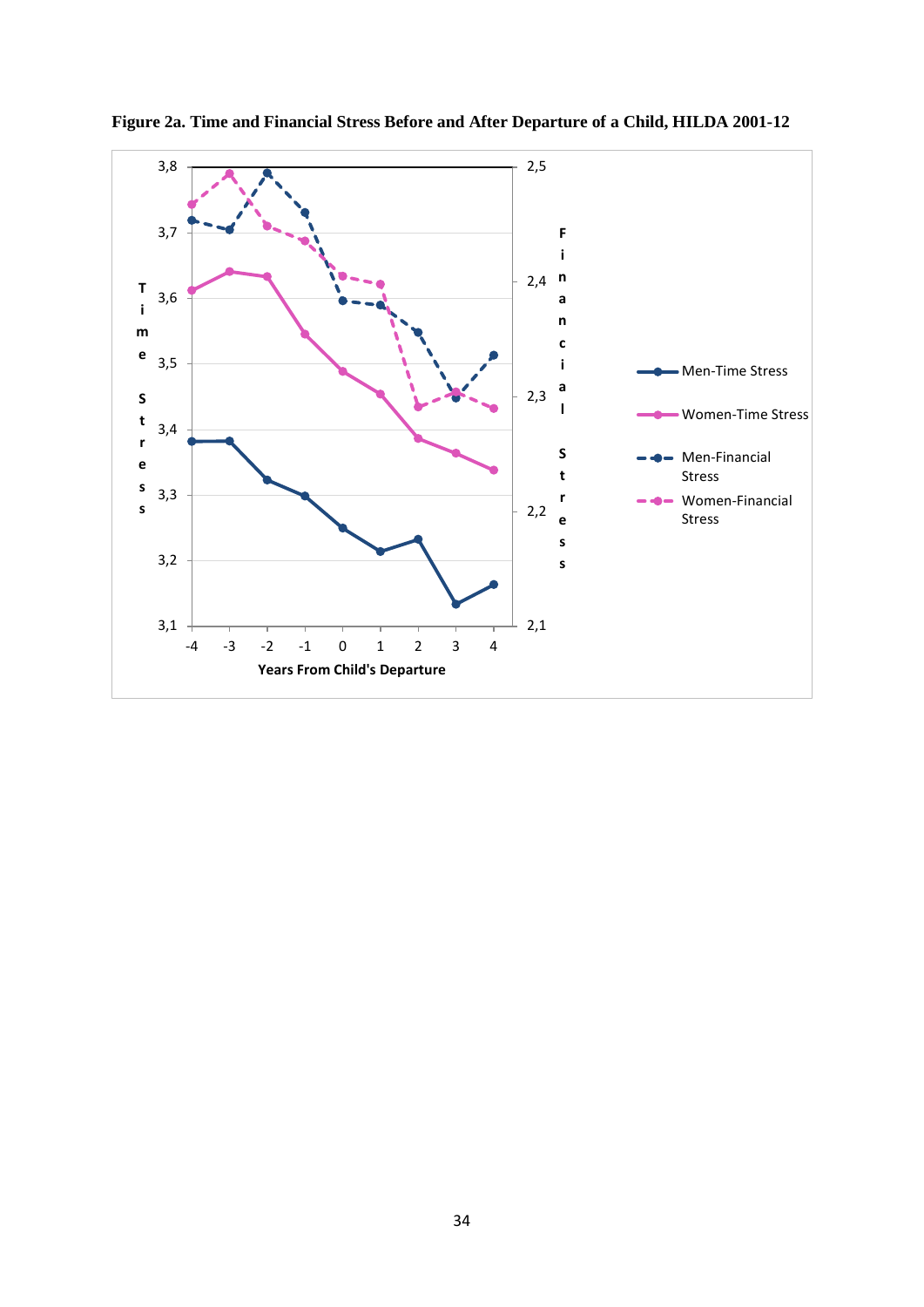

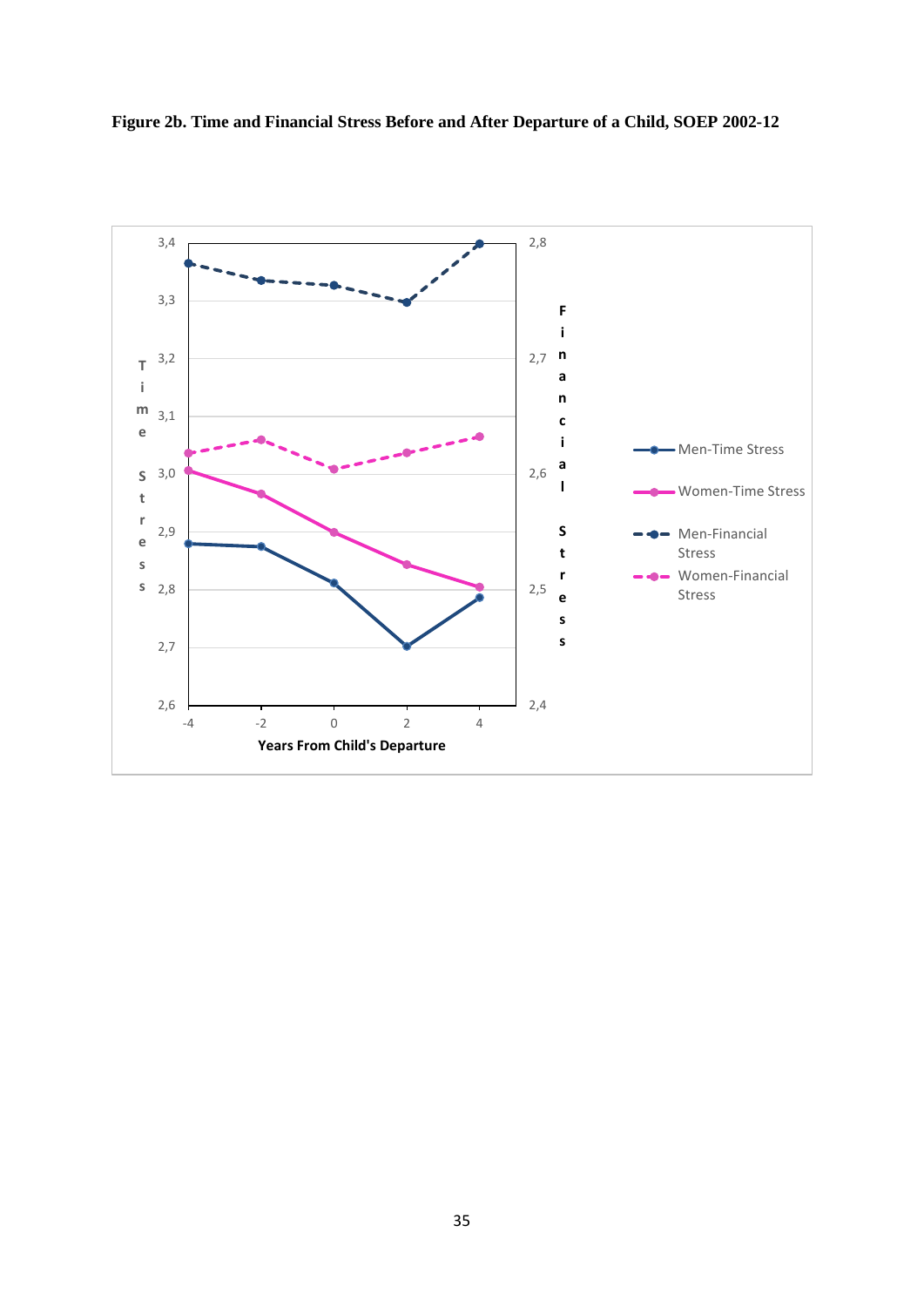### **APPENDIX TABLES**

|                           |                         |                  |                | <b>HUSBAND</b>                   |                |                  |
|---------------------------|-------------------------|------------------|----------------|----------------------------------|----------------|------------------|
|                           |                         |                  |                | No child born or adopted in year |                |                  |
| <b>Stressed for Time:</b> |                         | Always           |                |                                  |                | Never            |
|                           |                         | 5                | $\overline{4}$ | 3                                | $\sqrt{2}$     | $\mathbf{1}$     |
| Always                    | 5                       | 45.0             | 42.0           | 10.8                             | 2.1            | 0.1              |
|                           | $\overline{4}$          | 11.9             | 55.9           | 29.3                             | 2.5            | 0.2              |
|                           | 3                       | 2.4              | 22.5           | 61.2                             | 13.1           | 0.8              |
|                           | $\mathbf{2}$            | 0.7              | 7.8            | 48.0                             | 40.9           | 2.6              |
| Never                     | $\mathbf 1$             | 1.6              | 4.4            | 39.0                             | 40.0           | 15.0             |
|                           |                         |                  |                | Child born or adopted in year    |                |                  |
|                           |                         | Always           |                |                                  |                | Never            |
|                           |                         | 5                | $\overline{4}$ | 3                                | $\overline{2}$ | $\mathbf{1}$     |
| Always                    | $\mathfrak{S}$          | 50.9             | 37.5           | 11.6                             | 0.0            | 0.0              |
|                           | $\overline{\mathbf{4}}$ | 13.7             | 63.4           | 21.3                             | 1.4            | 0.2              |
|                           | $\mathfrak{Z}$          | 3.8              | 28.2           | 55.5                             | 11.8           | 0.7              |
|                           | $\sqrt{2}$              | 1.4              | 9.2            | 50.2                             | 36.0           | 3.2              |
| Never                     | $\mathbf 1$             | 10.6             | 11.9           | 21.6                             | 19.5           | 36.4             |
|                           |                         |                  |                | <b>WIFE</b>                      |                |                  |
|                           |                         |                  |                | No child born or adopted in year |                |                  |
|                           |                         | Always           |                |                                  |                | Never            |
|                           |                         | 5                | $\overline{4}$ | $\mathfrak{Z}$                   | $\sqrt{2}$     | $\mathbf{1}$     |
| Always                    | 5                       | 51.5             | 38.2           | 9.0                              | 1.1            | 0.2              |
|                           | $\overline{4}$          | 14.6             | 54.5           | 28.0                             | 2.7            | 0.2              |
|                           | 3                       | 4.0              | 26.9           | 57.8                             | 10.8           | 0.5              |
|                           | 2                       | 1.9              | 9.1            | 44.5                             | 40.5           | $4.0\,$          |
| Never                     | $\mathbf 1$             | $\boldsymbol{0}$ | 5.0            | 30.5                             | 44.4           | 20.1             |
|                           |                         |                  |                | Child born or adopted in year    |                |                  |
|                           |                         | Always           |                |                                  |                | Never            |
|                           |                         | 5                | $\overline{4}$ | 3                                | $\overline{2}$ | $\mathbf{1}$     |
| Always                    | 5                       | 55.3             | 31.7           | 12.4                             | 0.6            | $\boldsymbol{0}$ |
|                           | $\overline{\mathbf{4}}$ | 17.8             | 52.8           | 27.2                             | $2.0\,$        | 0.2              |
|                           | 3                       | 7.5              | 31.3           | 51.5                             | 8.9            | 0.8              |
|                           | $\overline{2}$          | 4.6              | 12.8           | 48.2                             | 34.0           | 0.4              |
| Never                     | $\,1$                   | $\boldsymbol{0}$ | 33.1           | 34.2                             | 32.7           | $\boldsymbol{0}$ |
|                           |                         |                  |                |                                  |                |                  |

## **Table 1a. Year-to-Year Transition Matrices on Time Stress, with or without Births, HILDA 2001-12**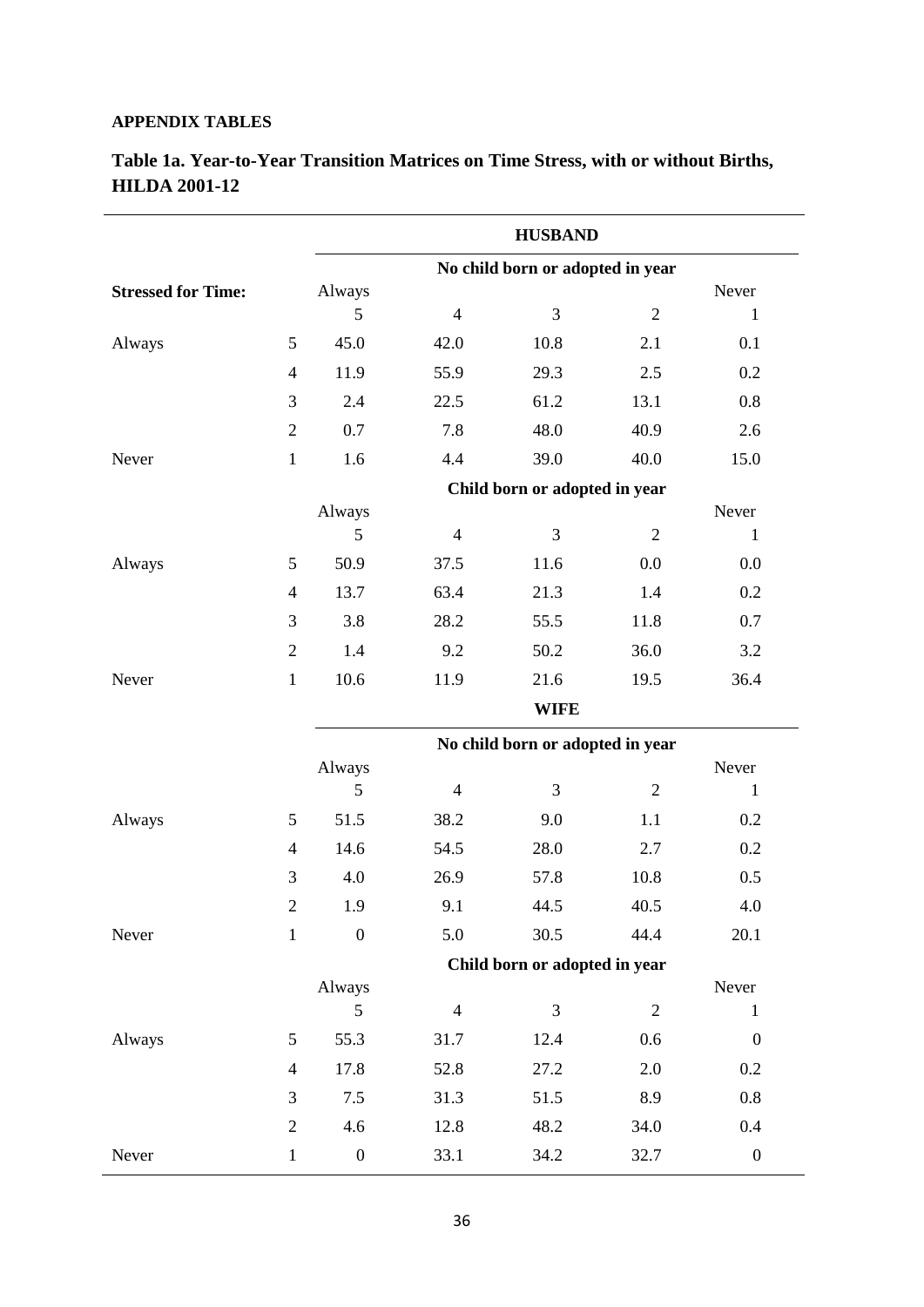|                           |                |        |                | <b>HUSBAND</b>                       |                  |                  |
|---------------------------|----------------|--------|----------------|--------------------------------------|------------------|------------------|
|                           |                |        |                | No child born or adopted in biennium |                  |                  |
| <b>Stressed for Time:</b> |                | Always |                |                                      |                  | Never            |
|                           |                | 5      | $\overline{4}$ | 3                                    | $\overline{2}$   | $\mathbf{1}$     |
| Always                    | $\mathfrak{S}$ | 27.6   | 41.3           | 23.2                                 | 5.8              | 2.1              |
|                           | $\overline{4}$ | 6.7    | 48.3           | 34.0                                 | 8.3              | 2.7              |
|                           | 3              | 2.6    | 26.8           | 50.1                                 | 16.0             | 4.5              |
|                           | $\sqrt{2}$     | 2.1    | 16.8           | 41.5                                 | 29.5             | 10.1             |
| Never                     | $\mathbf{1}$   | 2.7    | 12.1           | 30.7                                 | 27.6             | 26.9             |
|                           |                |        |                | Child born or adopted in biennium    |                  |                  |
|                           |                | Always |                |                                      |                  | Never            |
|                           |                | 5      | $\overline{4}$ | 3                                    | $\overline{2}$   | $\mathbf{1}$     |
| Always                    | 5              | 46.1   | 27.1           | 26.3                                 | 0.5              | 0.0              |
|                           | $\overline{4}$ | 5.2    | 54.0           | 29.6                                 | 8.7              | 2.5              |
|                           | 3              | 3.3    | 29.2           | 49.3                                 | 13.3             | 4.9              |
|                           | $\mathfrak{2}$ | 0.2    | 22.8           | 34.4                                 | 30.7             | 11.9             |
| Never                     | $\mathbf{1}$   | 3.2    | 9.2            | 25.2                                 | 37.2             | 25.2             |
|                           |                |        |                | <b>WIFE</b>                          |                  |                  |
|                           |                |        |                | No child born or adopted in biennium |                  |                  |
|                           |                | Always |                |                                      |                  | Never            |
|                           |                | 5      | $\overline{4}$ | 3                                    | $\overline{2}$   | $\mathbf{1}$     |
| Always                    | 5              | 23.6   | 47.7           | 18.7                                 | 8.2              | 1.8              |
|                           | $\overline{4}$ | 9.2    | 51.8           | 31.3                                 | 5.8              | 1.9              |
|                           | 3              | 3.7    | 28.9           | 47.5                                 | 15.8             | 4.1              |
|                           | 2              | 2.5    | 15.7           | 42.6                                 | 28.5             | 10.7             |
| Never                     | $\mathbf{1}$   | 2.9    | 13.2           | 31.4                                 | 29.0             | 23.5             |
|                           |                |        |                | Child born or adopted in biennium    |                  |                  |
|                           |                | Always |                | 3                                    |                  | Never            |
|                           |                | 5      | $\overline{4}$ |                                      | $\overline{2}$   | $\mathbf{1}$     |
| Always                    | 5              | 17.1   | 60.6           | 22.3                                 | $\boldsymbol{0}$ | $\boldsymbol{0}$ |
|                           | $\overline{4}$ | 10.1   | 48.0           | 30.2                                 | 9.6              | 2.1              |
|                           | 3              | 1.7    | 36.5           | 45.3                                 | 14.9             | 1.6              |
|                           | $\overline{2}$ | 6.8    | 32.3           | 37.1                                 | 15.9             | 7.9              |
| Never                     | $\mathbf{1}$   | 5.6    | 22.7           | 22.6                                 | 29.4             | 19.7             |

**Table 1b. Two-Year Transition Matrices on Time Stress, with or without Births, SOEP 2002-12**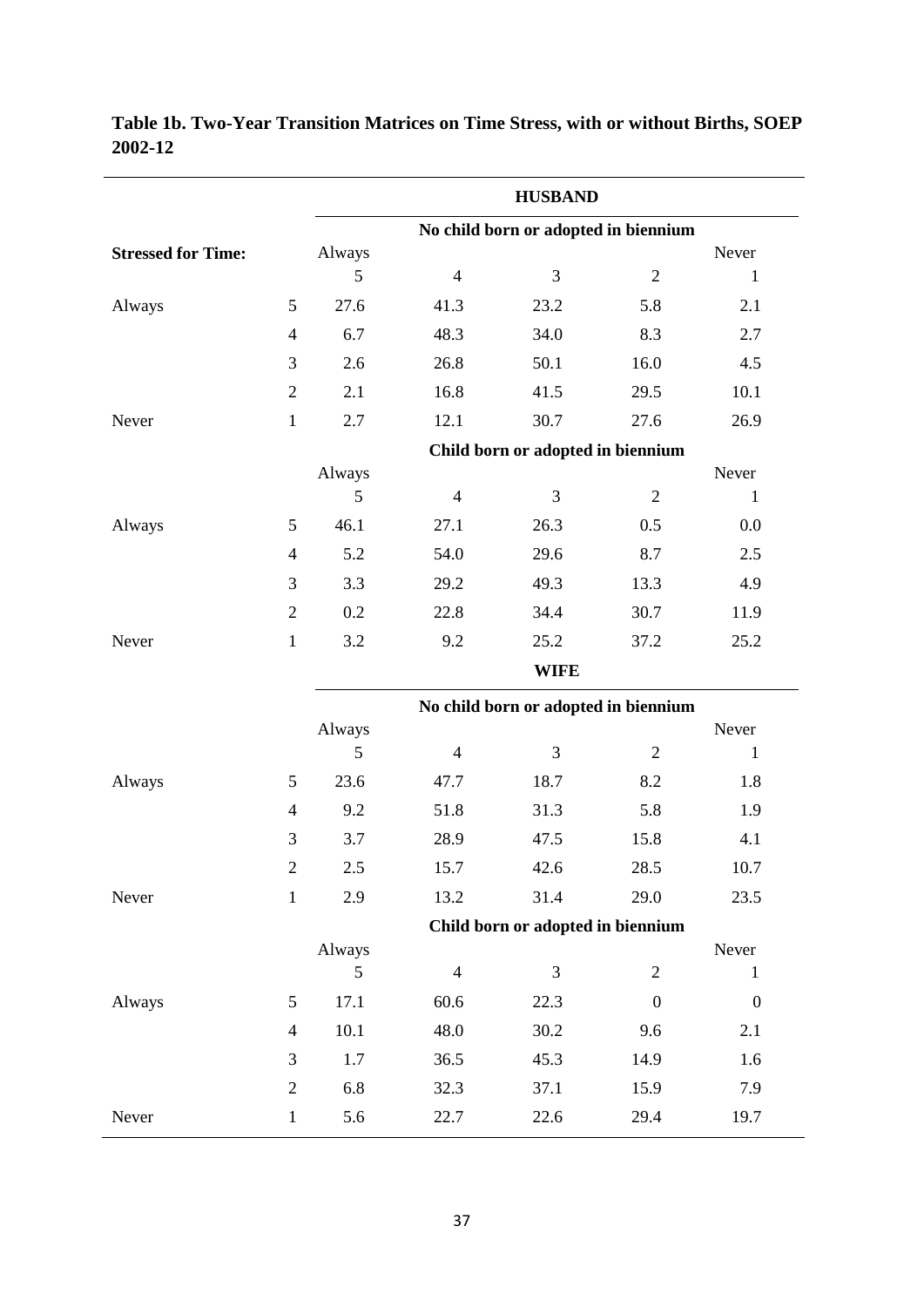|                                |                |              |                | <b>HUSBAND</b>                   |                |                  |  |  |
|--------------------------------|----------------|--------------|----------------|----------------------------------|----------------|------------------|--|--|
|                                |                |              |                | No child born or adopted in year |                |                  |  |  |
| <b>Financial Satisfaction:</b> |                | Dissatisfied |                |                                  |                | Satisfied        |  |  |
|                                |                | 5            | $\overline{4}$ | 3                                | $\overline{2}$ | $\mathbf{1}$     |  |  |
| Dissatisfied                   | 5              | 42.3         | 25.7           | 25.2                             | 5.8            | 1.0              |  |  |
|                                | $\overline{4}$ | 15.4         | 29.2           | 35.7                             | 18.4           | 1.3              |  |  |
|                                | 3              | 3.9          | 13.0           | 45.2                             | 35.2           | 2.7              |  |  |
|                                | $\overline{2}$ | 0.7          | 2.6            | 20.2                             | 65.1           | 11.4             |  |  |
| Satisfied                      | $\mathbf{1}$   | 0.9          | 1.2            | 7.8                              | 40.2           | 49.9             |  |  |
|                                |                |              |                | Child born or adopted in year    |                |                  |  |  |
|                                |                | Dissatisfied |                |                                  |                | Satisfied        |  |  |
|                                |                | 5            | $\overline{4}$ | 3                                | $\overline{2}$ | $\mathbf{1}$     |  |  |
| Dissatisfied                   | 5              | 31.8         | 23.8           | 27.4                             | 11.5           | 5.5              |  |  |
|                                | $\overline{4}$ | 13.5         | 28.8           | 33.2                             | 22.3           | 2.2              |  |  |
|                                | 3              | 4.0          | 13.4           | 45.1                             | 35.1           | 2.4              |  |  |
|                                | $\overline{2}$ | 0.9          | 3.8            | 25.3                             | 63.8           | 6.2              |  |  |
| Satisfied                      | $\mathbf{1}$   | 0.2          | 2.9            | 7.2                              | 48.6           | 41.1             |  |  |
|                                |                | <b>WIFE</b>  |                |                                  |                |                  |  |  |
|                                |                |              |                | No child born or adopted in year |                |                  |  |  |
|                                |                | Dissatisfied |                |                                  |                | Satisfied        |  |  |
|                                |                | 5            | $\overline{4}$ | 3                                | $\overline{2}$ | 1                |  |  |
| Dissatisfied                   | 5              | 30.4         | 27.3           | 28.0                             | 12.0           | 2.3              |  |  |
|                                | $\overline{4}$ | 13.9         | 27.1           | 38.3                             | 18.4           | 2.3              |  |  |
|                                | 3              | 3.5          | 12.8           | 45.4                             | 34.7           | 3.6              |  |  |
|                                | $\overline{2}$ | 1.0          | 3.6            | 21.0                             | 61.1           | 13.3             |  |  |
| Satisfied                      | $\mathbf 1$    | 0.4          | $1.4\,$        | 7.3                              | 42.2           | 48.7             |  |  |
|                                |                |              |                | Child born or adopted in year    |                |                  |  |  |
|                                |                | Dissatisfied |                |                                  |                | Satisfied        |  |  |
|                                |                | 5            | $\overline{4}$ | $\mathfrak{Z}$                   | $\mathbf{2}$   | $\mathbf{1}$     |  |  |
| Dissatisfied                   | 5              | 22.5         | 26.4           | 42.0                             | 9.1            | $\boldsymbol{0}$ |  |  |
|                                | $\overline{4}$ | 14.6         | 23.2           | 37.3                             | 23.0           | 1.9              |  |  |
|                                | 3              | 5.5          | 15.2           | 48.2                             | 28.3           | 2.8              |  |  |
|                                | $\overline{2}$ | 1.6          | 3.2            | 30.2                             | 57.4           | 7.6              |  |  |
| Satisfied                      | $\mathbf{1}$   | 0.7          | 0.6            | 9.4                              | 39.8           | 49.5             |  |  |

**Table 2a. Transition Matrices on Financial Stress, with or without Births, HILDA 2001- 12**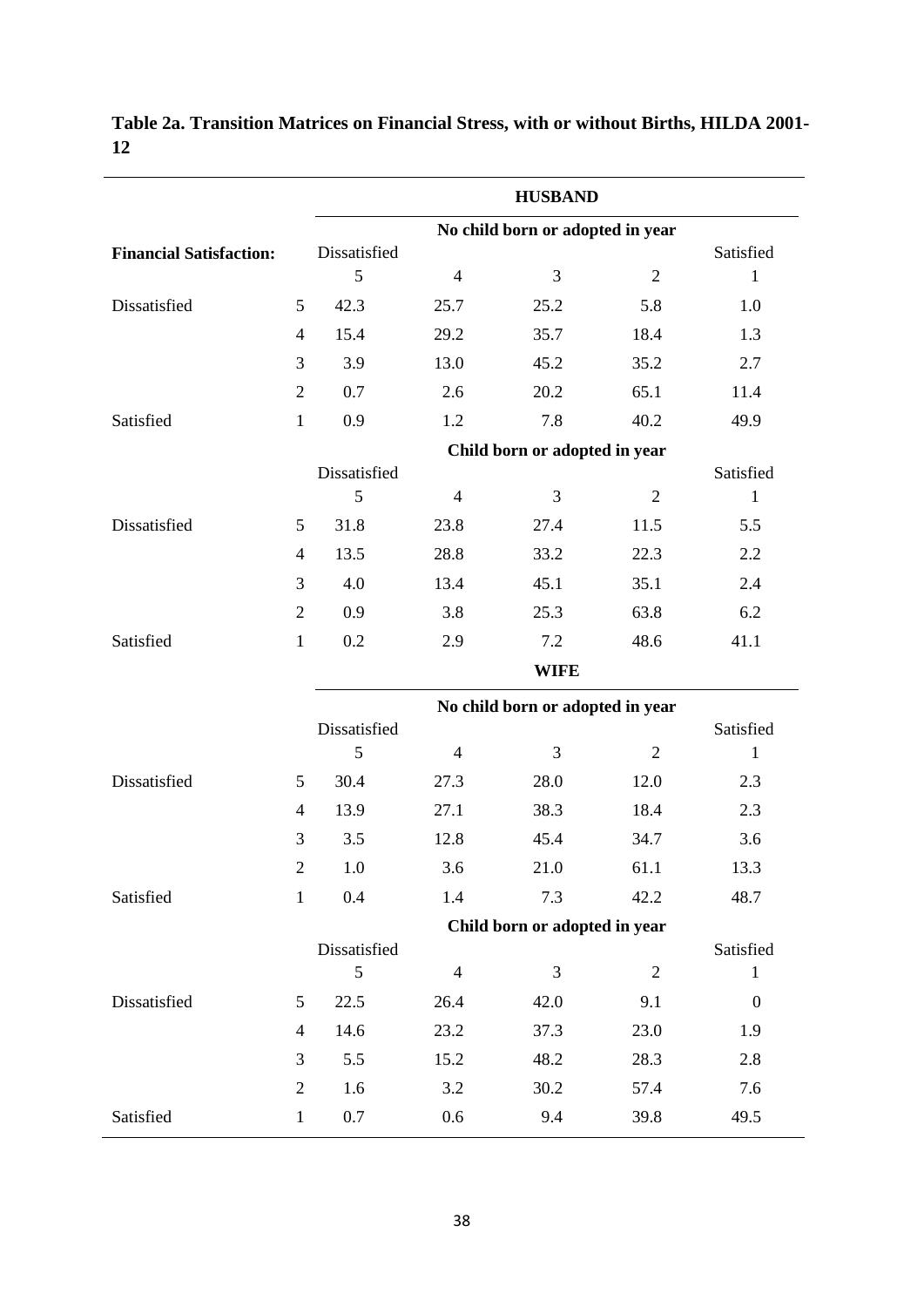|                                |                |                  |                | <b>HUSBAND</b>                       |                |                |
|--------------------------------|----------------|------------------|----------------|--------------------------------------|----------------|----------------|
|                                |                |                  |                | No child born or adopted in biennium |                |                |
| <b>Financial Satisfaction:</b> |                | Dissatisfied     |                |                                      |                | Satisfied      |
|                                |                | 5                | $\overline{4}$ | 3                                    | $\overline{2}$ | $\mathbf{1}$   |
| Dissatisfied                   | 5              | 44.0             | 24.4           | 22.5                                 | 5.7            | 3.4            |
|                                | $\overline{4}$ | 13.8             | 33.6           | 34.3                                 | 16.4           | 1.9            |
|                                | 3              | 6.0              | 18.0           | 43.2                                 | 29.5           | 3.3            |
|                                | $\overline{2}$ | 1.5              | 5.7            | 22.2                                 | 60.5           | 10.1           |
| Satisfied                      | $\mathbf{1}$   | 1.1              | 3.4            | 13.8                                 | 37.1           | 44.6           |
|                                |                |                  |                | Child born or adopted in biennium    |                |                |
|                                |                | Dissatisfied     |                |                                      |                | Satisfied      |
|                                |                | 5                | $\overline{4}$ | 3                                    | $\overline{2}$ | $\mathbf{1}$   |
| Dissatisfied                   | 5              | 52.7             | 33.3           | 7.4                                  | 6.6            | $\overline{0}$ |
|                                | $\overline{4}$ | 8.0              | 42.4           | 34.8                                 | 12.6           | 2.2            |
|                                | 3              | 4.0              | 15.5           | 48.2                                 | 31.1           | 1.2            |
|                                | $\overline{2}$ | 2.4              | 10.0           | 23.2                                 | 57.5           | 6.9            |
| Satisfied                      | 1              | $\boldsymbol{0}$ | 5.9            | 7.6                                  | 42.6           | 43.9           |
|                                |                |                  |                | <b>WIFE</b>                          |                |                |
|                                |                |                  |                | No child born or adopted in biennium |                |                |
|                                |                | Dissatisfied     |                |                                      |                | Satisfied      |
|                                |                | 5                | $\overline{4}$ | 3                                    | $\overline{2}$ | $\mathbf{1}$   |
| Dissatisfied                   | 5              | 35.6             | 29.4           | 19.4                                 | 13.1           | 2.5            |
|                                | $\overline{4}$ | 11.1             | 30.6           | 35.2                                 | 19.0           | 4.1            |
|                                | 3              | 5.1              | 17.8           | 39.1                                 | 34.0           | 4.0            |
|                                | $\overline{2}$ | 1.0              | 6.2            | 19.8                                 | 60.5           | 12.5           |
| Satisfied                      | $\mathbf{1}$   | 1.1              | 2.0            | 11.9                                 | 33.4           | 51.6           |
|                                |                |                  |                | Child born or adopted in biennium    |                |                |
|                                |                | Dissatisfied     |                |                                      |                | Satisfied      |
|                                |                | 5                | $\overline{4}$ | 3                                    | $\overline{2}$ | $\mathbf{1}$   |
| Dissatisfied                   | 5              | 44.7             | 19.2           | 28.0                                 | 6.4            | 1.7            |
|                                | $\overline{4}$ | 10.2             | 27.6           | 31.3                                 | 29.8           | 1.1            |
|                                | 3              | 7.8              | 24.5           | 32.6                                 | 31.9           | 3.2            |
|                                | $\overline{2}$ | 2.6              | 6.9            | 25.4                                 | 52.9           | 12.2           |
| Satisfied                      | $\mathbf{1}$   | 1.2              | 8.4            | 7.8                                  | 45.8           | 36.8           |

**Table 2b. Transition Matrices on Financial Stress, with or without Births, SOEP 2002- 12**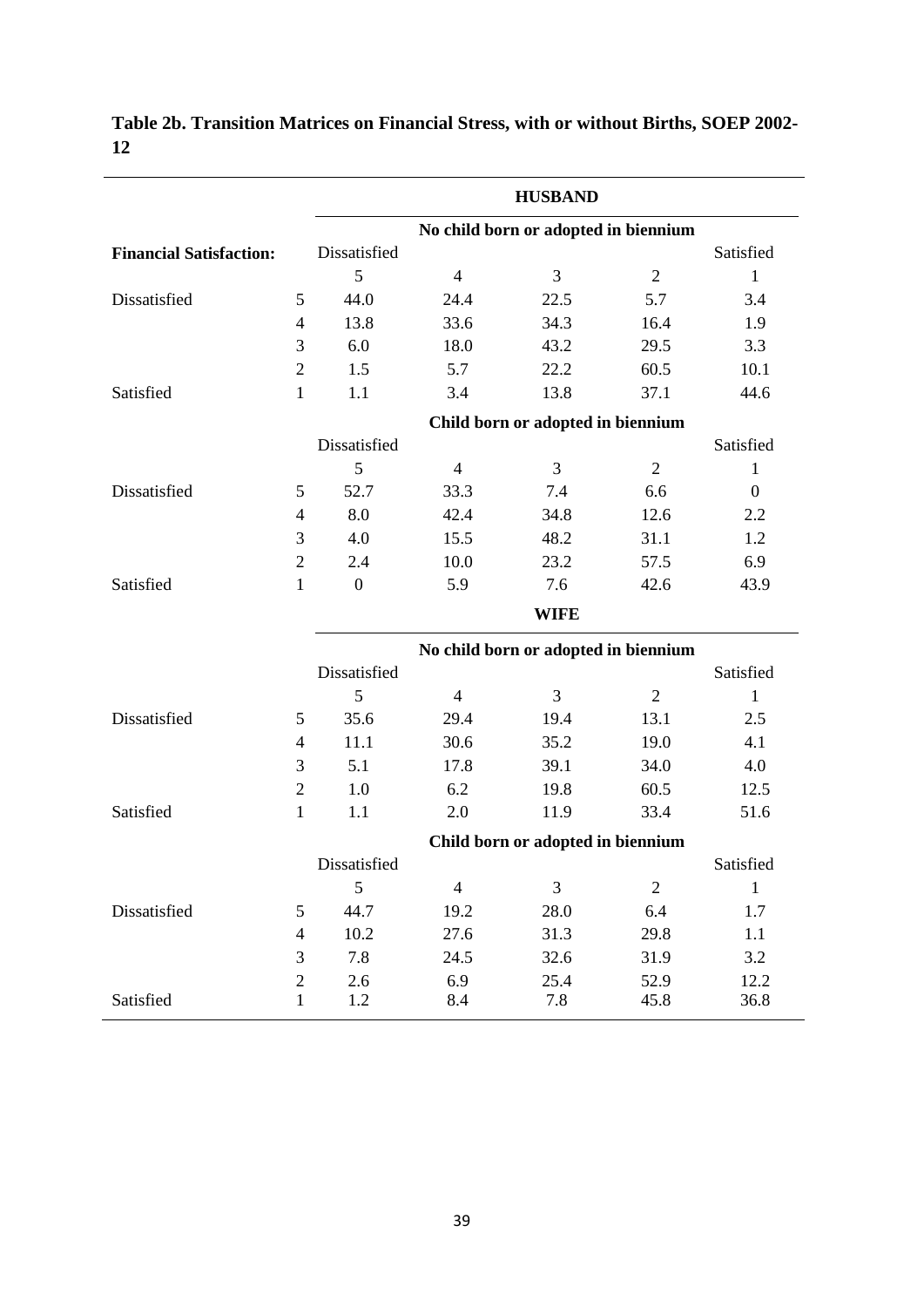#### **DATA APPENDIX**

#### **A. HILDA Survey**

The sample comprises individuals who:

- are married or in a *de facto* relationship in the current wave and the previous wave;
- are not in a same-sex relationship;
- are in a relationship with the woman between 18 and 45 years of age (inclusive):
- indicate they have the same partner in both waves (and both partners agree);
- live in the same household (with no other persons other than dependents):
- report valid responses for time stress and financial stress in the current and previous wave; and
- report valid responses for them or their partner giving birth to (or adopting) a child in the previous 12 months – and both partners agree.

With respect to specific variables:

**Time stress** is constructed from answers to the question '*How often do you feel rushed or pressed for time?*', which is asked in the self-completion part of the survey. Possible answers are: Almost always; Often; Sometimes; Rarely; and Never. The original values attached to these responses range from 1 to 5, respectively, but scores are reversed so that higher values represent higher stress levels.

**Financial stress** is the answer to the question, asked in the interview portion of the survey, *'I am now going to ask you some questions about how satisfied or dissatisfied you are with some of the things happening in your life. I am going to read out a list of different aspects of life and, using the scale on SHOWCARD [..], I want you to pick a number between 0 and 10 that indicates your level of satisfaction with each. The more satisfied you are, the higher the number you should pick. The less satisfied you are, the lower the number.'* The actual showcard shows a scale represented by a line with equally spaced ticks numbered 0 to 10 (from left to right). Only the two end points of the scale are labelled; 0 denotes 'totally dissatisfied' and 10 denotes 'totally satisfied' (10). The third entry on the list of eight aspects of life the respondent is asked to rate is '*Your financial situation?*'

**Birth in past 'year'** is our measure of birth/adoption uses information collected in the household relationships grid. This gives a precise indicator for a birth between two waves (on average 12 months apart).

**Weekly hours paid employment plus commuting** is based on the respondents answer to the question, asked in the self-completion portion of the survey, '*How much time would you spend on each of the following activities in a typical week?*' Among the nine activities listed are '*Paid employment*' and '*Travelling to and from a place of paid employment*'. Respondents are instructed to make sure not to count any activity twice and if they do not spend time on a particular activity they record a zero. If either the paid employment or commuting component is missing, the sum (hours paid employment plus commuting) is also missing.

**Weekly hours home production** is based on the same question for which weekly hours of paid employment plus commuting is derived. The activities that make up home production are:

• Household errands, such as shopping, banking, paying bills, and keeping financial records (but do not include driving children to school and to other activities).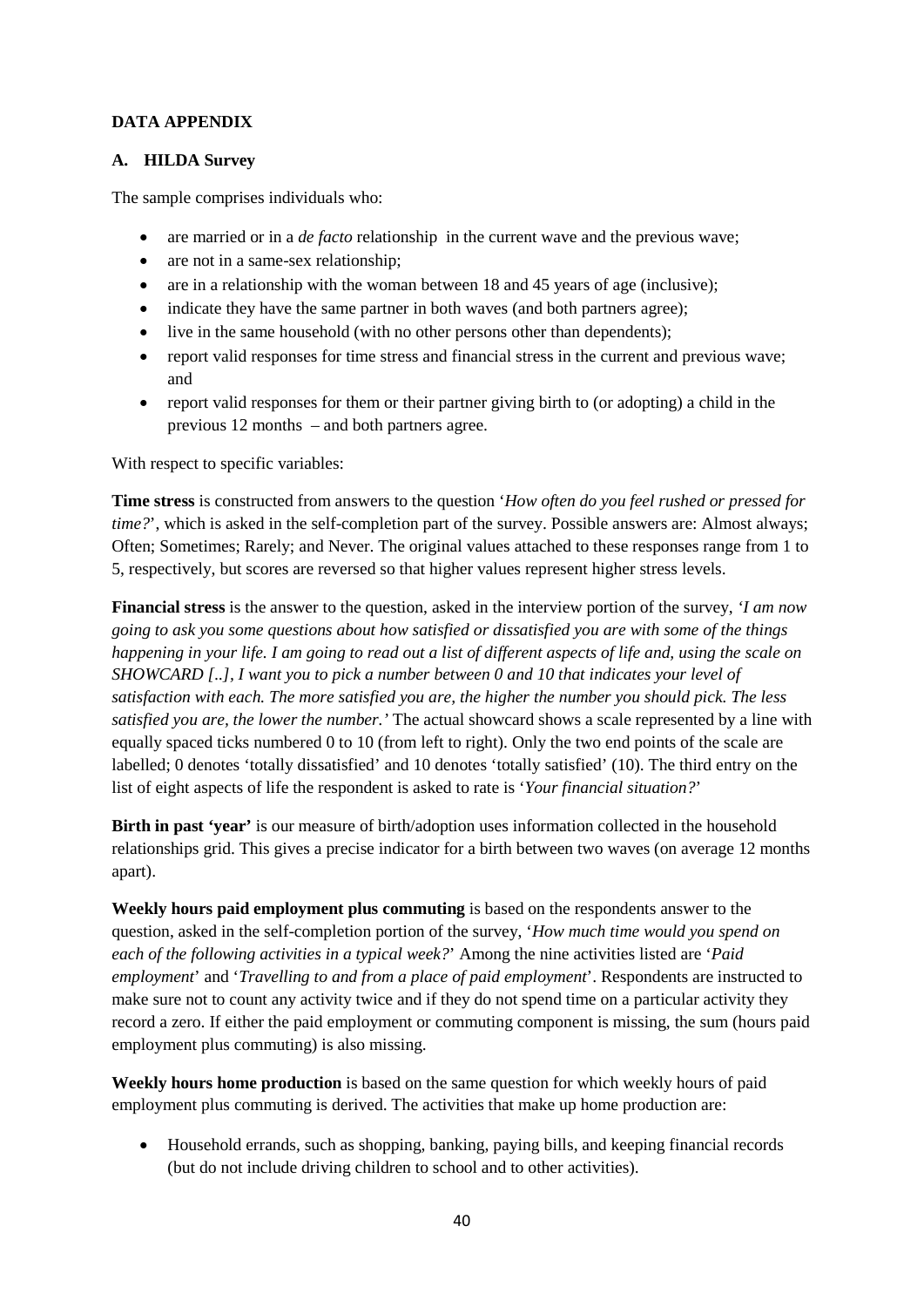- Housework, such as preparing meals, washing dishes, cleaning house, washing clothes, ironing and sewing.
- Outdoor tasks, including home maintenance (repairs, improvements, painting etc.), car maintenance or repairs and gardening.
- Playing with your children, helping them with personal care, teaching, coaching or actively supervising them, or getting them to child care, school and other activities.
- Looking after other people's children (aged under 12years) on a regular, unpaid basis.
- Caring for a disabled spouse or disabled adult relative, or caring for elderly parents or parents-in-law

If any of the six home production components is missing, the sum (weekly hours home production) is also missing.

**Wages/Earnings** is the derived variable 'Current weekly gross wages and salary - all jobs (\$) [imputed] [weighted topcode]', which despite the label is actually the gross weekly in a usual week It is the sum of wages and salary in the main job and other employment. Missing values for these components have been imputed (see Hayes and Watson, 2009). To preserve the weighted mean, topcoded variables have a value substituted which is the weighted average value of all cases which exceed the threshold.

**Unearned income** is constructed by taking household total gross income from all sources (excluding windfall income) for the preceding financial year and subtracting the component due to salaries and wages. Missing values for the components have been imputed (see Hayes and Watson, 2009). Note that this variable is a lagged variable by construction, although by how many months depends on when the respondent was interviewed (Australia's financial year runs from 1 July to 30 June, whereas the bulk of respondents are interviewed between September and November each year).

**Number of children** are derived variables constructed from the household relationships grid. They represent the number of dependent children of particular ages in the household (indicated age ranges in the variable names are inclusive), and include partner's children. In the event of a birth between waves, the number of children in the household aged 0 to 4 is reduced by 1 in the wave immediately following the birth only, to ensure the effect of the birth is picked up by the dedicated dummy variable 'birth in last year' and the new addition does not get double counted.

**Very good health** is based responses to the question, "In general, would you say your health is:" excellent, very good, good, fair, and poor. We include the first two as indicating very good health.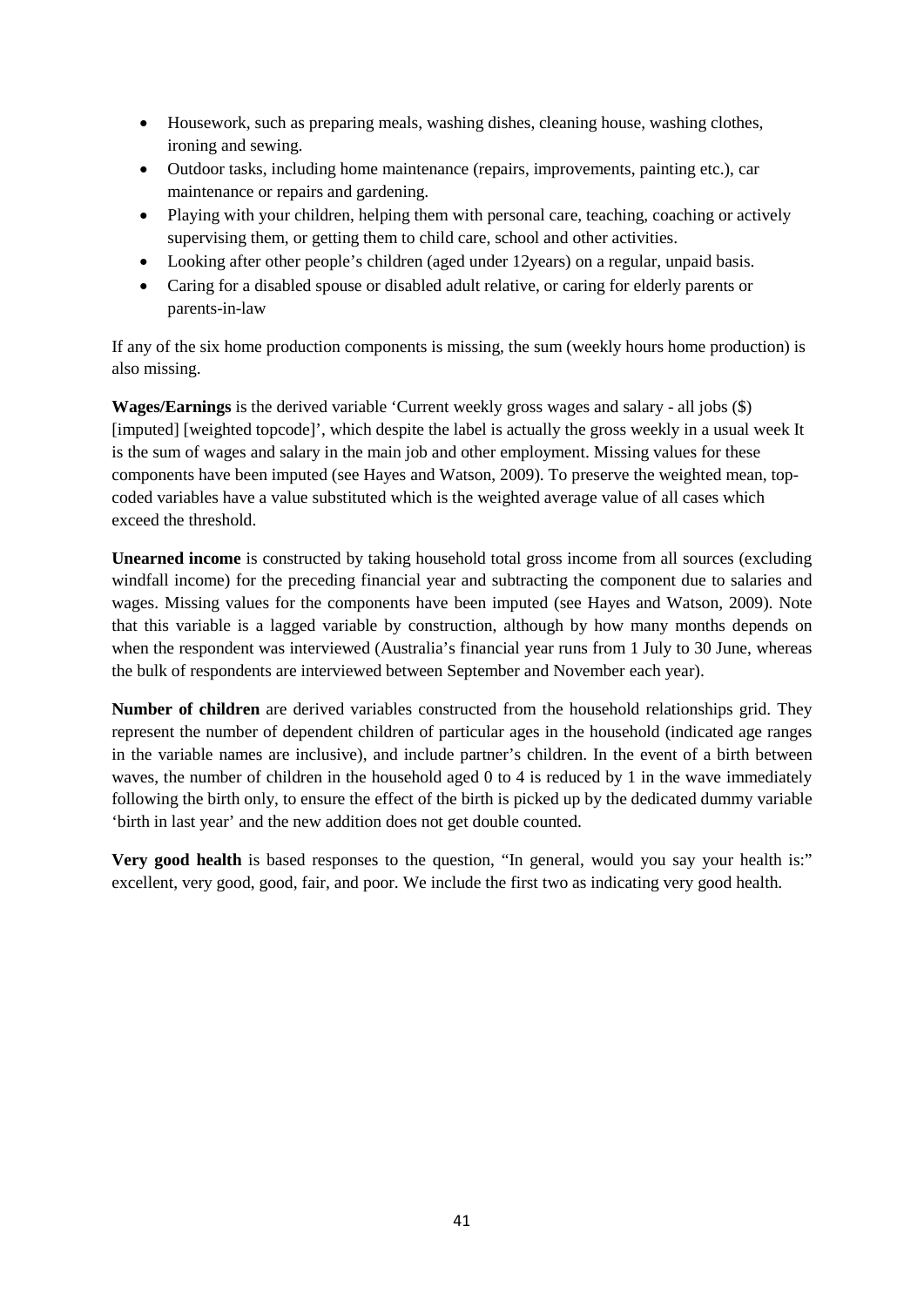#### **B. German SOEP**

The sample comprises individuals who:

- are married or in a de-facto relationship in the current wave and two waves ago;
- are not in a same-sex relationship;
- are in a relationship and the woman is between 18 and 45 years of age inclusive;
- indicate they have the same partner in this wave as they did two waves ago (and both partners agree);
- live in the same household (with no other persons other than dependents);
- report valid responses for time stress and financial stress in the current wave and two waves ago; and
- report valid responses for them or their partner giving birth to (or adopting) a child in the previous 12 months – and both partners agree

With respect to specific variables:

**Time stress** is based on responses to a question, asked in the individual questionnaire 'Health and Illness' section, that reads: *Please think about the last four weeks. How often did it occur within this period of time, that [...]*. It then asks about 8 specific domains, one of them which reads *"..you felt rushed or pressed for time?"* Possible answers to this question are 'always', 'often', 'sometimes', 'hardly ever', and 'never'. These are recoded from 1 to 5 with higher levels representing greater stress.

**Financial stress** is derived from answers to the question, asked in the individual questionnaire 'Your current life situation' section: *How satisfied are you today with the following areas of your life? Please answer by using the following scale: 0 means "totally unhappy", 10 means "totally happy". How satisfied are you with [...].* It then asks about 11 specific domains, one of which reads '*your household income?'* The actual questionnaire shows a scale of equally spaced blocks numbered 0 to 10 (from left to right). Only the two end points of the scale are labelled; 0 denotes 'totally unhappy' and 10 denotes 'totally happy'.

**Birth in last two 'years'** is based on the penultimate question in the individual questionnaire 'Family situation and background' section asks about 12 specific live events related to family. Specifically, the question reads: *Has your family situation changed since [wave-specific date]? Please indicate if any of the following apply to you and if so, when this change occurred*. One of the 12 family related life events is *'Had a child'*. Due to the interaction of the wave-specific date in the question itself, the date of birth, and the date of the actual interview it is not straightforward to get an indicator for a birth between this and the previous wave, but very easy to establish if a birth occurred between the current wave and two waves ago by using the variable *fnpar0593.*

**Weekly hours paid employment** is from the individual questionnaire 'Your current employment' section, respondents are first asked about their contractual working hours (if they are employed), followed by the question (which forms the basis of our variable): *And how many hours do your actual working-hours consist of including possible over-time?* with responses required for a week. Unlike the HILDA Survey data, this measure does not include commuting times.

**Hours home production** is based on a series of variables related to time use. In the section 'Your current life situation' of the individual questionnaire (which also collects the information on satisfaction with household finances) respondents are asked: *What does a typical weekday look like*